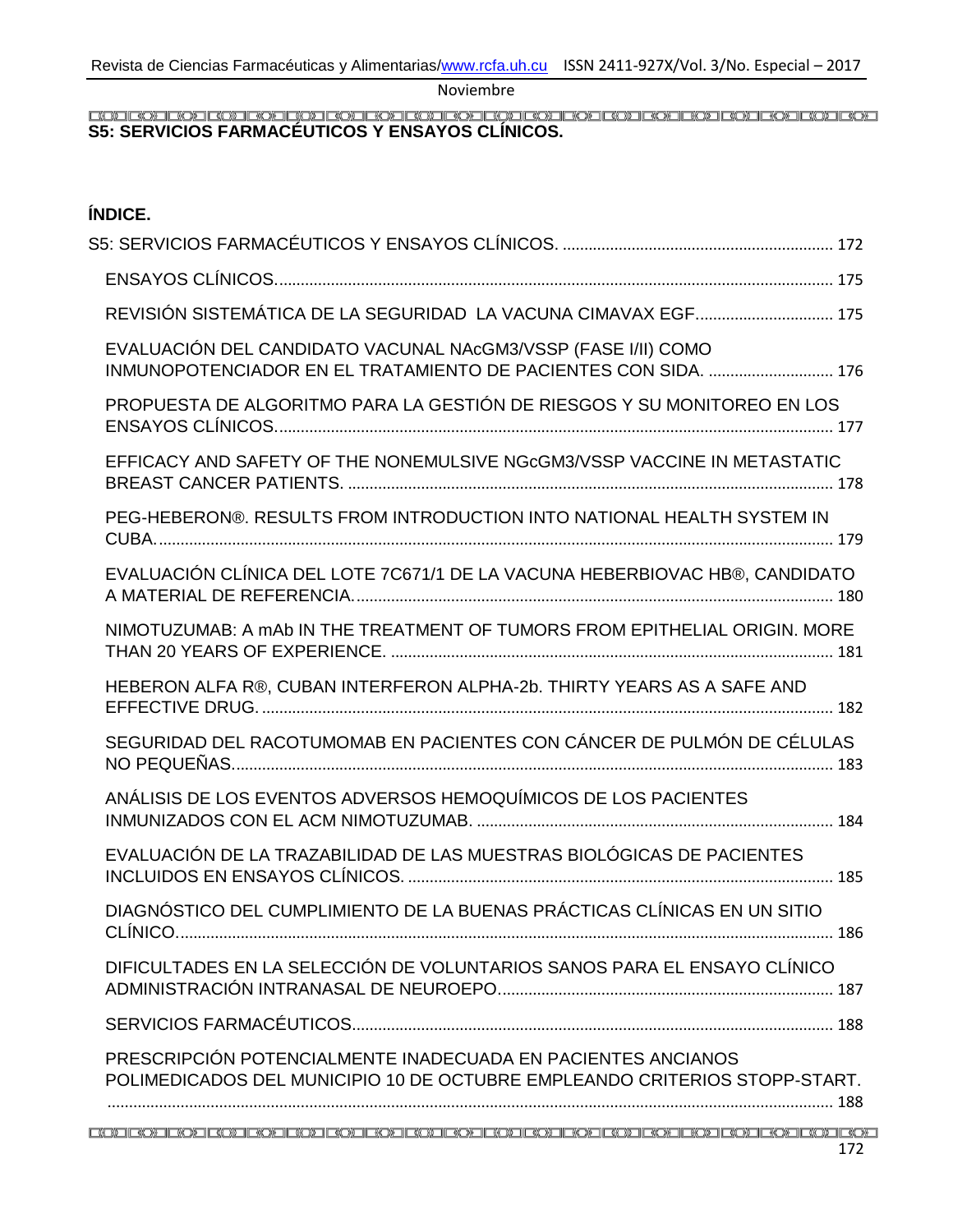| <u>EO EO EO ERO EO EO EO EO EO EO EO EO EO EO EO EO ERO EO EO EO EO EO EO EO EO EO E</u><br>VIGILANCIA ACTIVA DE LA SEGURIDAD DE LOS MEDICAMENTOS DESDE LA AUTORIDAD |
|----------------------------------------------------------------------------------------------------------------------------------------------------------------------|
| LA LUCHA POR LA ERRADICACIÓN DE LA MALARIA, RETOS Y ALTERNATIVAS 190                                                                                                 |
|                                                                                                                                                                      |
| LA CAPACIDAD DE GESTIÓN DEL ESTADO MUNICIPAL EN LA POLÍTICA DE MEDICAMENTOS                                                                                          |
| COSTO INSTITUCIONAL DEL TRATAMIENTO DEL PALUDISMO EN EL HOSPITAL MILITAR DE                                                                                          |
| EFICACIA DE TOPICACIONES FLUORADAS EN LA PREVENCIÓN DE LA CARIES DENTAL EN                                                                                           |
| CARACTERIZACIÓN DE LAS REACCIONES ADVERSAS MEDICAMENTOSAS MORTALES.                                                                                                  |
| ASSESSMENT OF CRITICAL CARE CLINICAL PHARMACY SERVICES IN PUERTO RICO 196                                                                                            |
| THE ROLE OF THE UNITED STATES PHARMACIST IN A MEDICO DE FAMILIA TYPE HEALTH                                                                                          |
| TEACHING A PATIENT CENTERED, SKILLS-BASED LABORATORY IN A UNITED STATES                                                                                              |
| PROGRAMA DE FARMACOVIGILANCIA ACTIVA DIRIGIDO A PACIENTES, PARA LA<br>REGULACIÓN DE LA SEGURIDAD DE LOS MEDICAMENTOS. CECMED 2015 - 2016 199                         |
| DISPENSACIÓN DE MEDICAMENTOS AL ADULTO MAYOR EN EL HOSPITAL ESCUELA                                                                                                  |
| EVALUACIÓN DE CONDICIONES BÁSICAS ESTRUCTURALES EN LAS FARMACIAS<br>COMUNITARIAS PARA LA IMPLEMENTACIÓN DEL SEGUIMIENTO FARMACOTERAPÉUTICO.                          |
| EVALUACIÓN ECONÓMICA DEL TRATAMIENTO CON NIMOTUZUMAB PARA EL CÁNCER DE                                                                                               |
| SATISFACCIÓN DE LOS PROFESIONALES DE LOS SERVICIOS FARMACÉUTICOS CON LOS<br>TALLERES COMO VÍA PARA LA FORMACIÓN EN EL MARCO DE LA GESTIÓN DEL                        |
| EVALUACIÓN ECONÓMICA DEL TRATAMIENTO AMBULATORIO CON HEBERPROT P PARA                                                                                                |
| VEINTE AÑOS DEL COMITÉ DE ÉTICA PARA LA INVESTIGACIÓN EN EL INSTITUTO                                                                                                |
| GUÍAS PRÁCTICAS PARA LA DE ELABORACIÓN CENTRALIZADA DE MEZCLAS                                                                                                       |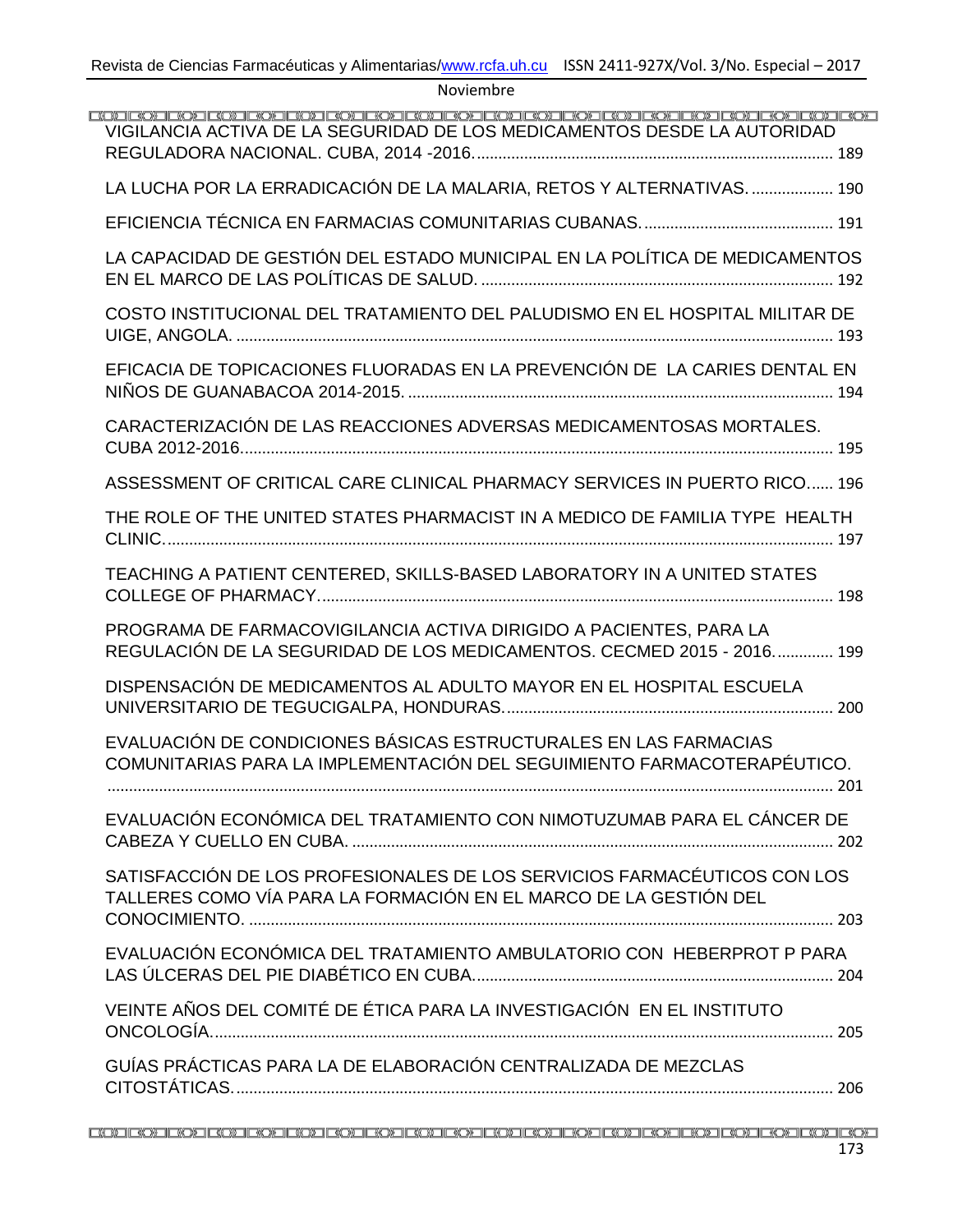| CONSUMO Y COSTO DE ANTIHIPERTENSIVOS EN CUBA EN EL PERÍODO 2003-2013 207  |  |
|---------------------------------------------------------------------------|--|
| PRESCRIPCIÓN DE CARBAMAZEPINA EN LA FARMACIA PRINCIPAL MUNICIPAL DE SAN   |  |
| FORMACIÓN PROFESIONAL DE LOS COMITÉ DE ÉTICA DE LA INVESTIGACIÓN DE LA    |  |
| INFLUENCIA DEL CONSUMO DE FÁRMACOS Y LOS ESTILOS DE VIDA EN LA CALIDAD DE |  |
| USO DE ANTIMICROBIANOS PARA EL TRATAMIENTO DE LA INFECCIÓN DEL TRACTO     |  |
|                                                                           |  |
| CARACTERIZACIÓN DE REACCIONES ADVERSAS A MEDICAMENTOS REPORTADAS POR      |  |
| LA FARMACOTERAPIA CON CARBAMAZEPINA EN PACIENTES EPILÉPTICOS EN LA        |  |
| LA ENFERMERÍA EN LA FARMACOVIGILANCIA DEL CUIDADOR DEL PACIENTE CON       |  |
| RESULTADOS EL TRATAMIENTO CON HEBERPROT-P® EN PACIENTES CON ÚLCERA DEL    |  |
| USO TRADICIONAL DE PLANTAS MEDICINALES COMO ANTIASMÁTICAS Y               |  |
| EXPERIENCIA EN CAIBARIÉN DE ATENCIÓN FARMACÉUTICA ACTIVA EN LA COMUNIDAD. |  |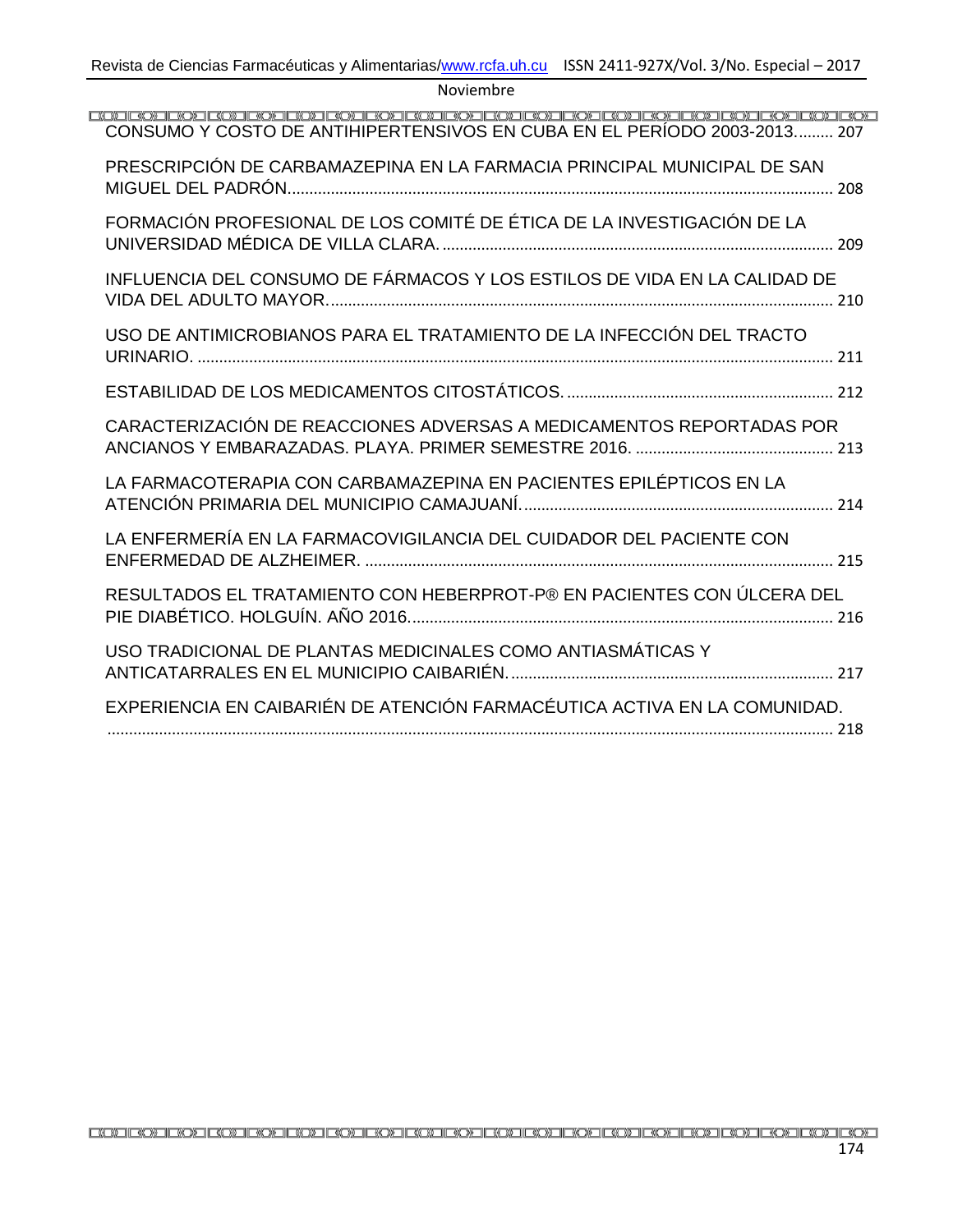#### <span id="page-3-0"></span>**ENSAYOS CLÍNICOS.**

#### <span id="page-3-1"></span>**REVISIÓN SISTEMÁTICA DE LA SEGURIDAD LA VACUNA CIMAVAX EGF.**

Barbara Wilkinson Brito<sup>1</sup>; Tania Crombet Ramos<sup>1</sup>, Carmen Viada González<sup>1</sup>, Elia Neninger Vinageras**<sup>2</sup>** , Liana Martínez Pérez**<sup>1</sup>** ; Mayelín Troche Concepción**<sup>1</sup>** . <sup>1</sup>Centro de Inmunología Molecular, la Habana, Cuba; <sup>2</sup> Hospital Hermanos Amejeiras, La Habana, Cuba. Email: [wilkinson@cim.sld.cu.](mailto:wilkinson@cim.sld.cu) La vacuna Cimavax EGF fue registrada en nuestro país para pacientes de cáncer de pulmón. Su eficacia fue probada con un estudio Fase III en el que la mediana de supervivencia del grupo Cimavax fue de 10.83 meses comparado con el grupo control que alcanzo 8.86. El estudio de la seguridad es un objetivo continuo de un producto por lo cual hemos analizado ocho bases de datos de estudios clínicos con este medicamento. Conocer los principales eventos adversos y sus diferentes clasificaciones intensidad, causalidad y gravedad. teniendo en cuenta el uso de sus adyuvantes. Para el procesamiento de los datos se empleó el paquete estadístico SPSS realizando tablas de contingencia, se utilizó el test Xi2 para analizar si había diferencia significativa en la clasificación del grado de intensidad y el grupo de tratamiento. Se obtuvo 7598 eventos, algunos de los más frecuentes fueron: cefalea, disnea, dolor en el sitio de la inyección, anemia y otros relacionados con las variables de laboratorio. De todos los eventos adversos analizados el 91% fueron clasificados como ligeros y moderados. Más del 50 % de los mismos no estaban relacionados con el producto y menos solo el 3 % fueron clasificados como graves. Con este análisis realizado a la unión de estos 8 estudios se evidenció y confirmó una vez más la seguridad del medicamento.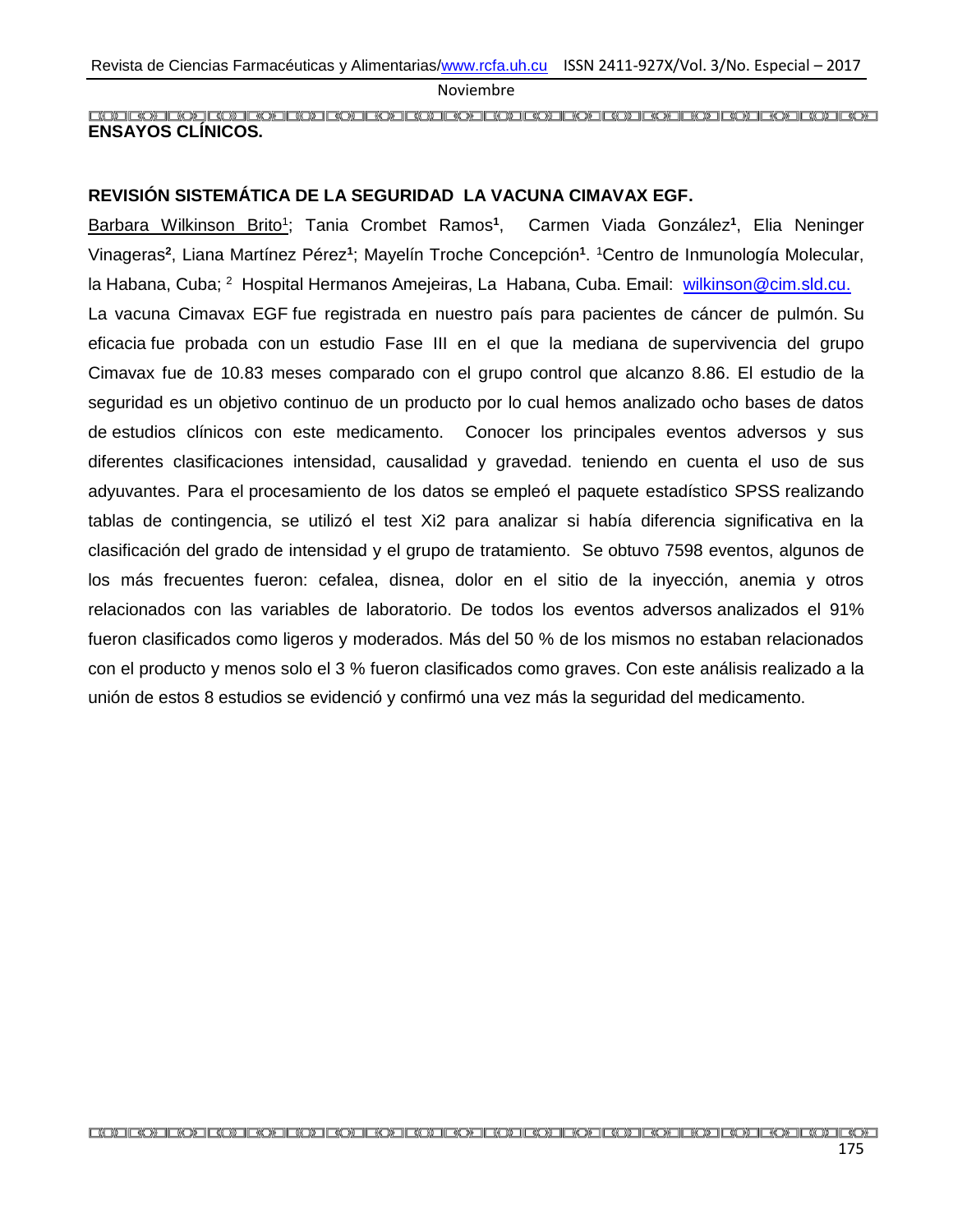<span id="page-4-0"></span>**EVALUACIÓN DEL CANDIDATO VACUNAL NAcGM3/VSSP (FASE I/II) COMO INMUNOPOTENCIADOR EN EL TRATAMIENTO DE PACIENTES CON SIDA.**

Carlos Luis Rabeiro Martínez, Sury Saday Tarragó Portelles. Instituto de Medicina Tropical Pedro Kouri (IPK). Email: [suryt@ipk.sld.cu.](mailto:suryt@ipk.sld.cu)

Cada año se incrementa el número de nuevos casos de Síndrome de Inmunodeficiencia Adquirida (SIDA) en el mundo. Hasta la fecha la terapia antirretroviral de alta eficacia (Tarvae) constituye la única herramienta efectiva contra la infección persistente del VIH, no obstante se presentan fracasos a la terapia. En el IPK se realiza el ensayo clínico (EC) que incluye a pacientes sida, refractarios al tratamiento antirretroviral con CD4 bajo y carga viral controlada tratados con el candidato vacunal NAcGM3/VSSP, para evaluar su seguridad y efecto inmunopotenciador. En el presente trabajo se recoge los resultados del trabajo del Coordinador de la Investigación Clínica (CIC) durante dos años de este estudio. Se han incluido 13 pacientes en el EC, de ellos 11 han cumplido con el esquema de vacunación. Se detectaron eventos adversos serios que fueron debidamente registrados y analizados, ninguno de ellos estuvo relacionado con el producto o la dosis en investigación. Se realizó una modificación del protocolo que fue aprobada por Comité de Ética Institucional y por el CECMED. EL EC ha recibido 18 visitas de monitoreo del CENCEC y cinco del promotor, una inspección del CECMED, una auditoria del CENCEC y otra del CIM. Se realizaron talleres y cursos de Buenas Prácticas en los que participó todo el personal del EC. El resultado final de este EC depende del aporte de todos los participantes, pero la labor de condonación constituye un punto clave para el buen desarrollo del mismo.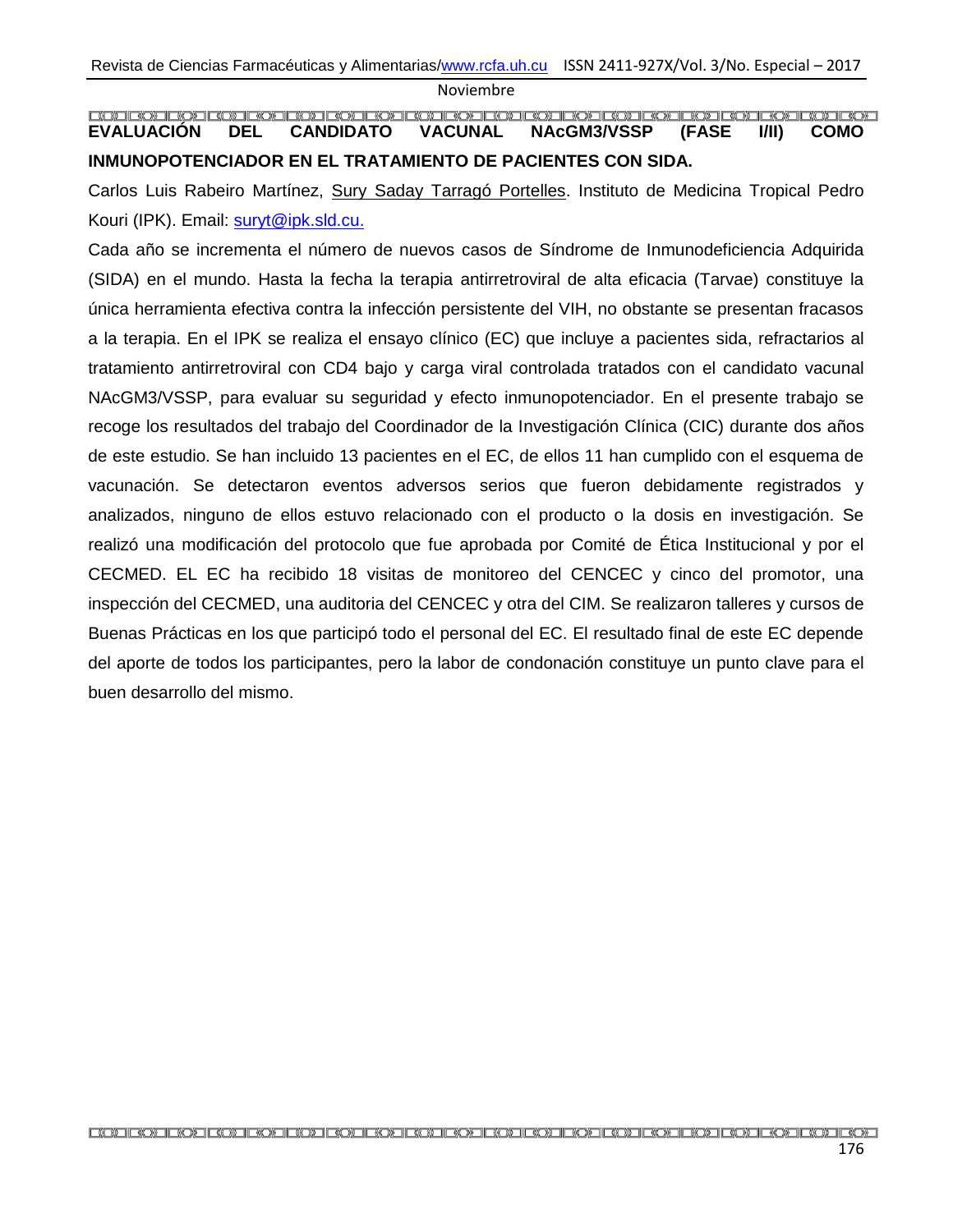#### <span id="page-5-0"></span>**PROPUESTA DE ALGORITMO PARA LA GESTIÓN DE RIESGOS Y SU MONITOREO EN LOS ENSAYOS CLÍNICOS.**

Autores: MSc. Liana Martínez Pérez**,** Lic. Lazara García Fernández, MSc. Barbara Wilkinson Brito, MSc. Mayelín Troche Concepción, MSc. Carmen Viada González, DrC. Tania Crombet Ramos. Centro de Inmunología Molecular (CIM), La Habana, Cuba. Email: [liana@cim.sld.cu.](mailto:liana@cim.sld.cu)

La adopción del modelo de gestión de riesgos y su monitoreo revolucionan los ensayos clínicos (EC) internacionalmente. La búsqueda actual se centra en la creación de modelos particularizados efectivos. Desarrollar un algoritmo para introducir el enfoque de riesgos en la gestión y monitoreo de los EC del CIM y explorar las capacidades del sistema informático XAVIA Clínicas para el monitoreo estadístico centralizado. Para el algoritmo se realizaron búsquedas bibliográficas, discusiones colectivas, definición de los procesos de EC universales y locales y una matriz de riesgos en Excel. Para el monitoreo se realizaron chequeos de completamiento de los datos y análisis descriptivos con variables principales de un EC. El algoritmo incluyó identificación y clasificación de banco de 39 problemas usando Diagrama Causa-Efecto, la clasificación binaria de los EC por su riesgo, la designación de equipo multidisciplinario de gestión y la evaluación de riesgos en un EC tipo (101 procesos, 57 alto riesgo). Finalmente, se propuso una tabla adaptando las actividades de monitoreo al nivel de riesgo de EC y considerando la revisión periódica de indicadores clave definidos. Utilizando el Xavia, se conoció el estado de la información existente y las variables principales, pero fueron limitantes la exportación de datos, el conteo visual e insuficiencia para análisis complejos. El algoritmo posibilita encarar el EC desde un enfoque integrador, personalizado, dinámico, sistemático y ponderado. El XAVIA posibilita el reporte de variables pero necesita incorporar nuevos elementos para ejecutar un monitoreo estadístico centralizado.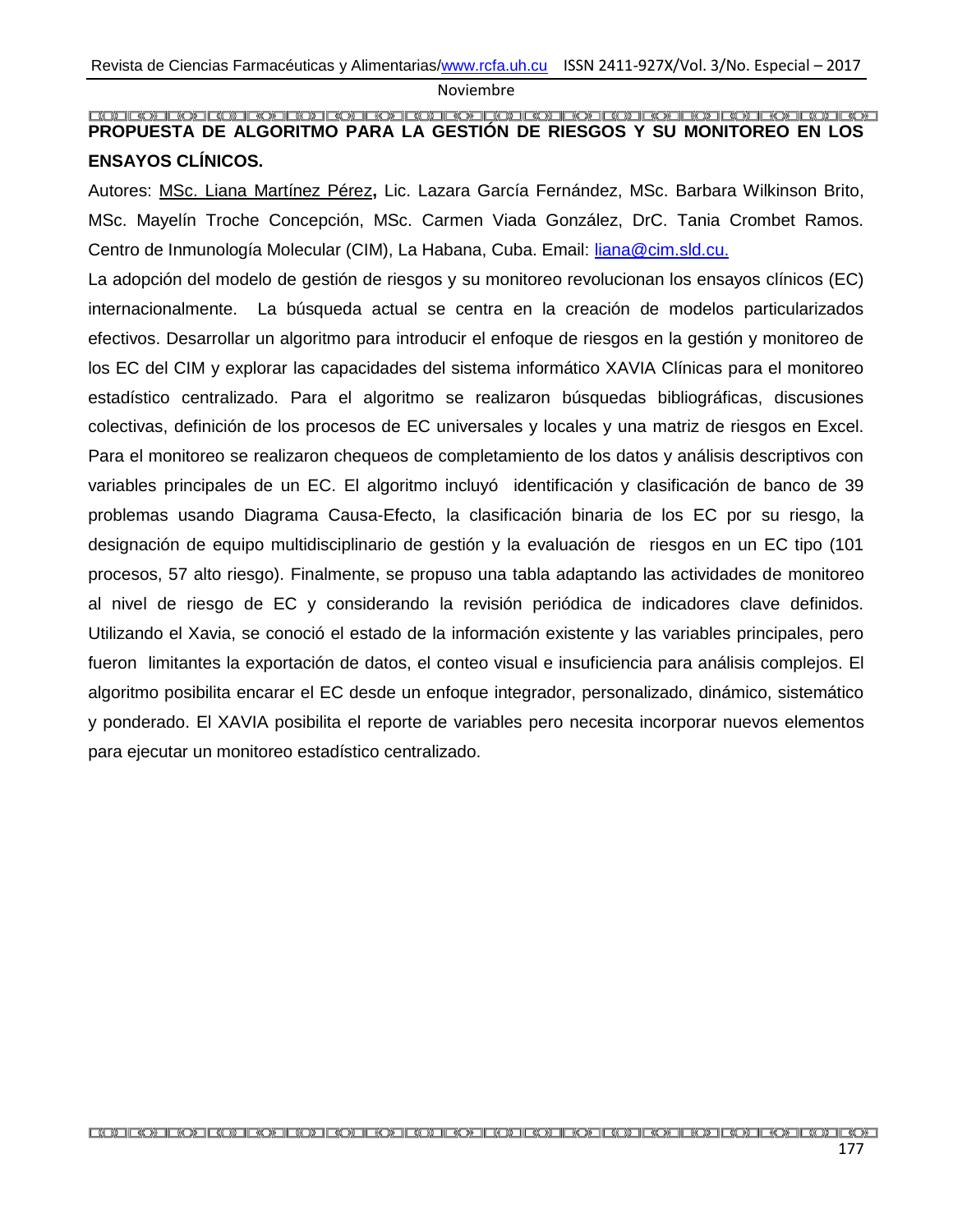#### <span id="page-6-0"></span>**EFFICACY AND SAFETY OF THE NONEMULSIVE NGcGM3/VSSP VACCINE IN METASTATIC BREAST CANCER PATIENTS.**

Ana de la Torre<sup>1</sup>, Aliz M. Vega<sup>2</sup>, Raiza Ruiz<sup>3</sup>, Leonardo Hernández<sup>4</sup>, Carmen E. Viada<sup>5</sup>, Tania Crombet<sup>6</sup>. <sup>1</sup>Celestino Hernández Robau Hospital, Santa Clara, Cuba; <sup>2</sup> Center of Molecular Immunology, Havana, Cuba. [aliz@cim.sld.cu;](mailto:aliz@cim.sld.cu) <sup>3</sup> González Coro Hospital, Havana, Cuba; <sup>4</sup> Maria Curie Hospital, Camaguey, Cuba; <sup>5</sup> Center of Molecular Immunology, Havana, Cuba; <sup>6</sup> Center of Molecular Immunology, Havana, Cuba.

The NGcGM3/VSSP vaccine, consisting in very small-size proteoliposomes (VSSP) obtained by the incorporation of NGcGM3 ganglioside into the outer membrane protein complex of *Neisseria meningitidis*, has been previously tested in a Phase II trial in patients with metastatic breast cancer (MBC) but emulsified with Montanide ISA 51. An Expanded Access study was carried out in MBC patients aiming to find if a nonemulsive formulation of NGcGM3/VSSP, without Montanide ISA 51, could be more safe and effective. A total of 104 patients were vaccinated with the nonemulsive formulation (900 μg), subcutaneously (SC), or with the emulsive formulation (200 μg), intramuscularly (IM). An intent-to-treat analysis of efficacy was performed with all patients, and 93 patients were split off according to the site of metastases (visceral/nonvisceral). Of note, SC-treated patients exhibited a superior median overall survival (OS) than IM-treated patients (23.6 vs.8.2 months; log rank *P* = 0.001). Even though in the subset of patients with nonvisceral metastases SC vaccination duplicated the median OS compared to the alternative option (31.6 vs. 16.5 months), this difference did not reach statistical significance (log rank  $P = 0.118$ ). Curiously, in patients with visceral metastases, the advantage of the nonemulsive formulation was more apparent (median OS 21.0 vs. 6.2 months; log rank *P* = 0.005). Most adverse events were classified as grade I and nonserious events. The nonemulsive variant of the vaccine showed superior efficacy in terms of OS. The vaccine was safe for both formulations.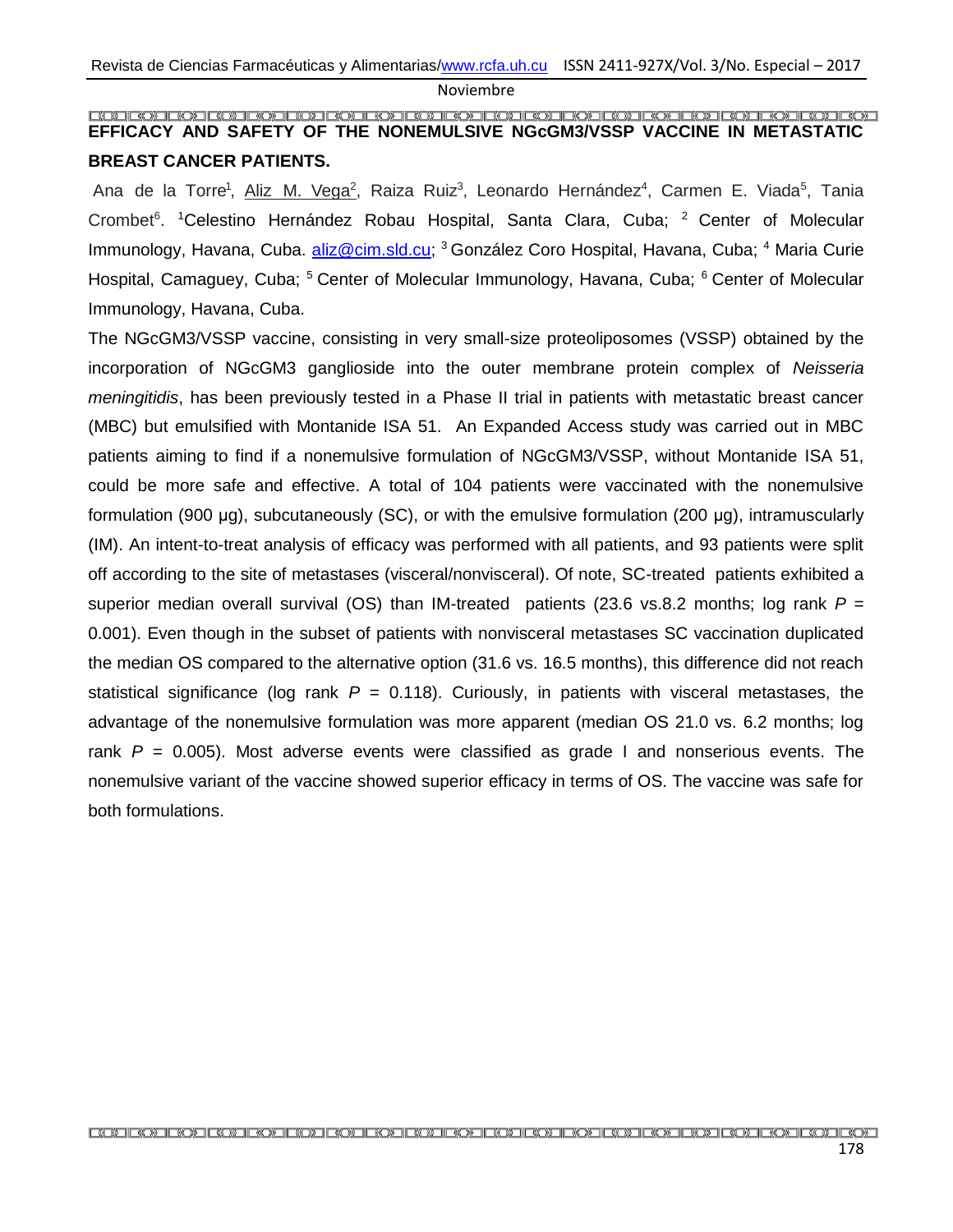#### <span id="page-7-0"></span>**PEG-HEBERON®. RESULTS FROM INTRODUCTION INTO NATIONAL HEALTH SYSTEM IN CUBA.**

Hugo Nodarse Cuní<sup>1</sup>, Ivette Raices Cruz<sup>1</sup>, Marlen Ivon Castellanos Fernández<sup>2</sup>, Zaily Dorta Guridi<sup>2</sup>, Rolando Paez Meireles<sup>3</sup>, Fidel Raul Castro Odio<sup>3</sup>. <sup>1</sup>Clinical Trials Division, Center for Genetic Engineering and Biotechnology (CIGB), Havana, Cuba. Email: [hugo.nodarse@cigb.edu.cu.](mailto:hugo.nodarse@cigb.edu.cu) <sup>2</sup> Division of Hepatology, National Institute of Gastroenterology, Havana, Cuba. <sup>3</sup>Technological development Division, Center for Genetic Engineering and Biotechnology, Havana, Cuba.

Pegylated interferon alpha-2b produced by CIGB is marketed as PEG-Heberon® and went introduced in the basic drugs of the Cuban National Health System using a protocol for evaluation of the efficacy and safety in the usual medical practice of chronic hepatitis C. This protocol was for used PEG-Heberon<sup>®</sup> combined with ribavirin according to the viral genotype and the result of the determination of viral load of the patient in week 12. The safety profile was assessed by the occurrence of adverse events. The introduction of PEG-Heberon®, in combination with ribavirin in Cuba has helped to achieve up to 40% of sustained virological response in genotype 1 patient without pre-treatment. These data are consistent with literature reports for similar products in the international market, they have been considered as excellent by Cubans gastroenterologists, because represents an alternative therapy that increases, at least 9% the expectation respect to conventional interferon alpha and ribavirin and 27% after the 23 years since the first time of conventional interferon alpha monotherapy. For Cuban population of patients with chronic hepatitis C, mostly composed of genotypes 1b, the significant percentage of therapeutic efficacy achieved and the high number of PEG-Heberon<sup>®</sup> vials used without that any serious adverse event, make possible conclude that the formulation designed by CIGB and marketed by the Heber Biotec S.A. company has adequate safety profile and therapeutic efficacy.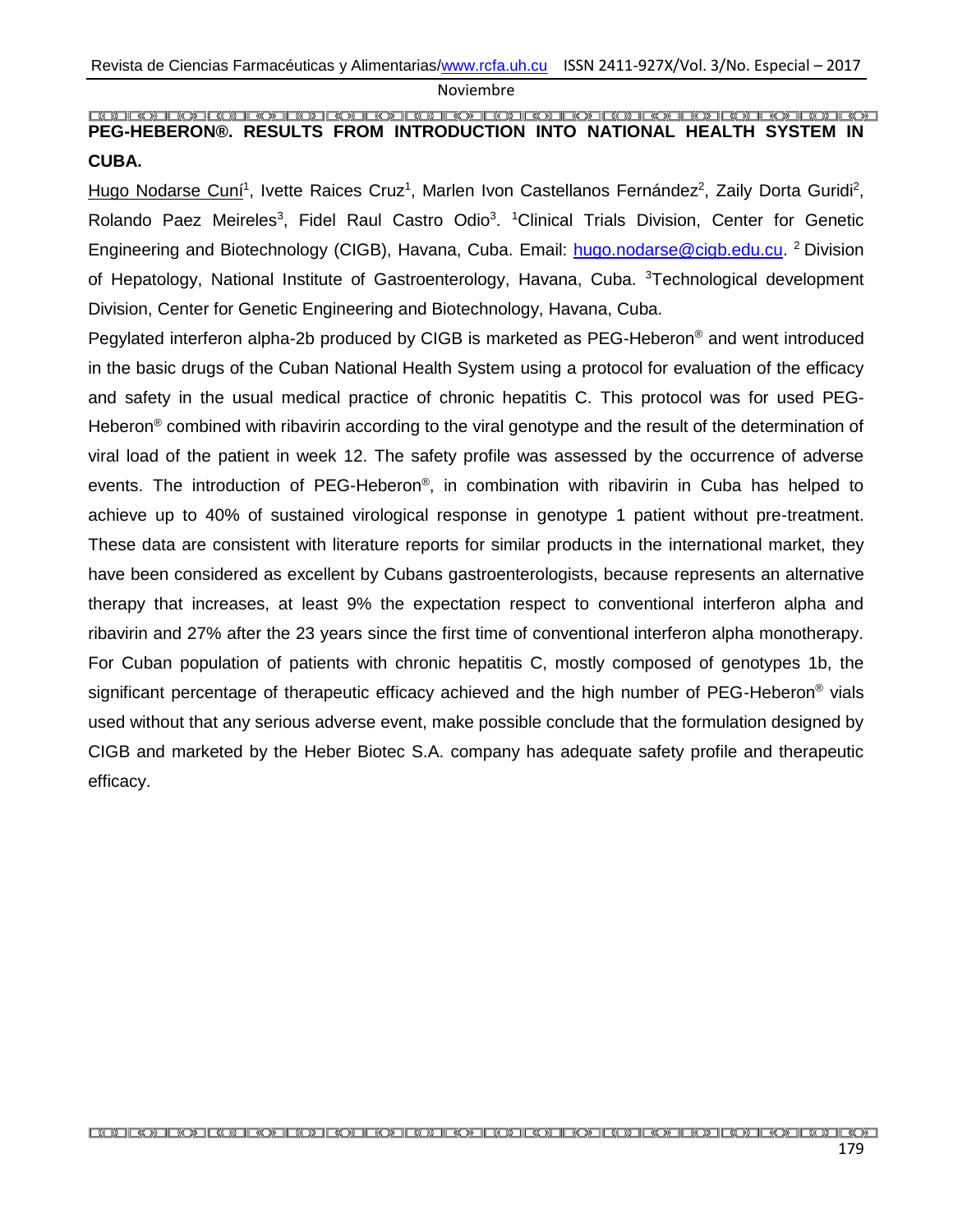### <span id="page-8-0"></span>**EVALUACIÓN CLÍNICA DEL LOTE 7C671/1 DE LA VACUNA HEBERBIOVAC HB®, CANDIDATO A MATERIAL DE REFERENCIA.**

Alina Dayami Mollineda Santos. Centro Nacional Coordinador de Ensayos Clínicos, La Habana, Cuba. Email: [dayami@cencec.sld.cu.](mailto:dayami@cencec.sld.cu)

En Cuba la transmisión de la hepatitis B aguda está en vías de ser eliminada, como resultado de sistemáticas campañas de inmunización que ha venido desarrollando el MINSAP con la vacuna producida por el CIGB denominada Heberbiovac HB®. Se ha realizado un ensayo clínico fase IV, para evaluar la seguridad, tolerancia e inmunogenicidad del lote 7C671/C y un lote control. Se reclutaron 246 sujetos voluntarios sanos de ambos sexos, con edades entre 18 a 65 años, que no poseían marcadores serológicos de infección/protección por el virus de la hepatitis B (VHB). Se conformaron dos grupos, la aleatorización (razón 1:1). El esquema de administración según la pauta 0-1-2 meses. Se evaluó la respuesta de anticuerpos antiHBs, el cálculo de la concentración media geométrica de los títulos, así como de los porcentajes de seroprotección e hiper-respuesta asociados por lote. Las tasas de seroprotección a los 30 días de la inmunización en los grupos de estudio y control resultaron del 98.9% y 98.1%, respectivamente. La concentración geométrica media de antiHBs fue de 880.07 UI/L. La media geométrica del título de antiHBs, no se detectaron diferencias estadísticamente significativas. Respecto a la seguridad, mostraron muy baja reactogenicidad. El lote 7C671/1 de vacuna Heberbiovac HB® demostró ser tan bien tolerado e inmunogénico como un lote control, por lo cual se avaló clínicamente como el nuevo estándar de referencia en la producción y liberación de este medicamento.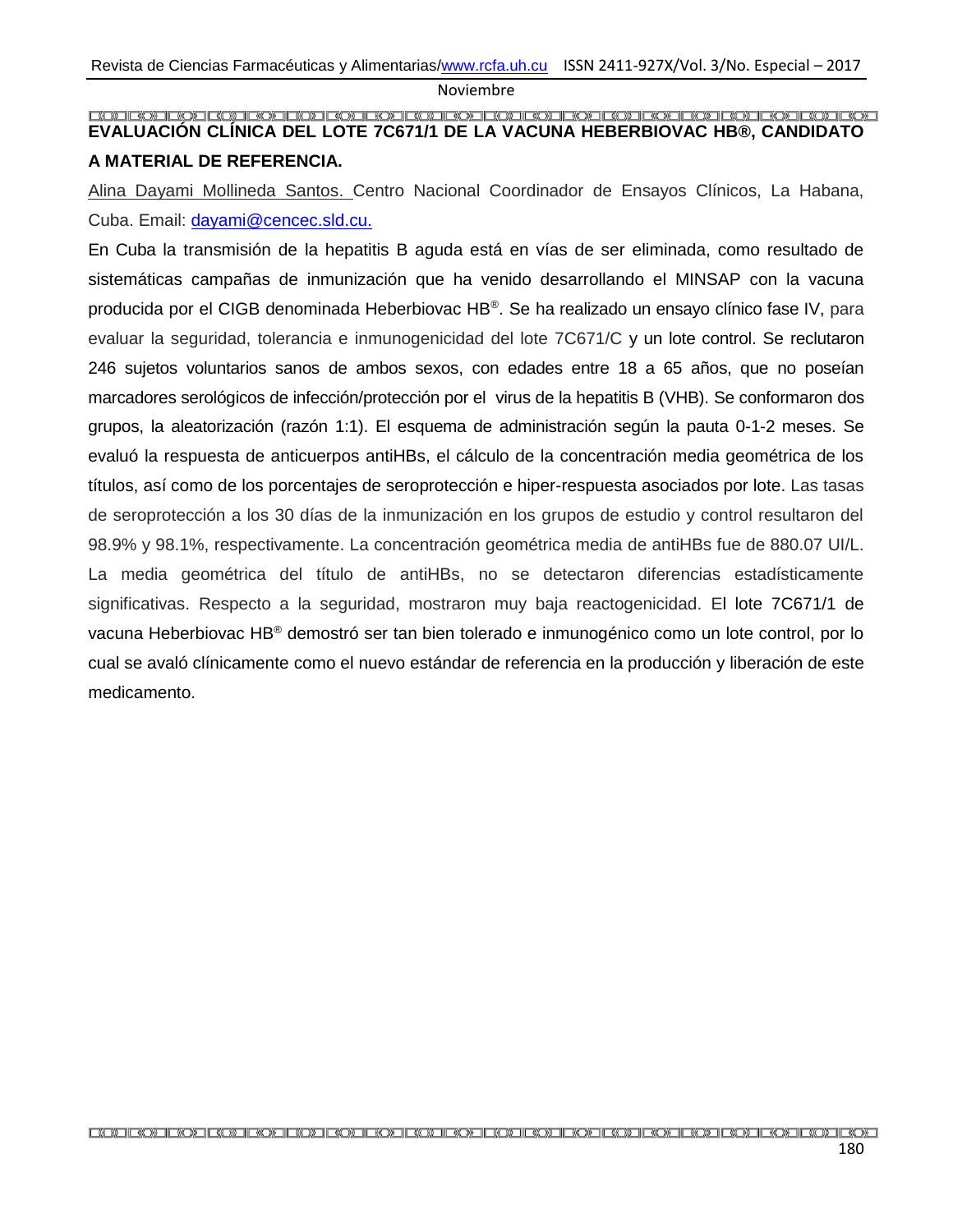#### <span id="page-9-0"></span>**NIMOTUZUMAB: A mAb IN THE TREATMENT OF TUMORS FROM EPITHELIAL ORIGIN. MORE THAN 20 YEARS OF EXPERIENCE.**

Mayra Ramos-Suzart. Centro de Inmunología Molecular, La Habana, Cuba. E-mail: [mayra@cim.sld.cu](mailto:mayra@cim.sld.cu)

Nimotuzumab is a humanized monoclonal antibody (mAb) IgG1 which recognizes an epitope located in the extracellular domain of the receptor the human epidermal growth factor with intermedial affinity. Epithelial tumors overexpress this receptor in a high percentage, making a therapeutic target for treatment with this monoclonal antibody. The Cuban experience in the treatment of head and neck ,gliomas, pancreatic and esophagus promoted the national approval as a drug for those indications. New results are reported in pancreatic, lung tumors and cervico-uterin and new clinical trials are ongoing in prostate, ovarian and lung cancer. More than 20 000 patients have been evaluated in clinical trials with excellent safety profile and interesting objective responses rate, accompanied with an increase in survival in patients treated with it. Maintenance of treatment with this Mab, due to a benefit of it safety profile, change the concept of cancer treatment as terminal diseases into a chronic disease. Today, this MAb is registered in 29 countries and at the investigation in over 20, which are evaluated in tumors of the head and neck, nasopharingeal, esophagus and pancreas with outstanding results.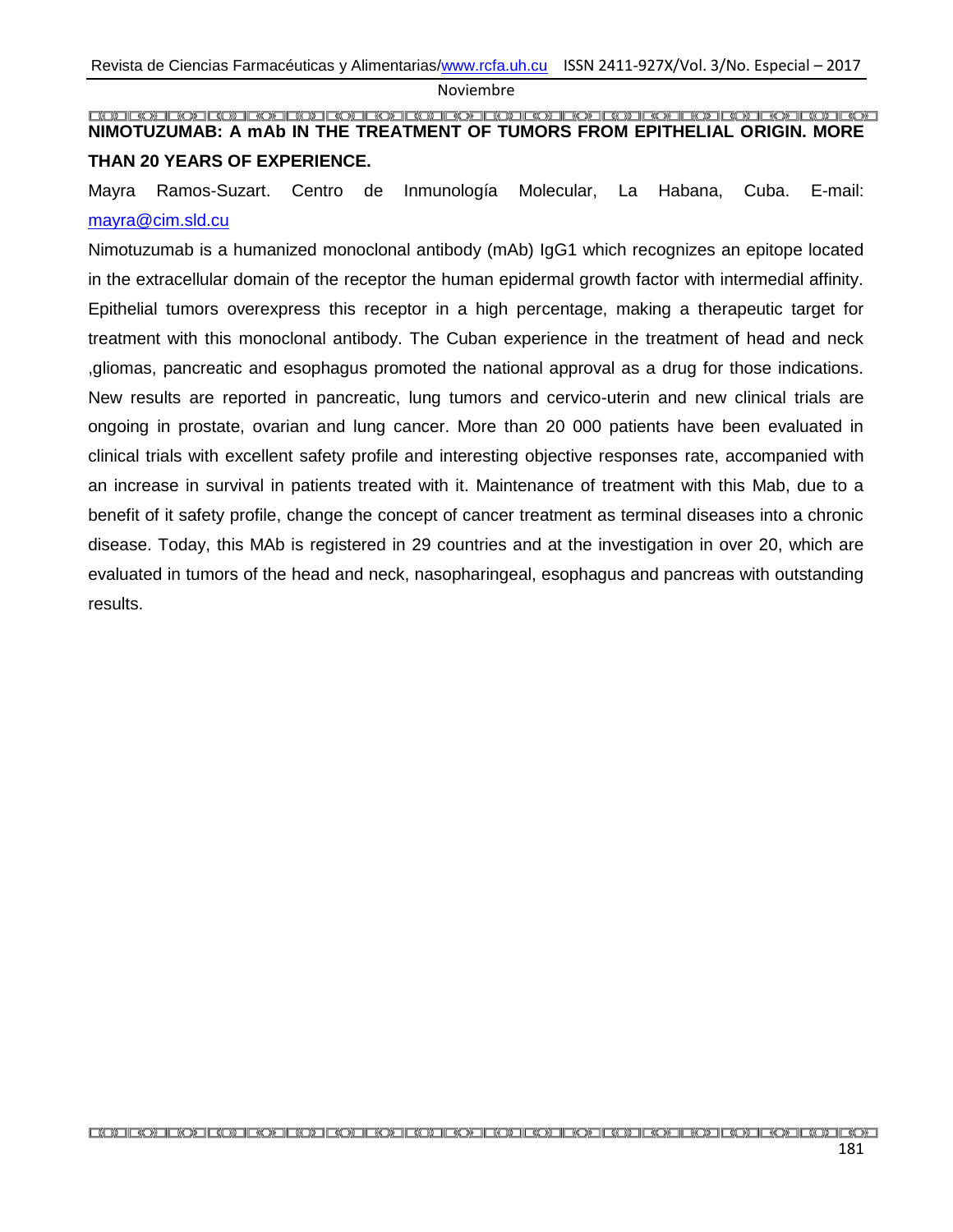<span id="page-10-0"></span>**HEBERON ALFA R®, CUBAN INTERFERON ALPHA-2b. THIRTY YEARS AS A SAFE AND EFFECTIVE DRUG.**

Nodarse H, Lopez P†. Clinical Trials Division, Center for Genetic Engineering and Biotechnology (CIGB), Havana, Cuba. Email: [hugo.nodarse@cigb.edu.cu.](mailto:hugo.nodarse@cigb.edu.cu)

The Center for Genetic Engineering and Biotechnology of Havana, Cuba is a scientific and productive complex which since 1986 produces recombinant human interferon alpha-2b, marketed as Heberon Alpha  $R^{\circledR}$  by Heber Biotec S.A. Were reviewed 28 years of reports related to adverse events occurred in 5806 individuals coming from 147 clinical trials with Heberon Alpha  $R^{\circ}$ . This review also contains a comparison of the associated safety profile between the lyophilized and liquid formulations; an analysis of the connection between the occurrence of adverse events and the demographic characteristics of the patients, the results of immunogenicity and evaluation of the thyroid function associated to the use of Heberon Alpha  $R^{\circledast}$ . At the end is presented a general analysis on the product´s efficacy, based on the number of treated patients and the clinical results obtained. Adverse events were reported in 4864 subjects (84%). The main adverse events observed were fever, headache, myalgia, shivers, arthralgia and asthenia. The lyophilized formulation had a higher incidence of adverse events. The higher frequency of adverse events was observed in male white patients. Hypothyroidism and immunogenicity behaved lower than similar products in the international pharmaceutical market. Approximately half of the treated patients obtained a direct benefit from the use of Cuban alpha IFN as treatment for their disease. Heberon Alpha  $R^{\circledast}$  is maintained as a safe and effective drug after 30 years of its first production in the CIGB and to be marketed by Heber Biotec S.A. company.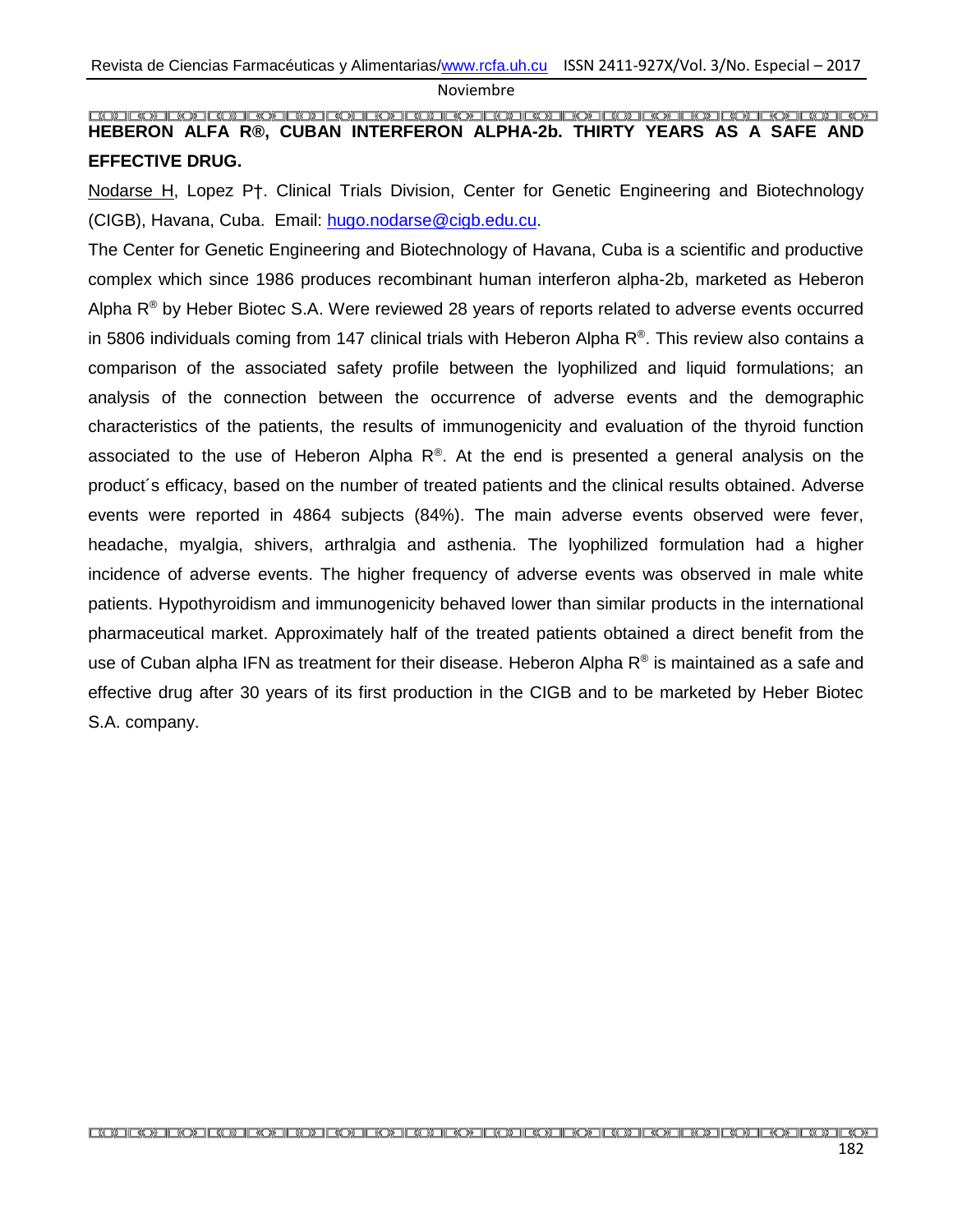#### <span id="page-11-0"></span>**SEGURIDAD DEL RACOTUMOMAB EN PACIENTES CON CÁNCER DE PULMÓN DE CÉLULAS NO PEQUEÑAS.**

Leslie Pérez Ruiz, Daymys Estévez Iglesias, Amparo Macías Abraham, Carmen Elena Viada González. Centro de Inmunología Molecular (CIM), La Habana, Cuba. Email: [daymys@cim.sld.cu.](mailto:daymys@cim.sld.cu) En Cuba, el cáncer de pulmón es el segundo en incidencia y el primero en mortalidad. Por tanto, se necesita identificar nuevas opciones terapéuticas. Los enfoques inmunológicos son interesantes debido al potencial de actividad sin las toxicidades de la quimioterapia convencional. El Centro de Inmunología Molecular generó la vacuna Racotumomab, la cual actúa sobre el carcinoma pulmonar, aumentando la apoptosis tumoral. El objetivo fue evaluar la seguridad de la vacuna utilizada en el tratamiento de los pacientes con cáncer de pulmón de células no pequeñas (CPCNP). Se realizó un estudio de acceso expandido, multicéntrico y abierto en 86 pacientes con CPCNP. Dosis administrada de 1 mg/mL por vía intradérmica. Las cinco primeras dosis se administraron cada 14 días y las restantes 10 cada 28 días, hasta completar el año de tratamiento. Las reinmunizaciones durante el seguimiento fueron cada 28 días. Se analizaron los eventos adversos (EA) y se clasificaron acorde con los criterios de la CTC v4.02. Se reportaron EA en 58 pacientes (67,4%), para un total de 215 eventos. Los más frecuentes: ardor en el sitio de la inyección (32, 14.9%), dolor óseo (17, 7.9%), tos y astenia cada uno con (12, 5.6%). La mayoría fueron de intensidad leve (150, 69.8%). 83 eventos tuvieron relación causal con el fármaco aplicado. La mayoría fueron de causalidad probable (40, 18.9%). No se detectaron EA graves relacionados con la utilización de la vacuna, por lo que se concluye que el tratamiento con la misma es seguro.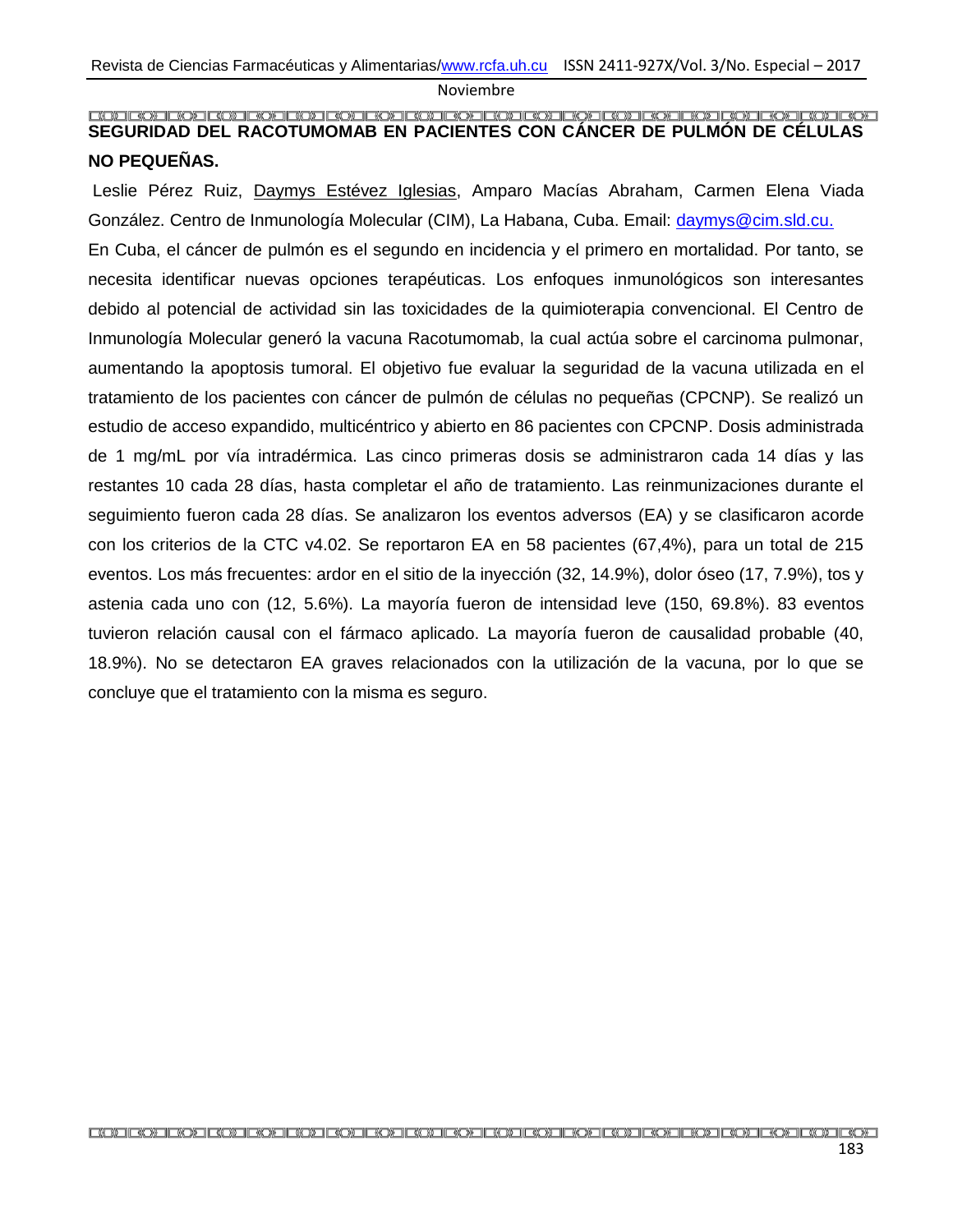#### <span id="page-12-0"></span>**ANÁLISIS DE LOS EVENTOS ADVERSOS HEMOQUÍMICOS DE LOS PACIENTES INMUNIZADOS CON EL ACM NIMOTUZUMAB.**

Yunier Durán Soto, Barbara Wilkinsón Brito, Lázara García Fernández, Mayelin Troche Concepción, Carmen Elena Viada Gonzalez, Mayra Ramos Suzarte. Centro de Inmunología Molecular (CIM). Email: [yunierd@cim.sld.cu](mailto:yunierd@cim.sld.cu)

Durante el desarrollo de un producto, desde la Fase I de los Ensayos Clínicos hasta la Fase IV una de las herramientas de vital importancia para garantizar la seguridad de los sujetos es el análisis de los Eventos Adversos (EA). El Centro de Inmunología Molecular ha desarrollado un AcM llamado Nimotuzumab (hR3) él cual está registrado para su uso en varias Neoplasias. El objetivo fue analizar los EA Hemoquímicos de los pacientes inmunizados con el hR3. Material y Método: Para la realización de este trabajo se utilizaron como herramientas la Bases de Datos (BD) correspondientes al Ensayo Clínico Fase II Esófago y Fase I/II Enfermedad Renal Poliquística Autosómica Dominante y el paquete estadístico SPSS versión 20.0. De las 2 BD se obtuvieron 200 EA (98 Anemias (49%), 29 Leucopenias (14.5%), 5 Trombocitopenias (2.5%), 5 eventos por aumento de la TGP (2.5%) y 5 por aumento de la TGO (2.5%), 12 por aumento de la FAL (6.0%), 5 Hiperbilirrubinemia (2.5%), 22 hiperglicemia (11%) y 19 Hipoglicemias (9.5%)). De todos estos eventos que se enunciaron anteriormente solo se habían descrito 10 (el 5.0 % del total de eventos reales) por los investigadores responsables. En este trabajo se encontraron 195 nuevos eventos a partir de los resultados de exámenes de hemoquímica de los pacientes estudiados. En los resultados se constató que había un subregistro de los datos de seguridad.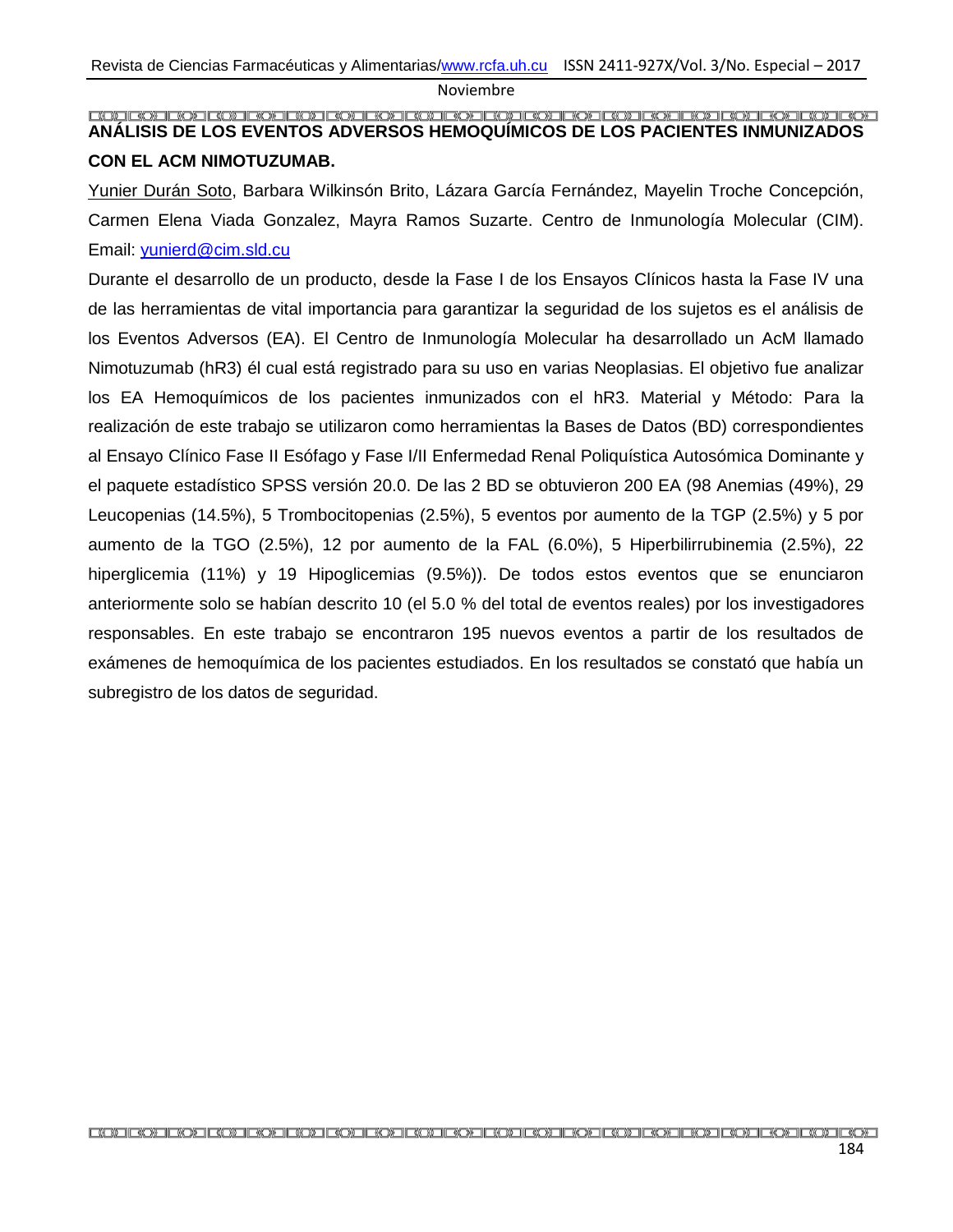#### <span id="page-13-0"></span>**EVALUACIÓN DE LA TRAZABILIDAD DE LAS MUESTRAS BIOLÓGICAS DE PACIENTES INCLUIDOS EN ENSAYOS CLÍNICOS.**

Mayelin Troche Concepción, Zaima Mazorra Herrera, Idania Caballero Torres, Bárbara Wilkinson Brito, Liana Martínez Pérez, Carmen Viada González. Centro de Inmunología Molecular. La Habana. Cuba. Email: [mayelin@cim.sld.cu.](mailto:mayelin@cim.sld.cu)

La obtención de muestras biológicas en los ensayos clínicos brinda información sobre seguridad y efecto del producto en investigación. Identificar las no conformidades existentes en el manejo de muestras biológicas y analizar los riesgos potenciales que actúan sobre el manejo de las muestras. Se confeccionó una encuesta de trazabilidad de las muestras biológicas. Se aplicó la encuesta a investigadores involucrados. Se identificaron los riesgos potenciales en el manejo de muestras biológicas. Con el objetivo de mitigar los mismos se propuso un plan de acciones correctivas y preventivas (CAPA). Existe heterogeneidad en la cantidad de muestras evaluables en los ensayos clínicos escogidos. Se identificaron los principales problemas en el manejo de las muestras. La detección de las no conformidades permitió realizar una evaluación y análisis de los riesgos que se clasificaron según las prioridades en que deben ser mitigados. El análisis de riesgos contribuye a identificar las medidas más efectivas para la mejora del manejo de muestras biológicas. Se elabora un plan integral de acciones correctivas y preventivas, en función de las prioridades de los riesgos.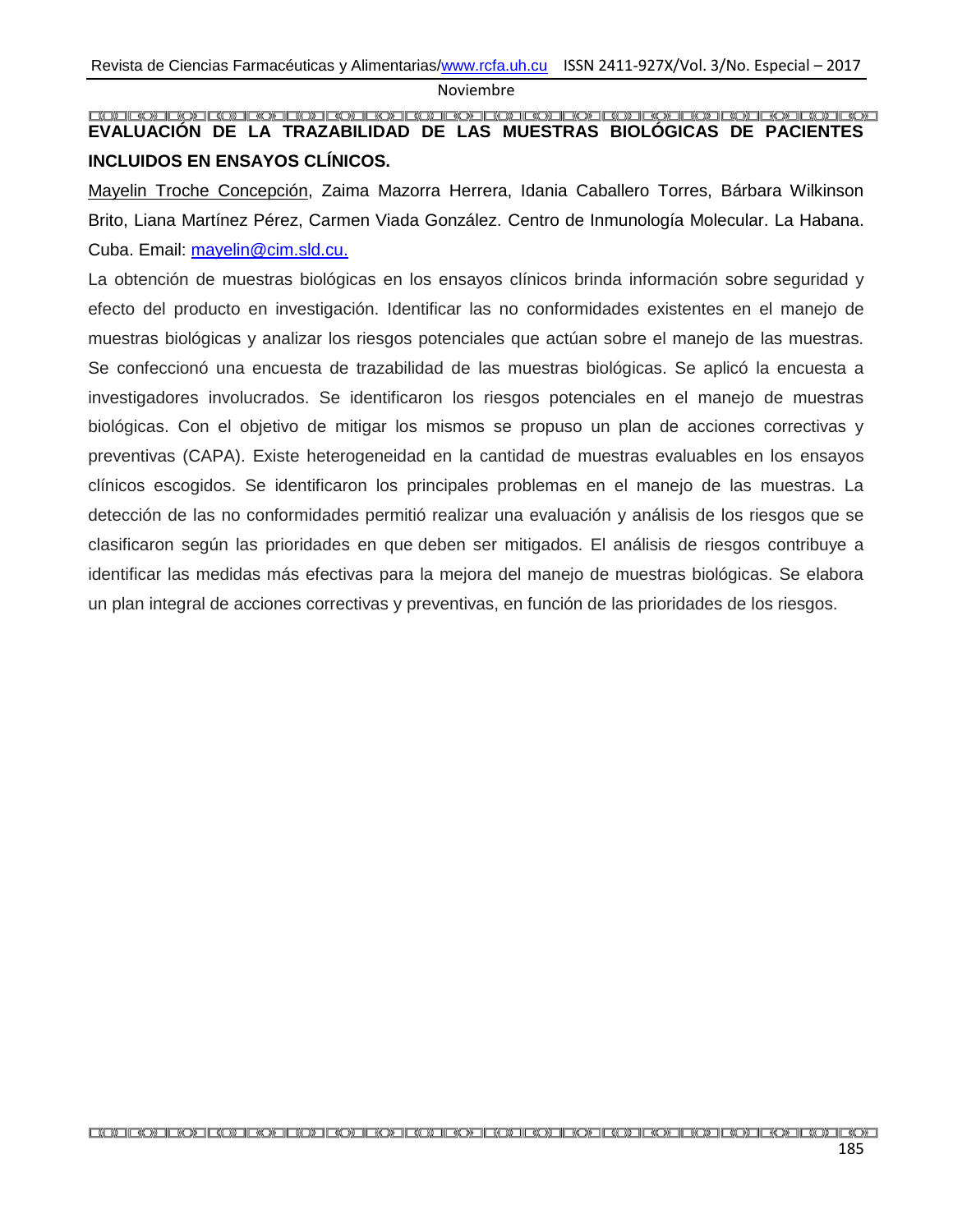## <span id="page-14-0"></span>**COECO CO DE CUMPLIMIENTO DE LA BUENAS PRÁCTICAS CLÍNICAS EN UN SITIO DE LA BUENAS PRÁCTICAS CLÍNICAS EN UN SITIO CLÍNICO.**

Rayza Marrero Toledo<sup>1</sup>, Migdacelys Arboláez Estrada<sup>1</sup>, Rayza Méndez Triana<sup>1</sup>, Migdalia Rodríguez Rivas<sup>1</sup>, Osmany Garcés Guerra<sup>2</sup>.<sup>1</sup> Centro Coordinador Nacional de Ensayos Clínicos CENCEC. Grupo VC. 224727; <sup>2</sup>Departamento MGI. UCM.VC. 223982. Email: [rayzamt@infomed.sld.cu](mailto:rayzamt@infomed.sld.cu) La certificación de hospitales en Buenas Prácticas Clínicas (BPC) garantiza que los resultados científicos de Ensayos Clínicos (EC) sean confiables y veraces. Basado en la experiencia de ejecución de EC del Hospital Celestino Hernández Robau, y la fuerte voluntad político-administrativa de elevar los estándares de atención médica fue solicitada su inserción en el proceso de certificación. Caracterizar el cumplimiento de los estándares establecidos para la certificación en BPC de cada uno de los servicios involucrados en EC. Se realizó un estudio observacional descriptivo, corte transversal, mediante la aplicación de listas de chequeos del Procedimiento Normalizado de Trabajo Preparación de los sitios clínicos en BPC, en el periodo enero-abril 2016. Fueron medidos los indicadores condiciones estructurales-materiales, documentación y capacitación. En capacitación no existen evidencias suficientes de superación de los investigadores en reanimación cardiopulmonar y BPC, no se archivan la totalidad de los currículos vitae y de los existentes gran por ciento están desactualizados. Referente a condiciones estructurales-materiales se requiere mayor espacio en Farmacia y Sitio de administración, necesidad de archivadores de bloques y láminas en Patología, archivos para la documentación en Imagenología, Patología, Comité de Ética de la investigación (CEI) y Archivo. Se requiere equipamiento en Laboratorio Clínico, Imagenología y Patología. En el indicador documentación existen deficiencias en el sistema documental de Imagenología, Patología, Radioterapia, Medicina Nuclear y CEI. Se obtuvo la caracterización de los servicios del hospital que participan en los EC para así elaborar una estrategia con acciones de orden administrativo, asistencial y docente.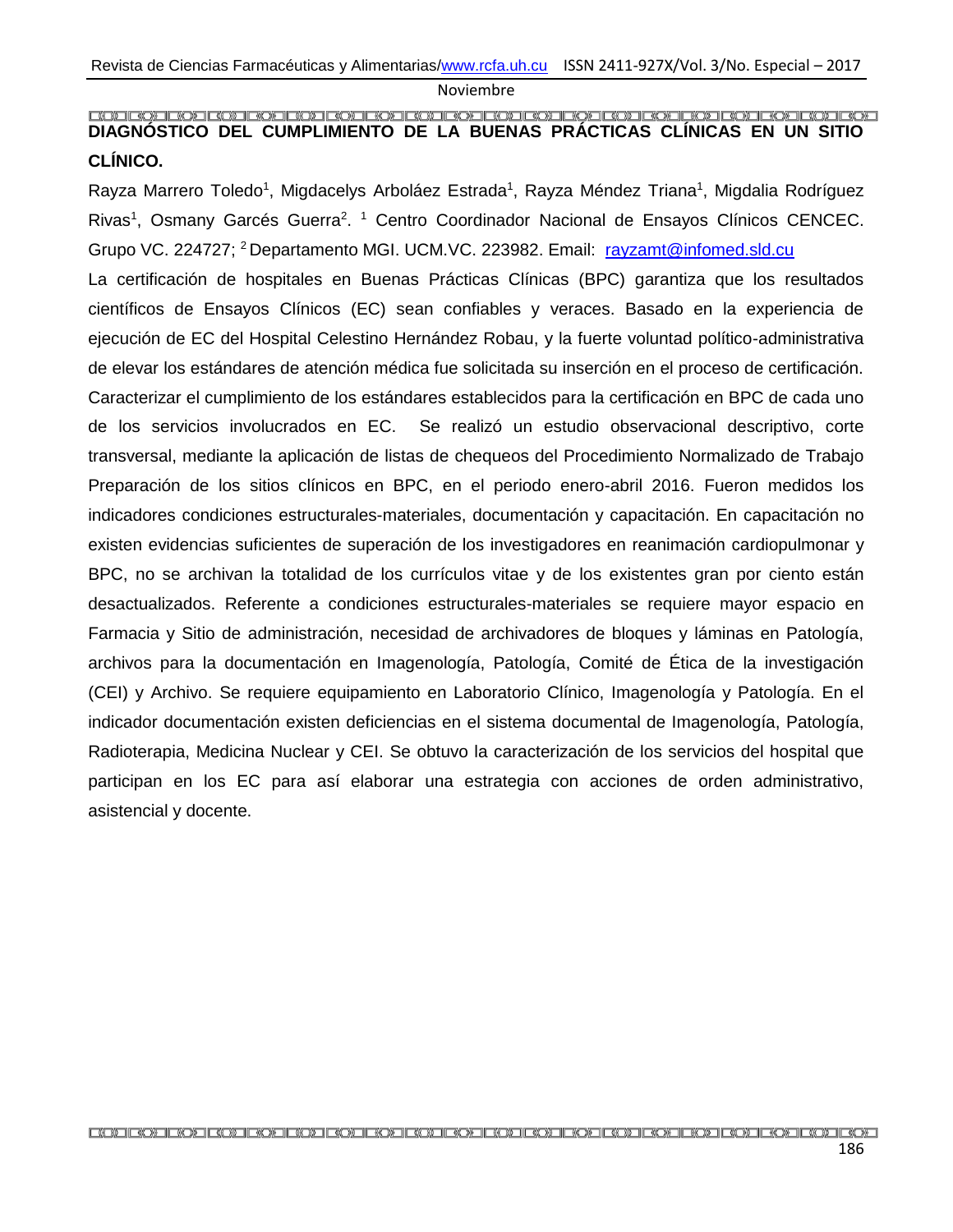### <span id="page-15-0"></span>**DIFICULTADES EN LA SELECCIÓN DE VOLUNTARIOS SANOS PARA EL ENSAYO CLÍNICO ADMINISTRACIÓN INTRANASAL DE NEUROEPO.**

Ivonne Rivero Vázquez<sup>1</sup>, Alina Díaz Machado <sup>2</sup>, Dr. Carlos A. González Delgado <sup>2</sup>, Sonia Pérez Rodríguez<sup>2</sup>, Maylén Álvarez Delgado<sup>2</sup>, Maura Tamayo Rodríguez<sup>2</sup>. <sup>1</sup>Centro Nacional Coordinador de Ensayos Clínicos, La Habana, Cuba. Email: [ivonne@cencec.sld.cu;](mailto:ivonne@cencec.sld.cu) <sup>2</sup> Centro Nacional de Toxicología.

El Centro de Inmunología Molecular (CIM) ha desarrollado una formulación de Eritropoyetina humana recombinante con bajo contenido de ácido siálico (NeuroEPO).Se realizó en el Centro Nacional de Toxicología (CENATOX) un estudio fase I para evaluar la seguridad de su administración intranasal en voluntarios sanos. Se estableció una estrategia de reclutamiento de voluntarios a través de información gráfica, digital y reuniones en centros de trabajo de la industria médica farmacéutica la cual fue ejecutada por el centro promotor. Se analizó el ritmo de inclusión, las causas de no inclusión y la de interrupción producidas durante el estudio. El período de evaluación de los voluntarios para la inclusión se extendió hasta 16 semanas. El lento ritmo de inclusión estuvo relacionado con la poca disponibilidad de sujetos voluntarios y el no cumplimiento de los criterios de selección. La proporción entre sujetos evaluados e incluidos se comportó 3:1. De los 30 incluidos cuatro abandonaron voluntariamente el estudio antes de recibir el tratamiento con el producto de investigación. En dos de los abandonos no se conocieron las causas y los otros dos refirieron problemas familiares. El lento ritmo de inclusión fue similar a lo observado en otros Ensayos Clínicos con voluntarios sanos realizados en el CENATOX en los últimos 5 años y confirma la necesidad de establecer una estrategia dirigida a aumentar la disponibilidad de voluntarios sanos para los Ensayos Clínicos fase I y los estudios de bioequivalencia de los medicamentos producidos por la industria médico farmacéutica cubana.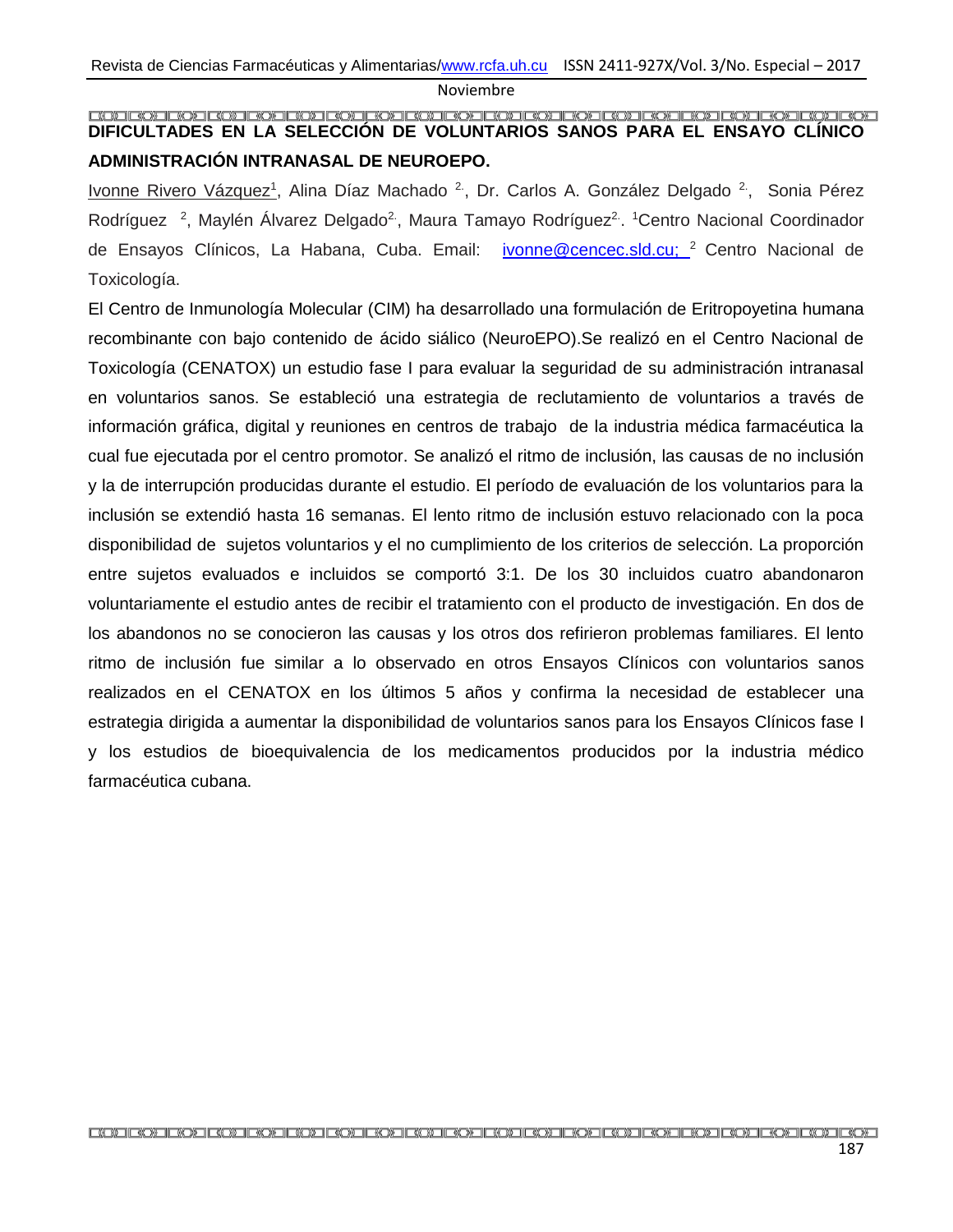<span id="page-16-0"></span>**SERVICIOS FARMACÉUTICOS.**

## <span id="page-16-1"></span>**PRESCRIPCIÓN POTENCIALMENTE INADECUADA EN PACIENTES ANCIANOS POLIMEDICADOS DEL MUNICIPIO 10 DE OCTUBRE EMPLEANDO CRITERIOS STOPP-START.**

Adriel Brito Llera, Ingrid Elías Díaz. Instituto de Farmacia y Alimentos, Universidad de La Habana, Cuba, email: [adriel@ifal.uh.cu](mailto:adriel@ifal.uh.cu)

El empleo inapropiado de medicamentos en los ancianos tiene graves consecuencias en su salud, pues aumenta el riesgo de ocurrencia de reacciones adversas implicando mayor morbimortalidad y en el sistema sanitario al aumentar los costes y las estancias hospitalarias. Se evaluó la incidencia de Prescripciones Potencialmente Inapropiadas empleando los criterios STOPP-START en 67 adultos mayores polimedicados del municipio Diez de Octubre captados durante el último trimestre del 2016. Estudio observacional, descriptivo y longitudinal. Los criterios STOPP más incidentes estuvieron relacionados con la utilización de benzodiacepinas, antidepresivos, la utilización de AINE en pacientes con hipertensión arterial y la duplicidad antihipertensivos. En relación con los criterios START, los errores de omisión de fármacos más frecuentes fueron los relacionados con fármacos indicados en la Diabetes Mellitus y la hipertensión arterial. Los criterios STOPP-START constituyen una herramienta útil para la detección de prescripciones potencialmente inapropiadas en los pacientes ancianos permitiendo el diseño e implementación de estrategias de intervención farmacéutica en función de mejorar su calidad de vida y lograr un uso racional del medicamento.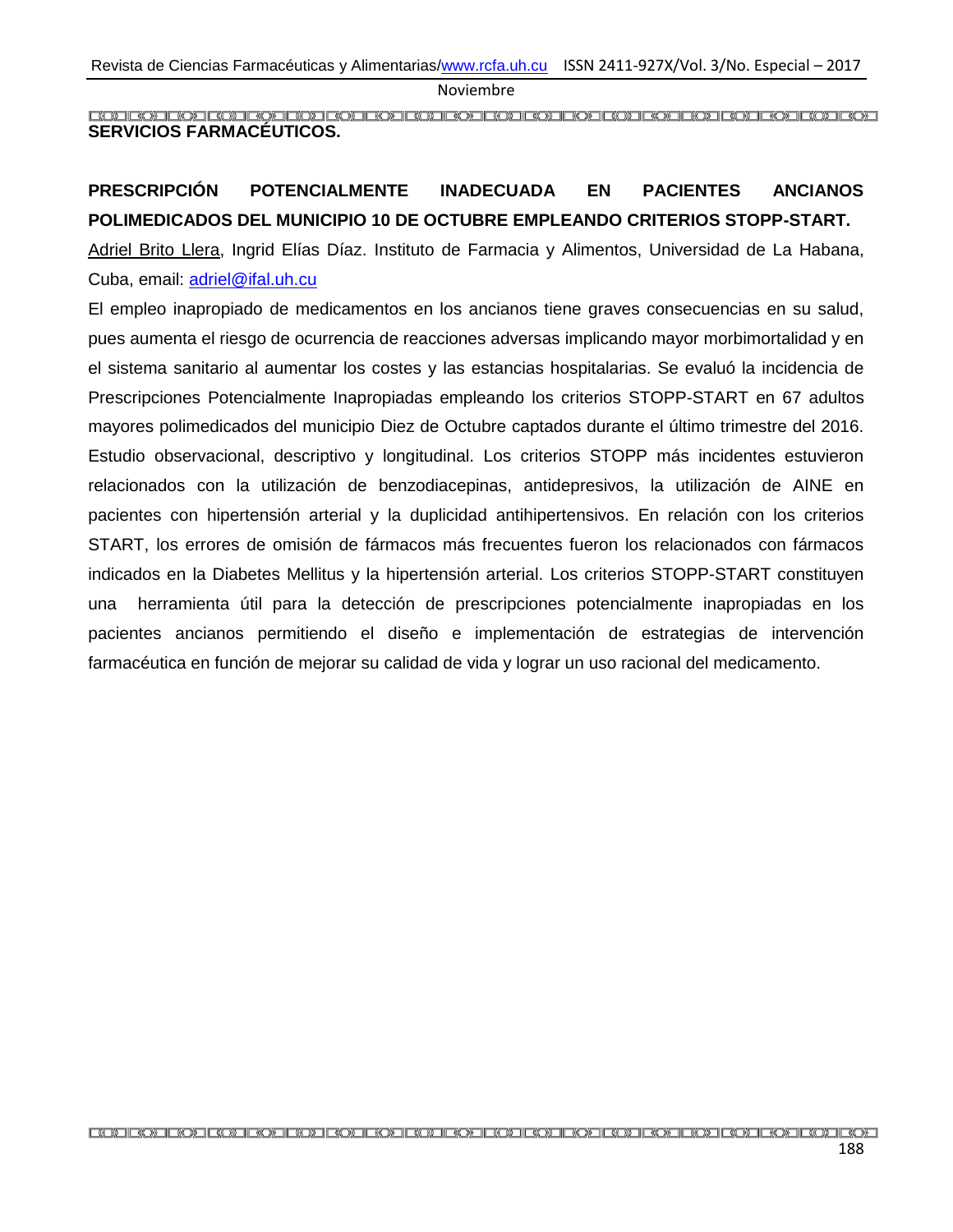## <span id="page-17-0"></span>**VIGILANCIA ACTIVA DE LA SEGURIDAD DE LOS MEDICAMENTOS DESDE LA AUTORIDAD REGULADORA NACIONAL. CUBA, 2014 -2016.**

Alfonso Orta Ismary<sup>1</sup>, Jiménez López Giset<sup>1</sup>, Ortega Larrea Grethel<sup>1</sup>, Martínez Rodríguez Alina<sup>2</sup>, Mosqueda Gorina Carlos<sup>3</sup>, Cordero Eiriz Anay<sup>4</sup>. <sup>1</sup>Centro para el Control Estatal de los Medicamentos, Equipos y Dispositivos Médicos, <sup>2</sup>Instituto de Medicina Tropical Pedro Kourí, <sup>3</sup>Hospital Hermanos Ameijeiras, <sup>4</sup>Instituto de Neurología y Neurocirugía. Cuba. Ismary@cecmed.cu

El CECMED es el efector principal del sistema de vigilancia post-comercialización de medicamentos en Cuba, necesita para su fortalecimiento de una estrategia de vigilancia activa para garantizar la seguridad de los medicamentos una vez comercializados. Objetivo: Fortalecer la farmacovigilancia en Cuba, en el análisis, gestión y toma de decisiones vinculadas a la seguridad y uso racional de los medicamentos. Se designó a un grupo multidisciplinario de especialistas expertos, con experiencia en actividades de farmacovigilancia en el país para conformar la red de vigilancia activa de la Autoridad. Se realizaron estudios observacionales de farmacovigilancia activa orientada hacia medicamentos y tipos específicos de reacciones adversas. Se creó la red de puntos focales de la Autoridad Reguladora conformada por 27 sitios centinelas, estando presentes los tres niveles de atención médica. Se diseñaron 26 vigilancias activas, donde se registraron 243 reportes de reacciones adversas (1,28 % del total de reportes). Los principales fármacos relacionados fueron la progesterona 100 mg y 250 mg (26,3 %), zidovudina (9,1 %), y docetaxel (9,1 %). Las principales reacciones adversas reportadas fueron celulitis (26,3 %), erupción cutánea (12,7 %), trastornos digestivos (7,4 %), anemia (7,4 %) y hepatotoxicidad (5,8 %). Predominaron las reacciones moderadas (79,8 %), probables (45,7 %) y frecuentes (42,4 %). La Red de Puntos Focales de Farmacovigilancia para Cuba funciona como una red de sitios de vigilancia proactiva para conocer el perfil de seguridad de los medicamentos cuando son utilizados por la población general o grupos especiales de la misma.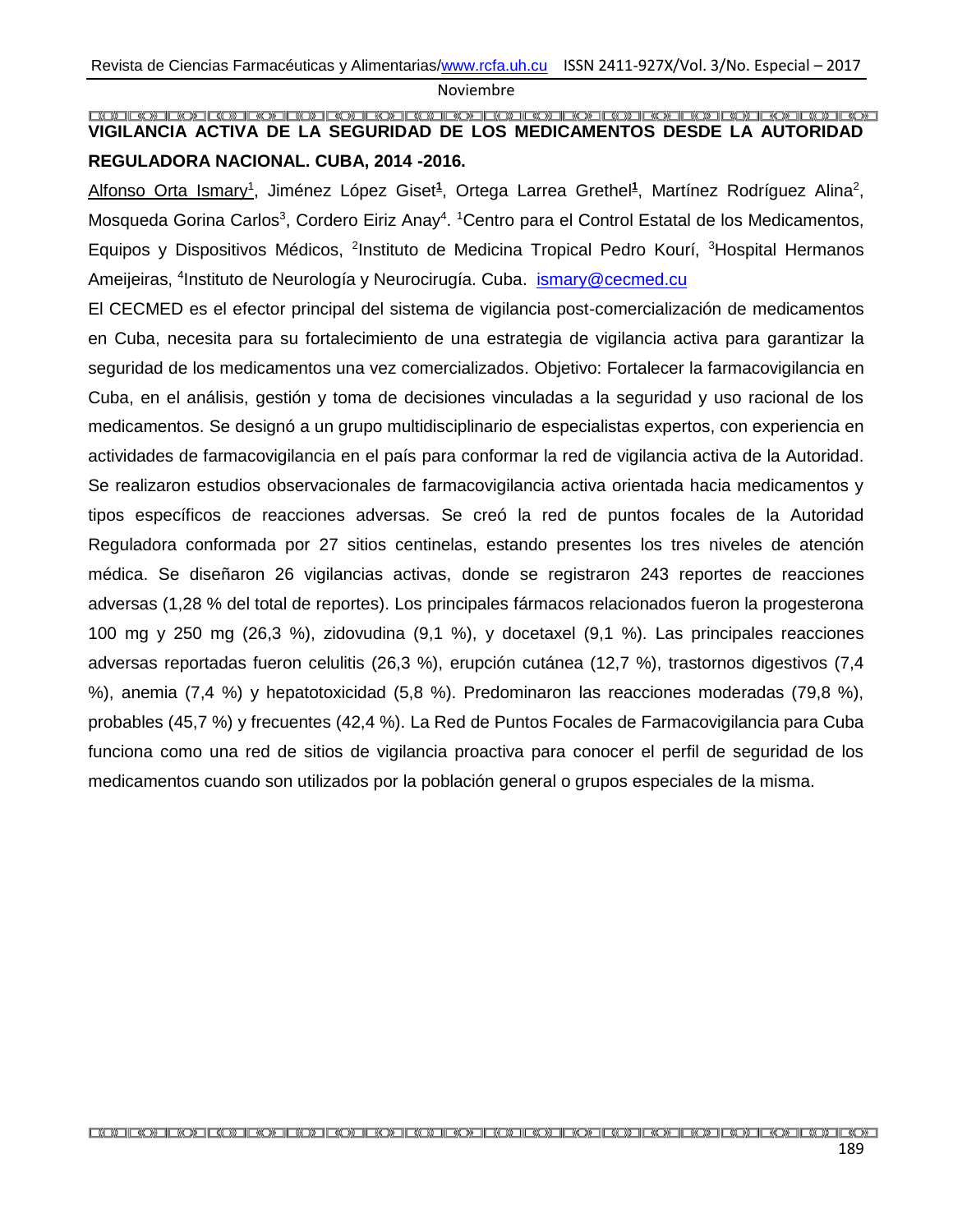#### <span id="page-18-0"></span>**LA LUCHA POR LA ERRADICACIÓN DE LA MALARIA, RETOS Y ALTERNATIVAS.**

<sup>1</sup>Ana Yisel Caballero Alfonso, <sup>2</sup>Tahyris Dayanna Lleonart Flores. <sup>1</sup>Centro de Bioactivos Químicos, Santa Clara, Cuba, [anayisel@uclv.cu.](mailto:anayisel@uclv.cu) <sup>2</sup>Universidad de Ciencias Médicas, Santa Clara, Cuba.

El paludismo o malaria es una enfermedad causada por parásitos del género Plasmodium que se transmiten al ser humano por la picadura de mosquitos Anopheles hembra infectados. El paludismo, causa aproximadamente medio millón de muertes anualmente y es uno de los problemas mundiales de salud pública más devastadores. Todos los años se registran aproximadamente entre 124 y 283 millones de casos y alrededor del 40 % de la población mundial corre el riesgo de contraer malaria. La erradicación de esta enfermedad se ha visto prolongada por varios problemas, el segundo de mayor importancia es de índole biológica y se relaciona con el surgimiento de resistencia a los antipalúdicos. El objetivo del presente trabajo es apoyar la lucha por la erradicación de la malaria enfocándonos en el fenómeno de la farmacorresitencia. Con este propósito se resumieron aspectos de interés según lo descrito en la "*Estrategia técnica mundial contra la malaria 2016-2030"* y se propuso el empleo de métodos computacionales basados en multiclasificadores para la identificación de nuevos candidatos a antimaláricos como alternativa a este creciente problema. Se encontró que la resistencia de P. falciparum está documentada para todas las clases de antipalúdicos (Amodiaquina, Cloroquina, Mefloquina, Quinina, Sulfadoxina-Pirimetamina, Atovaquona-Proguanil) y, más recientemente, a derivados de la Artemisina, manifestándose incluso multirresistencia y se determinó que el empleo de multiclasificadores basados en una metodología que combine Algoritmo Genético y Voto Mayoritario, puede ser útil para obtener nuevos candidatos a fármacos antimaláricos.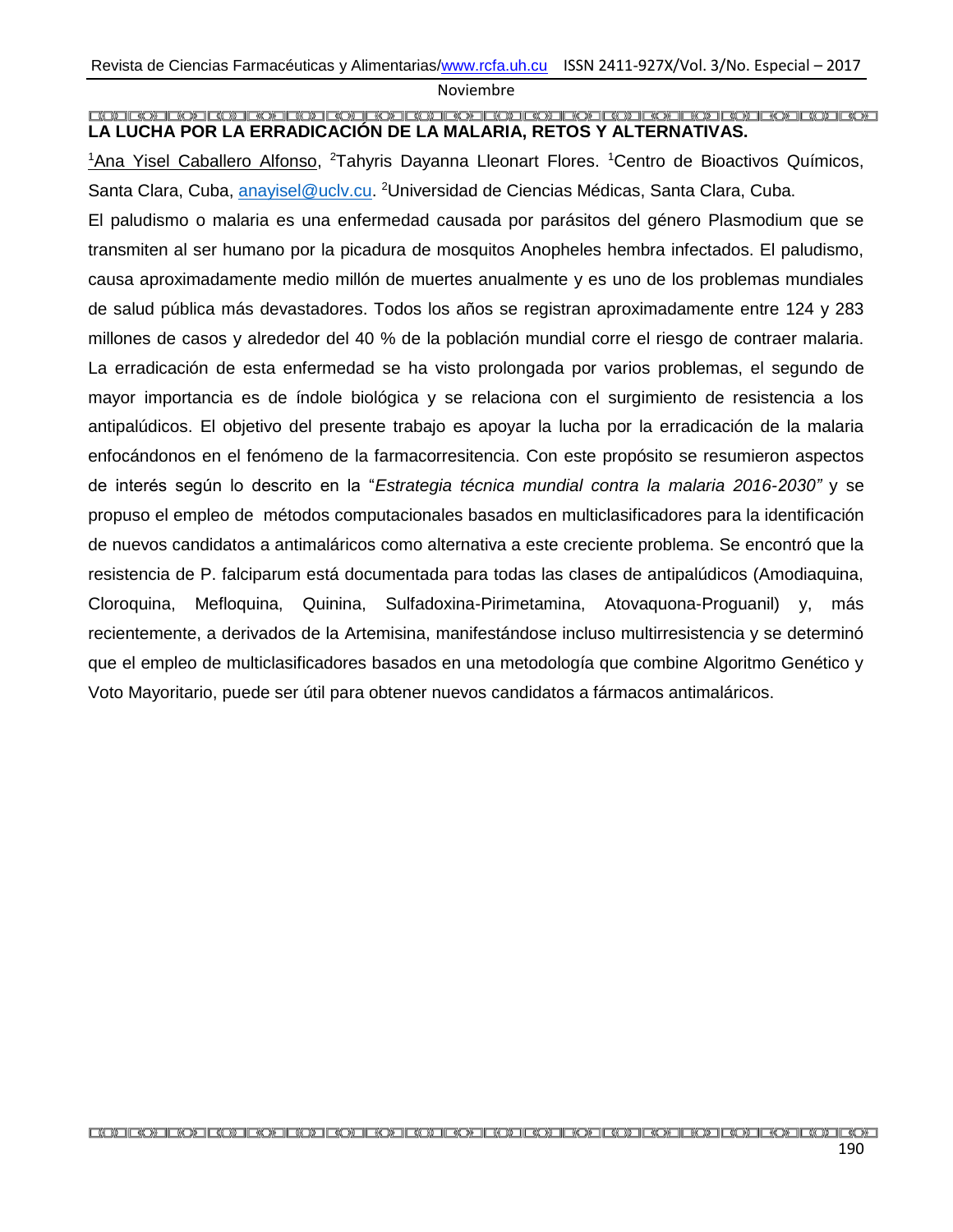#### <span id="page-19-0"></span>**EFICIENCIA TÉCNICA EN FARMACIAS COMUNITARIAS CUBANAS.**

Anai García Fariñas<sup>1</sup>, Enalys García Mena<sup>2</sup>, José Félix García Rodríguez<sup>3</sup>, Milena Díaz Molina<sup>4</sup>, Amelie González Atá<sup>4</sup>. <sup>1</sup>Escuela Nacional de Salud Pública (ENSAP). La Habana, Cuba. [anaigf@infomed.sld.cu.](mailto:anaigf@infomed.sld.cu) <sup>2</sup> Farmacia Principal Municipal Guanabacoa. La Habana, Cuba. <sup>3</sup>Universidad Juárez Autónoma de Tabasco (UJAT), Tabasco, México. <sup>4</sup>Instituto de Farmacia y Alimentos. Universidad de La Habana. Cuba.

El objetivo de este trabajo es caracterizar la eficiencia técnica de las farmacias comunitarias pertenecientes a la red de farmacias del municipio Guanabacoa entre enero y diciembre de 2012. Se estudiaron las 22 farmacias comunitarias del municipio. Se utilizó el algoritmo para el estudio de la eficiencia en unidades del primer nivel de atención de salud en Cuba de García y colaboradores. El análisis envolvente de datos se resolvió en condiciones de maximización de resultados y rendimientos constantes a escala. Se realizó un análisis de regresión tipo Tobit para identificar los factores que afectan el comportamiento de la eficiencia. Se obtuvo que la farmacia con mejores resultados fue la unidad 992, seguida de las unidades 627, 632 y 621. Los aspectos que deben ser 1 de 13 mejorados en las farmacias ineficientes son: abastecimiento de medicamentos químico dispensariales, ventas y abastecimiento de productos alopáticos. Las variables de contexto estudiadas no influyeron en el índice de eficiencia de las farmacias comunitarias de Guanabacoa en el año 2012. Se constató que durante la mayor parte del año la mayoría de las farmacias resultaron ineficientes. Las áreas de mejoramiento de la eficiencia se concentraron en mejorar los resultados, a la vez que se evidenció la necesidad de analizar la distribución actual de los recursos. Ninguno de los factores considerados estuvo relacionado con la condición de eficiencia alcanzada por cada farmacia del municipio Guanabacoa durante el año 2012.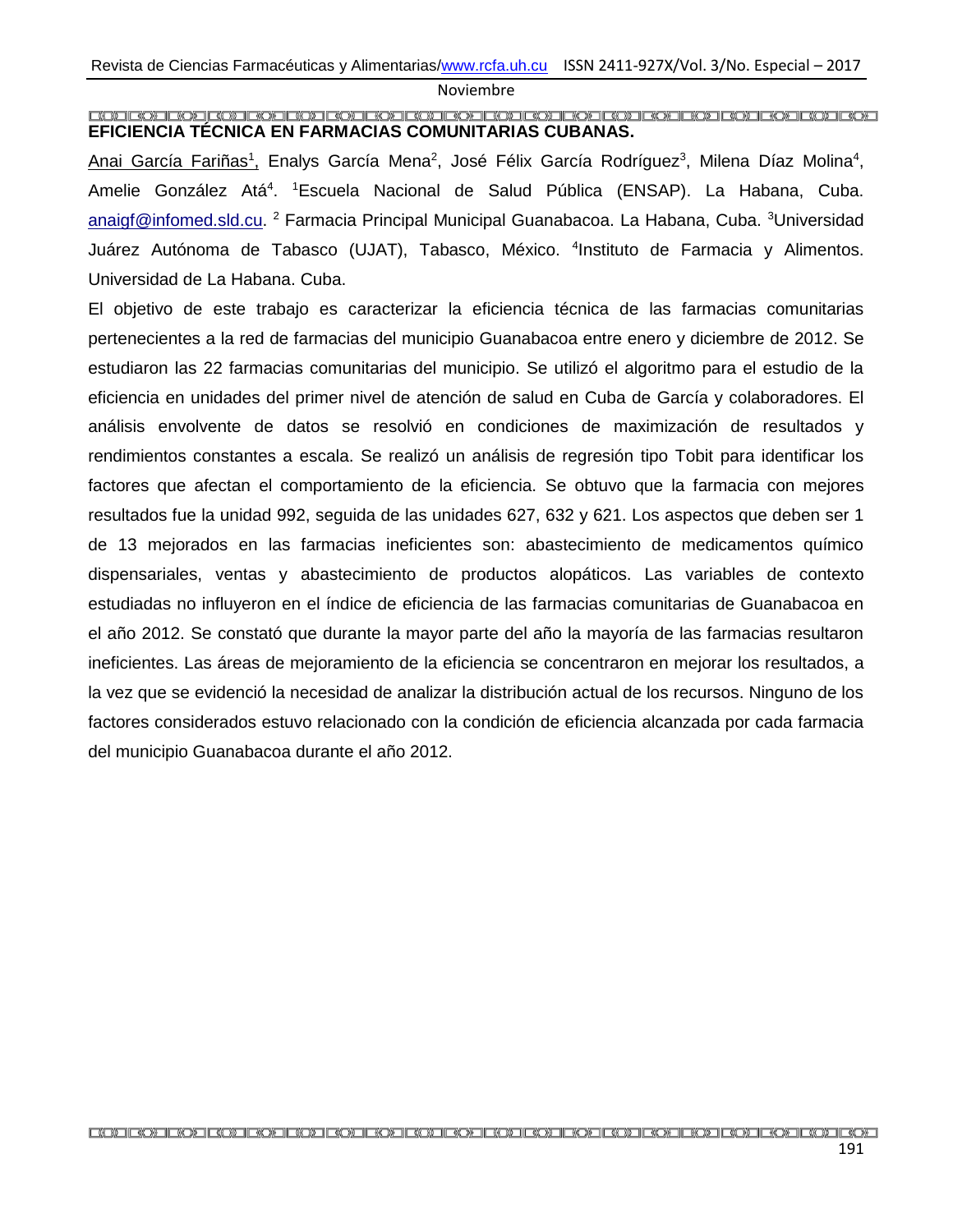### <span id="page-20-0"></span>**LA CAPACIDAD DE GESTIÓN DEL ESTADO MUNICIPAL EN LA POLÍTICA DE MEDICAMENTOS EN EL MARCO DE LAS POLÍTICAS DE SALUD.**

Sergio Alejandro Oviedo Cátedra de Gestión del Laboratorio, Facultad de Ciencias Químicas, Universidad Católica de Córdoba. [soviedo.bioan@gmail.com](mailto:soviedo.bioan@gmail.com)

En la política farmacéutica de los últimos decenios, aparece un nuevo esquema de relación entre el estado y la industria con una transformación institucional, que genera un cambio de distribución de poder entre los actores intervinientes. En ese sentido se diseñó la política del Gobierno Municipal tendiente a recomponer los pilares de acción relacionados al mejoramiento de la salud y calidad de vida y se propuso la ejecución del Proyecto de Medicamentos Municipales. El proyecto significó para la Municipalidad de Córdoba autoabastecer las necesidades de medicamentos en el ámbito de la Salud Pública. La producción regional generó un ahorro importante y permitió un mejor aprovechamiento de los recursos económicos disponibles. Para la Farmacia Municipal posibilitó la transformación de distribuidor a productor de especialidades medicinales. Desde el punto de vista social, el proyecto respondió a la demanda de medicamentos seguros, eficaces y a bajo costo. Asimismo, la posibilidad de contar con una producción propia, contribuirá a la regulación de los precios de mercado local y nacional. La Dirección de Farmacia de la Municipalidad de Córdoba recupera en este proyecto su capacidad productiva y desde 2011 se incrementa la producción en un 35 %. Estos medicamentos están destinados a la atención primaria y se distribuyen en los hospitales municipales, centros de salud, dirección de medicina preventiva y dirección de especialidades médicas. Este incremento de la producción fue acompañado por un incremento de su demanda por parte de los centros de salud, suplantando la compra al mercado farmacéutico, representando un ahorro de \$22000000.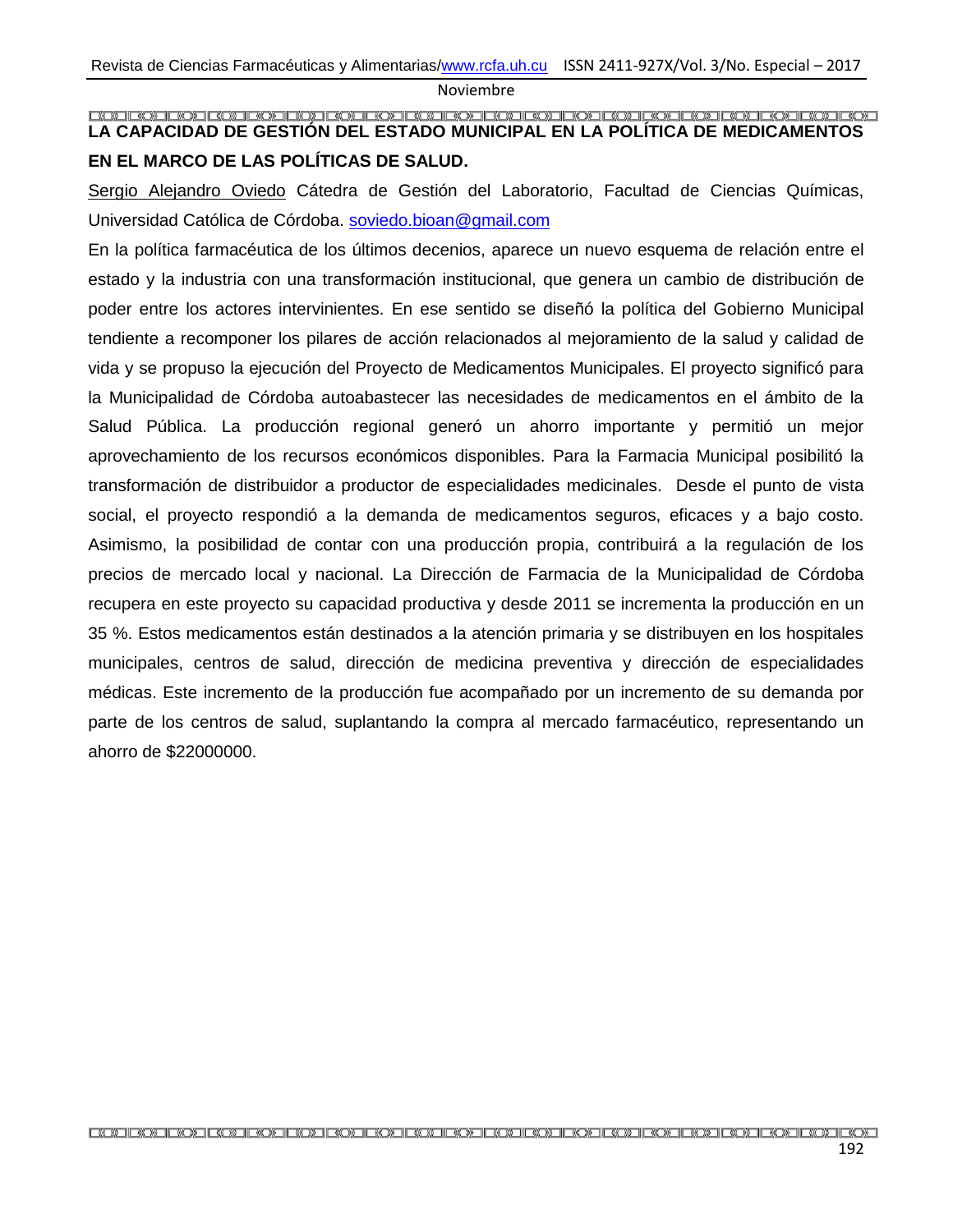#### <span id="page-21-0"></span>**COSTO INSTITUCIONAL DEL TRATAMIENTO DEL PALUDISMO EN EL HOSPITAL MILITAR DE UIGE, ANGOLA.**

Ariana Fernández García<sup>1</sup>, Manuel Collazo Herrera<sup>2</sup>, Nzuzi Pedro Mendes<sup>3</sup>, Justino Pinto Hossi<sup>3</sup>. <sup>1</sup>Escuela Nacional de Salud Pública. La Habana, Cuba. **[ariana.fdez@infomed.sld.cu.](mailto:ariana.fdez@infomed.sld.cu)** <sup>2</sup>Instituto Nacional de Higiene, Epidemiología y Microbiología. La Habana, Cuba. <sup>3</sup>Hospital Militar Regional. Uige, Angola.

En Angola el paludismo es la principal causa de morbilidad y mortalidad, responsable del 20% de los ingresos hospitalarios. El objetivo del trabajo fue estimar el costo institucional del tratamiento del paciente con paludismo en el Hospital Militar Regional de Uige durante el período de enero a abril del 2014. Se realizó un estudio retrospectivo, en el campo de la Evaluación Económica en Salud, un tipo de estudio parcial de descripción de costos, que aplicó el enfoque metodológico del costo de la enfermedad, a partir de la perspectiva de la institución. Realizado en una de las provincias del norte, donde la transmisión del paludismo es más elevada, en el período que corresponde con la estación de lluvias cuando aumenta la transmisión. Se utilizó el enfoque de abajo hacia arriba. Los costos fueron expresados en Kwanzas del año 2014. Se estudiaron las partidas: salario directo, salario indirecto, medios diagnósticos y medicamentos. La tasa de conversión para dólares US fue de 98.30. Se estudiaron 63 pacientes. El costo total de la atención al paciente fue de 2.752.536,24 kz, y el costo unitario fue de 8.450,74 kz. Por concepto de medicamento, el costo total y el costo unitario fueron 414.540,00 kz y 1.272,59 kz respectivamente. Los medicantos más utlizados fueron: antipalúdicos como quinina, artemeter, artemeter con lumefantrina (100%), vitaminas (90,4%), antibioticos fundamentalmente amoxicilina, gentamicina, docixiclina (87,3%), y antipiréticos (66,6%). La actualización de la política del país en los tratamientos del paludismo han disminuido los casos complicados, aumentando las posibilidades de mejor atención hospitalaria.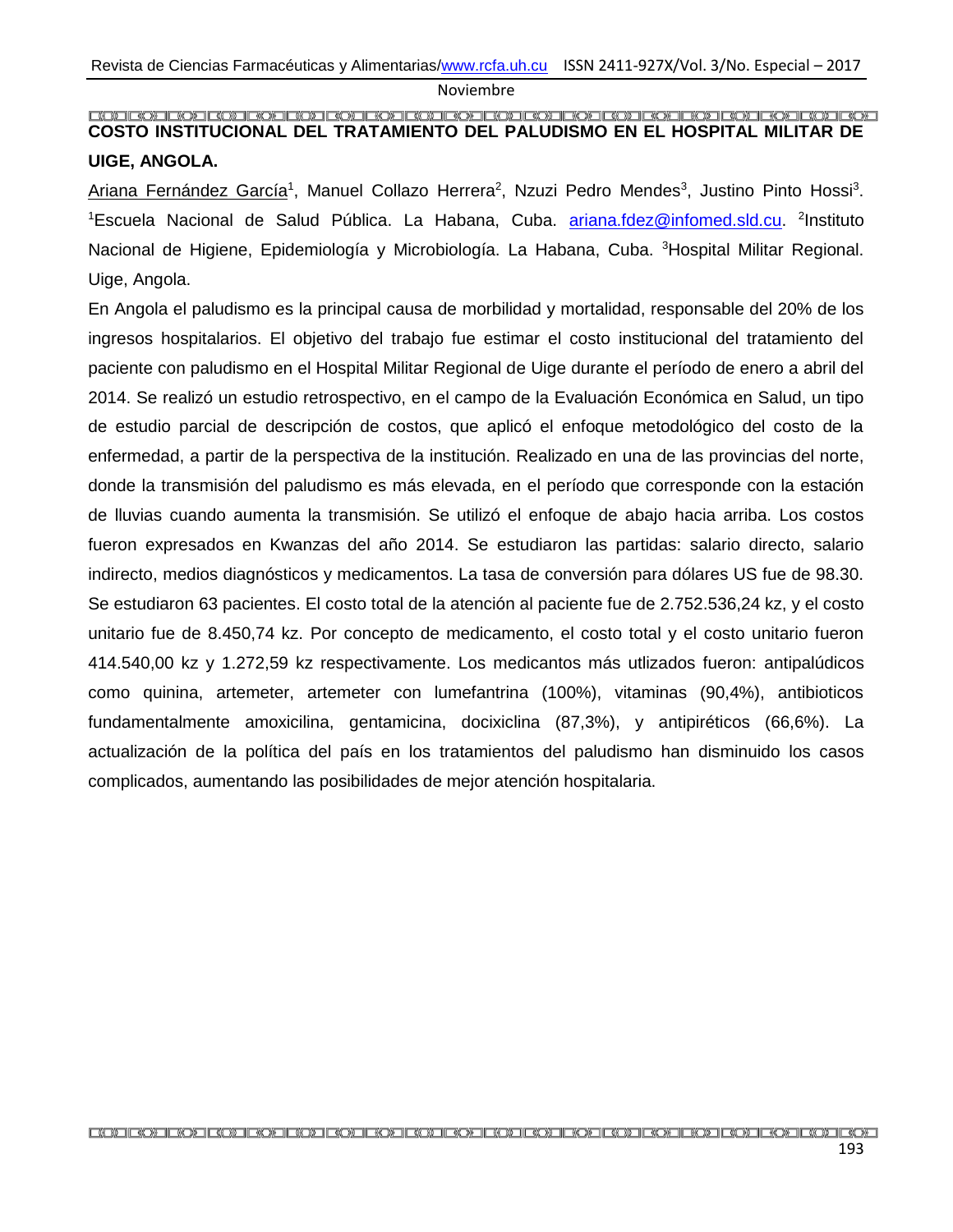#### <span id="page-22-0"></span>**EFICACIA DE TOPICACIONES FLUORADAS EN LA PREVENCIÓN DE LA CARIES DENTAL EN NIÑOS DE GUANABACOA 2014-2015.**

Dr. Armando González Ruiz **<sup>1</sup> ,** Lic. Adriel Brito Llera <sup>2</sup> . <sup>1</sup>Esp de Primer Grado en EGI, Policlínico Docente Julio Antonio Mella, Guanabacoa, [agm@infomed.sld.cu.](mailto:agm@infomed.sld.cu) <sup>2</sup> Instituto de Farmacia y Alimentos, Universidad de La Habana.

Una de las causas más frecuentes que obliga a las personas a acudir a la consulta de Estomatología es la caries dental. El objetivo de este trabajo fue determinar la eficacia de las topicaciones con flúor en la prevención de la caries dental en niños de 2 a 5 años en los consultorios médicos 201-202 de Guanabacoa durante el período 2014-2015. Se realizó un estudio cuasi-experimental, transversal y retrospectivo. Se aplicó un total de 8 topicaciones en 92 niños de 2 a 5 años de edad mediante la técnica de aplicación directa. Existieron diferencias entre el cpod al inicio y al final de nuestro estudio entre el grupo experimental y el grupo control. Tanto el grupo fluorizado como el grupo control registraron un incremento del cpod en 23% y el 58% respectivamente. Tanto el grupo fluorizado como el grupo control registraron un incremento del cpos en 36% y el 50% respectivamente. Los incrementos registrados por el grupo experimental son significativamente menores a los del grupo control. Se registró una reducción de la incidencia de caries dental cpod de 38% y en el cpos 46%. La prueba de riesgo relativo al relacionar las tasas de incidencia del cpod señala un beneficio considerable en la reducción de la caries dental en el grupo experimental. Se recomienda fomentar en mayor medida la promoción de salud.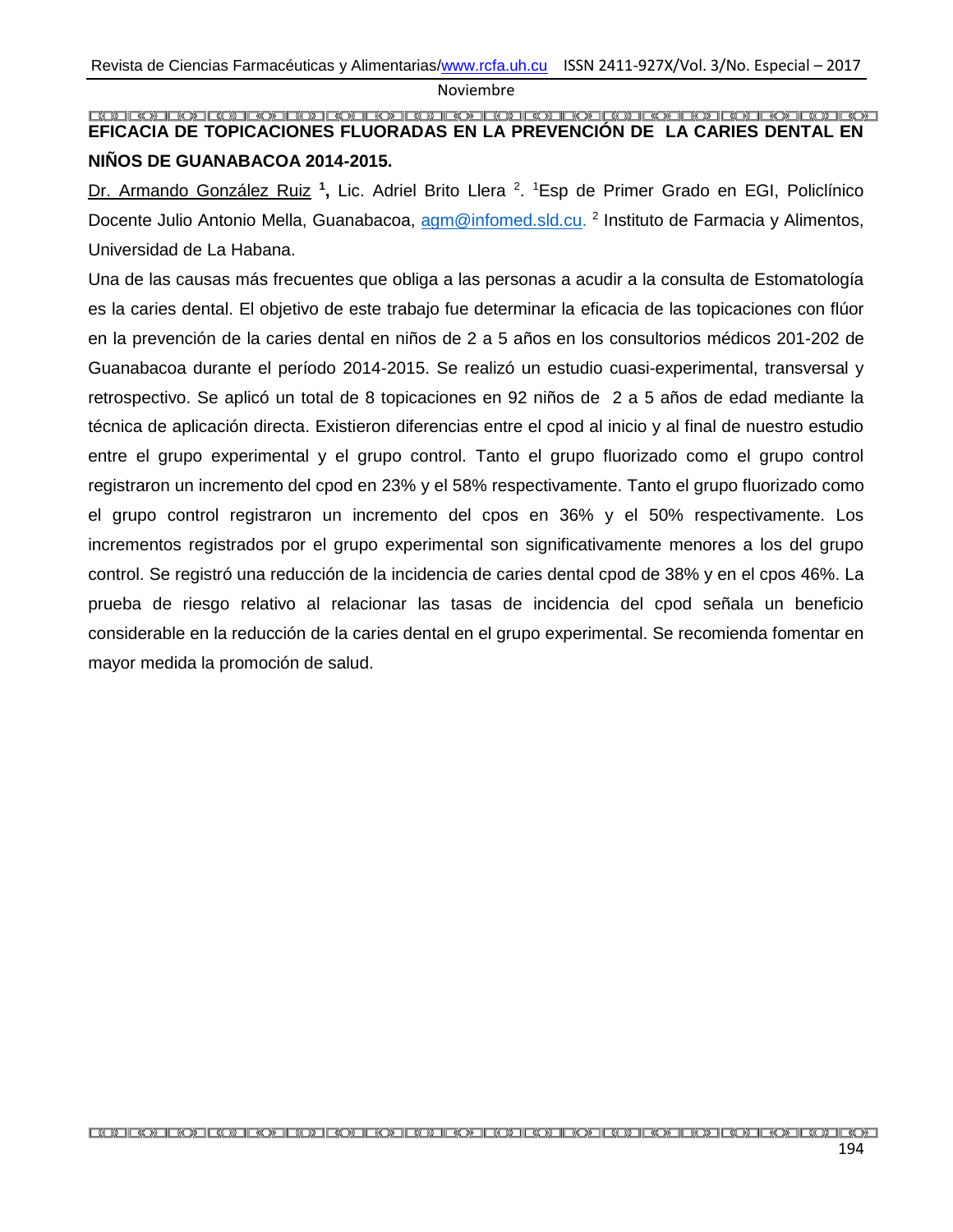#### <span id="page-23-0"></span>**CARACTERIZACIÓN DE LAS REACCIONES ADVERSAS MEDICAMENTOSAS MORTALES. CUBA 2012-2016.**

Lic. Dailen Varona Ramírez, DrC. Giset Jiménez López, DrC Ismary Alfonso Orta, MsC Grethel Ortega Larrea. Centro para el Control Estatal de Medicamentos, Equipos y Dispositivos Médicos (CECMED). La Habana, Cuba. [dailen@cecmed.cu](mailto:dailen@cecmed.cu)

Las reacciones adversas a medicamentos tienen diversas consecuencias negativas para la salud, representan una causa de morbilidad y mortalidad subestimada, por lo que constituyen un problema importante para los sistemas de salud. Estas constituyen una de las principales causas de muerte y prolongan la hospitalización de los pacientes a nivel mundial. El objetivo es caracterizar las reacciones adversas mortales reportadas en Cuba en el periodo comprendido entre el 2012-2016. Se realizó un estudio descriptivo y transversal, donde se analizaron los 97 reportes que evolucionaron hasta la muerte del paciente recibidos a la Base de Datos Nacional en la Unidad Nacional Coordinadora de Farmacovigilancia de Cuba en los años comprendidos 2012 - 2016, procedentes de todo el país. Se caracterizaron según variables clínicas y demográficas. La mayoría de los reportes recibidos fueron de La Habana (35,1%), el nivel de atención secundario de salud representó el 57%. de los reportes. Los adultos mayores fueron los más afectados (45,4%), en la distribución por sexo predominó el femenino (57,7%). El grupo farmacológico de los antineoplásicos e inmunosupresores aportó el mayor número de notificaciones (34%), seguido de los antibacterianos (24%), viéndose mayormente asociada a la ceftriaxona.(6%). El tipo de reacción mortal que predominó fueron el shock anafiláctico (18,6%) y el paro cardiaco (18,6%). El 49% de las reacciones fueron clasificadas según la imputabilidad como posibles y de rara frecuencia de aparición (33%). El presente estudio aporta al conocimiento datos actuales sobre la caracterización de las RAM mortales en Cuba.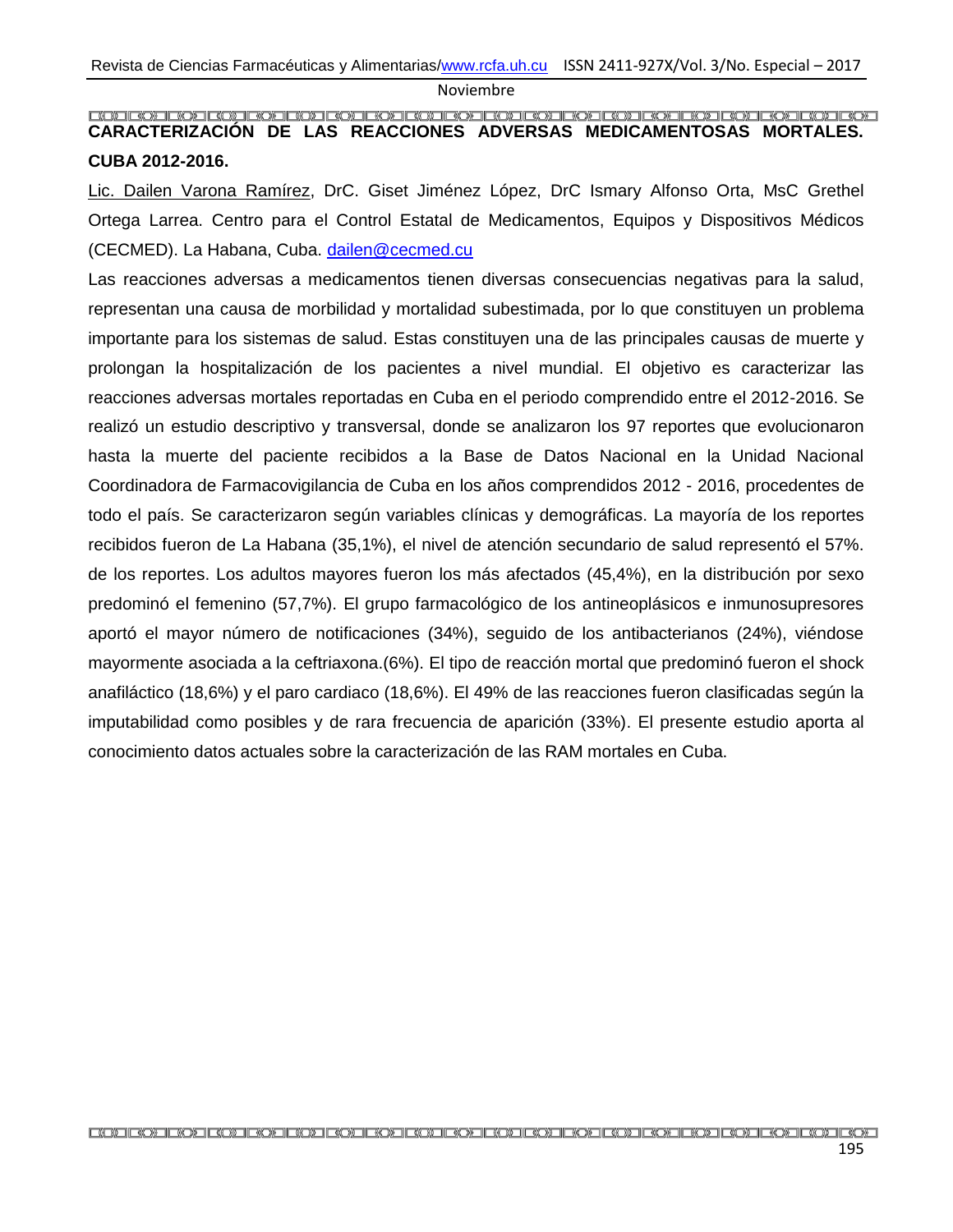#### <span id="page-24-0"></span>**ASSESSMENT OF CRITICAL CARE CLINICAL PHARMACY SERVICES IN PUERTO RICO.**

Alvarado Y, Hale G, Finale J, Jones R, Sanchez-Baldoquin C, Silva-Suarez G Nova Southeastern University College of Pharmacy, Fort Lauderdale, Florida, USA. [alvarado@nova.edu](mailto:alvarado@nova.edu)

Pharmacists are key members of the intensive care unit (ICU) interdisciplinary team. They have become more specialized and have expanded their role by providing direct patient care within hospitals. Despite the benefits of ICU pharmacists not all hospitals have adopted this model. Currently, information of ICU pharmacy services in Puerto Rico (PR) are lacking. To assess the scope and type of clinical pharmacy services provided in the ICU setting in PR two samples were assessed: (1) results from a cross-sectional survey of ICU pharmacy practice; and (2) specialty board certifications (BPS) among PR pharmacists. The ICU survey was completed by 21 institutions representing 37.5% of PR hospitals. Only 4.8% of hospitals indicated having a dedicated ICU pharmacist for more than 20hrs per week, 38% for less than 20hrs, and 57.1% referred only provided centralized staffing services. Main fundamental and desirable activities completed by the ICU pharmacist included multidisciplinary rounds, therapeutic interventions, and drug information. Three hospitals indicated pharmacist had residency training and two had board certifications. PR is below the national average with a total of 31 pharmacists with BPS compared to 1,630 in the state of Florida. Of these, only two are certified in critical care. Based on this data critical care clinical pharmacy services in PR are insufficient. Local studies demonstrating the impact of ICU pharmacists are needed to justify positions within hospitals in the island. There is also a need to develop specialty residencies to educate pharmacist in this practice area.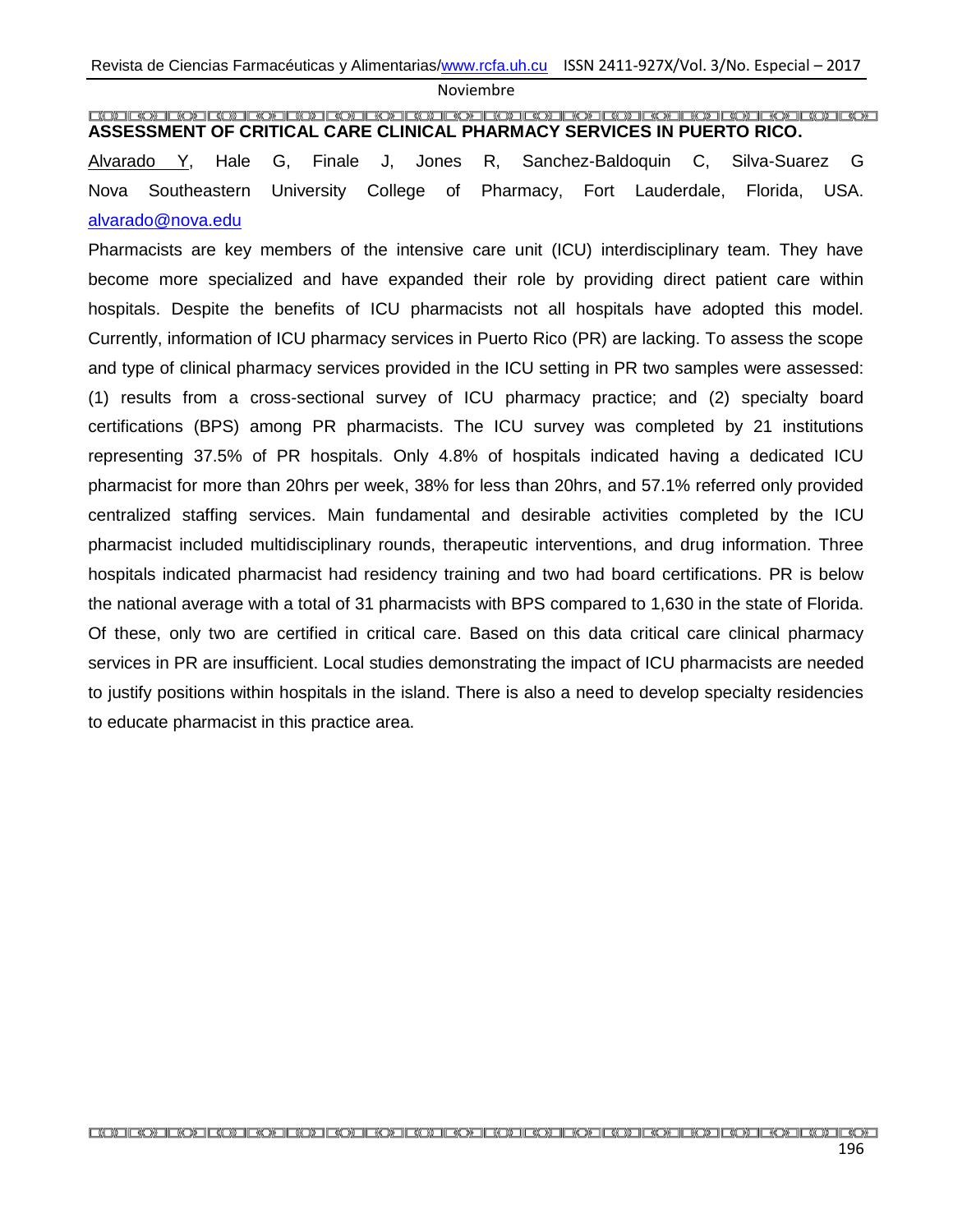#### <span id="page-25-0"></span>**THE ROLE OF THE UNITED STATES PHARMACIST IN A MEDICO DE FAMILIA TYPE HEALTH CLINIC.**

Hale G, Rodriguez M, Rizo M, Sanchez-Baldoquin C, Jouve Gonzalez D, Elias Diaz D Nova Southeastern University College of Pharmacy, Fort Lauderdale, Florida, USA. [gh341@nova.edu.](mailto:gh341@nova.edu)

Pharmacists are uniquely positioned to optimize appropriate medication use, reduce medication related problems and improve health outcomes, but their role is often unrecognized. By understanding and maximizing the role of pharmacists, several opportunities exist to better manage the medication-use process in value-based care settings. This report presents opportunities for pharmacists to improve medication use alongside primary care (family medicine) physicians. In this retrospective cohort study, one pharmacist in a primary care office (clinic) and one pharmacist at a call center's patient interventions were assessed. Patients eligible for medication review per physician referral were included. The primary outcome was to determine the number of total medication problems identified by the pharmacists. Of the 168 patients referred to the pharmacists, a total of 144 problems were found, for an average of 0.86 problems per patient. The most frequent problems detected in clinic were alternative therapy needed (56%) and dosage too low (28%). The most frequent problems detected through the call center were non-adherence (69%), drug safety (29%), and efficacy (14%). Pharmacists are in an ideal position to manage multiple aspects of patient care, improve health care quality, and decrease overall health care expenditures. Further integration of pharmacists into primary care offices will provide value to the health care system. As more physicians realize the benefits of integrating pharmacists into patient care, programs involving pharmacists will become an increasingly common approach to improving health outcomes and reducing the financial burden on the health care system.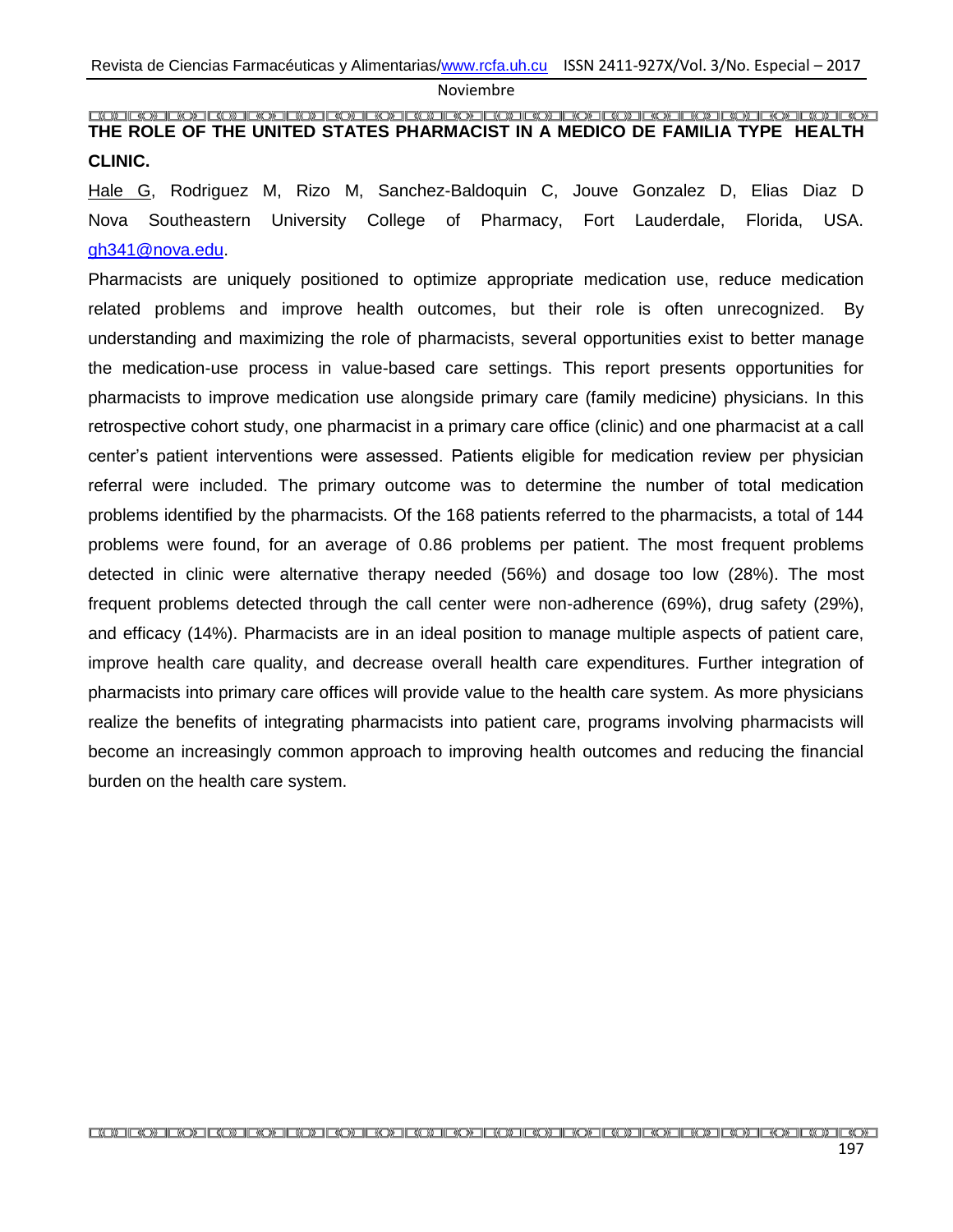#### <span id="page-26-0"></span>**TEACHING A PATIENT CENTERED, SKILLS-BASED LABORATORY IN A UNITED STATES COLLEGE OF PHARMACY.**

Prados Y, Jouve Gonzalez D, Kjelson S, Alvarado J, Riskin J, Seamon M. Nova Southeastern University College of Pharmacy, Fort Lauderdale, Florida, USA. [yp108@nova.edu.](mailto:yp108@nova.edu) Students must practice patient-centered skills for effective care. Nova Southeastern University College of Pharmacy offers a three-semester patient care management lab with simulated inpatient and outpatient activities. Team-building is incorporated to enhance professionalism and communication skills amongst healthcare professionals. The course is designed to incrementally build skills, beginning in the second professional year. College and adjunct faculty as well as pharmacy residents serve as instructors and simulated patients. Each 3-hour, biweekly, session accommodates up to 40 students to allow for effective small group learning. Within sessions, students are further divided into smaller groups. Weekly lectures are included in the course. Skills labs provide the opportunity for students to rotate through stations, exposing them to multiple concepts and skills. Case labs require teamwork to review charts, interview patients and develop written patient care plans. Students regularly practice order verification. Review of the medication and label, for errors and omissions is a vital skill, which is developed within the course. Students assess and create a prioritized problem list, derived from a simulated patient interview and review of the medical chart. Students make recommendations regarding drug-related problems and provide interventions to simulated patients and prescribers where appropriate. Students demonstrate proficiency in counseling on commonly used medications as well as preventative and self-care products. They are assessed for drug information knowledge and communication skills. This course emphasizes decision-making processes that allow pharmacy students to integrate their knowledge and skills in an interactive learning environment.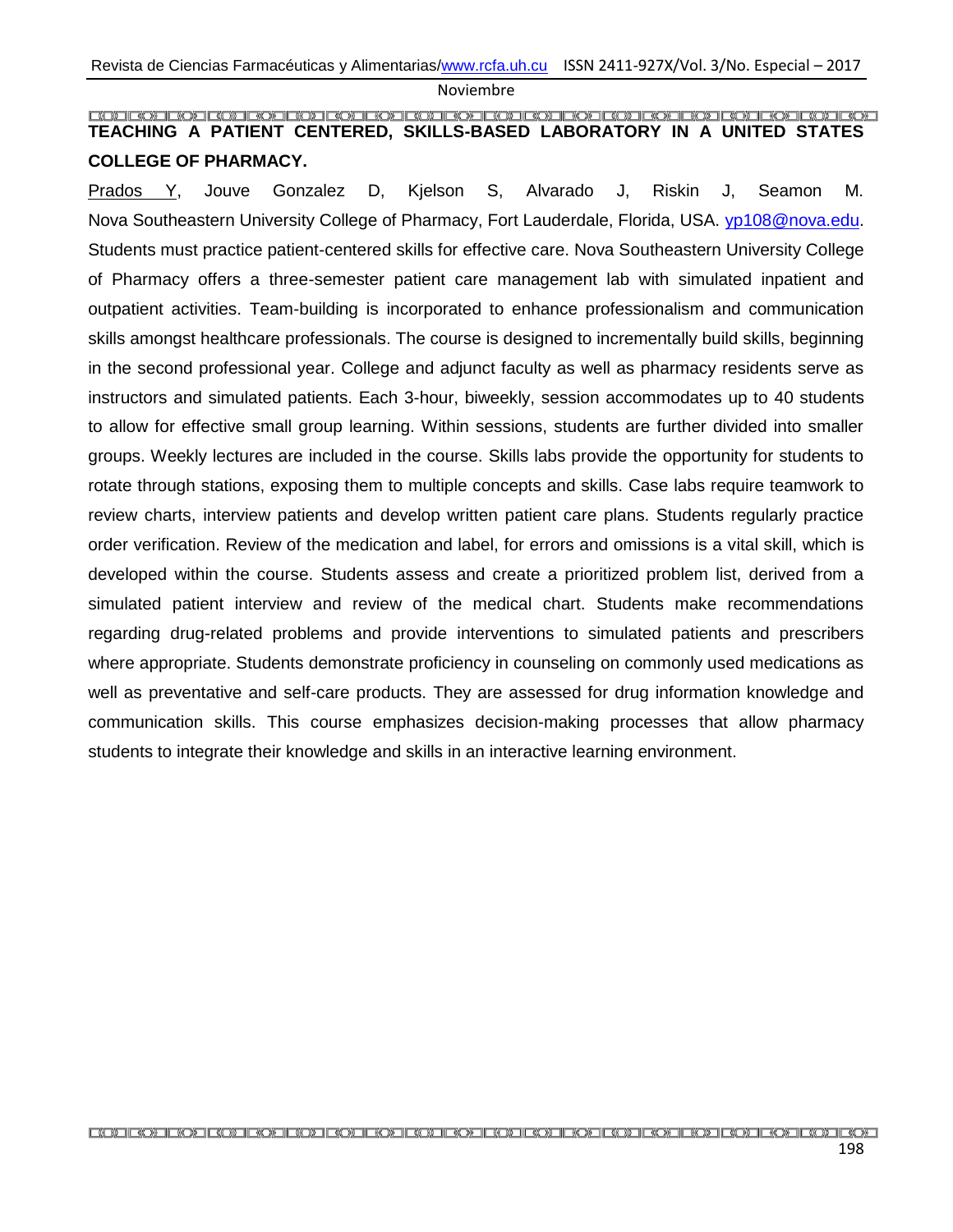### <span id="page-27-0"></span>**PROGRAMA DE FARMACOVIGILANCIA ACTIVA DIRIGIDO A PACIENTES, PARA LA REGULACIÓN DE LA SEGURIDAD DE LOS MEDICAMENTOS. CECMED 2015 - 2016.**

DrC. Giset Jiménez López, DrC Ismary Alfonso Orta, MsC Roseli Robaina González, MsC Carmen Portuondo Sánchez. Centro para el Control Estatal de Medicamentos, Equipos y Dispositivos Médicos (CECMED). La Habana, Cuba. [giset@cecmed.cu.](mailto:giset@cecmed.cu)

La salud de los pacientes es uno de los principales retos del cuidado de la salud en un país. Sin embargo, los efectos indeseables por medicamentos son causa de enfermedad. En Cuba existe un programa de Farmacovigilancia activa dirigido a pacientes desde la Autoridad Reguladora Nacional (ARN), que establece acciones sobre poblaciones vulnerables. El objetivo del presente trabajo es presentar resultados de la farmacovigilancia activa dirigida a pacientes en dos años de su implementación. Se diseñaron acciones divididas en: investigaciones descriptivas, prospectivas que utilizan el método de vigilancia activa centrada en el paciente, acciones directas sobre la población (comunicación, promoción e información) y acciones de retroalimentación. En el periodo, existen resultados en las tres dimensiones previstas. En investigación concluyen dos estudios basados en el reporte de pacientes y se generó una base de datos con 257 notificaciones. Entre las acciones sobre la población se realizaron 18 consultas terapéuticas en la Biblioteca Médica Nacional y 3 intervenciones sobre uso de medicamentos, en la televisión y la radio. Se estableció un servicio de información telefónica para la población en la Unidad de Información y Vigilancia de Medicamentos de la ARN. Se diseñó un espacio en la página web dedicado a la población y se seleccionaron videos y materiales educativos sobre farmacovigilancia. Las actividades que abarcan estrategias de educación a los pacientes, y sitios para el reporte activo por la población tienen un impacto científico con elementos de formación y desarrollo.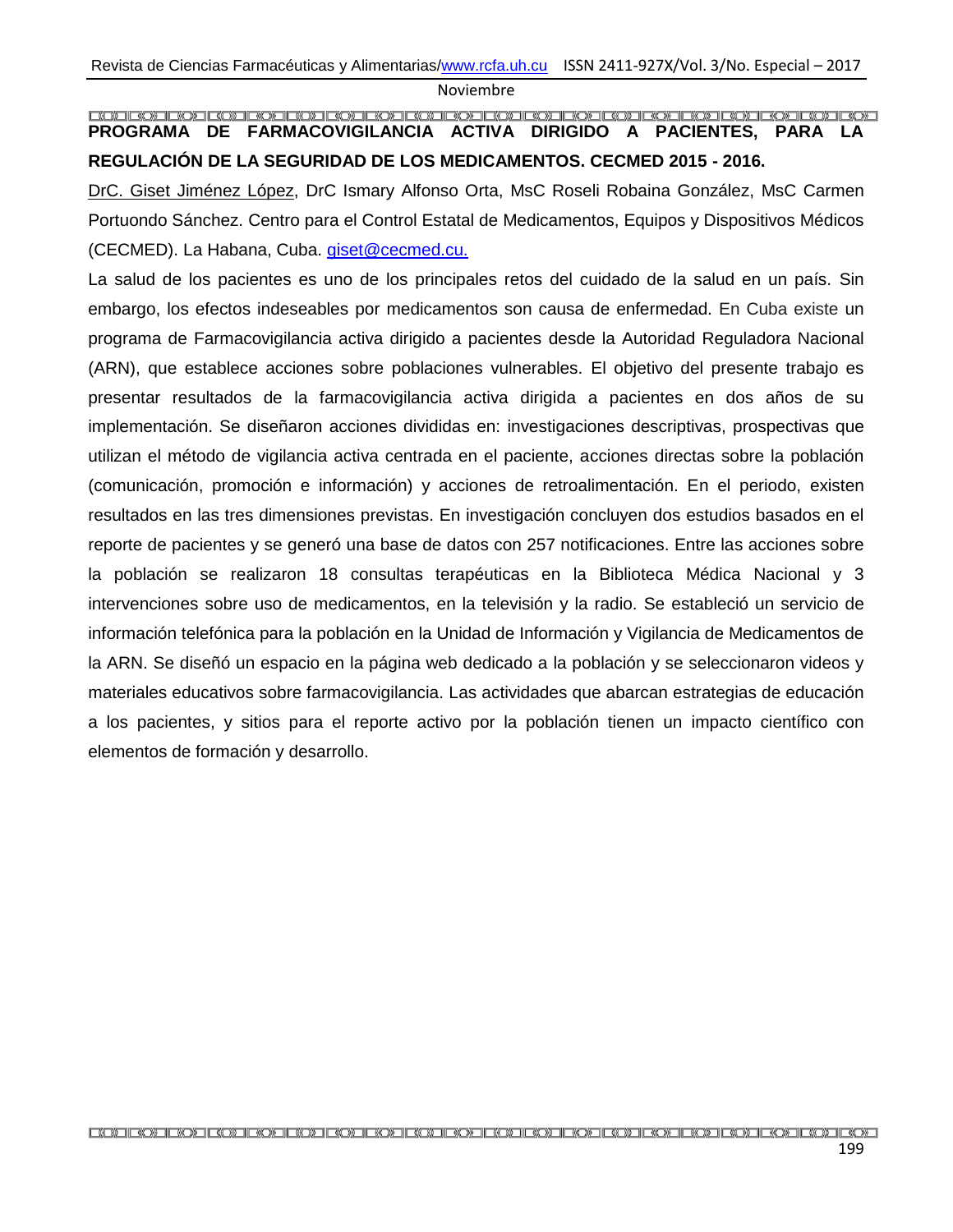### <span id="page-28-0"></span>**DISPENSACIÓN DE MEDICAMENTOS AL ADULTO MAYOR EN EL HOSPITAL ESCUELA UNIVERSITARIO DE TEGUCIGALPA, HONDURAS.**

Uclés Cerrato, María Fernanda. Universidad Nacional Autónoma de Honduras. Tegucigalpa, Honduras. mafe ucles@hotmail.com. Díaz Molina, Milena. Instituto de Farmacia y Alimentos. Universidad de La Habana, Cuba.

La dispensación de medicamentos es la actividad asistencial más tradicional del farmacéutico y la de mejor desarrollo en innumerables países. En Honduras este servicio se realiza ocasionalmente y no existen investigaciones de esta actividad en el país, resultando de interés caracterizar el servicio de dispensación de medicamentos al adulto mayor en la farmacia de consulta externa del Hospital Escuela Universitario (HEU), en Tegucigalpa, Honduras. Para el análisis del servicio de dispensación de medicamentos, se consideraron tres dimensiones esenciales: estructura, proceso y resultados. Cada dimensión con sus indicadores permitió una descripción del servicio de dispensación de medicamentos. Con relación a la dimensión Estructura, considerando la documentación como insuficiente, los recursos materiales y humanos no disponibles y las necesidades de aprendizaje del recurso humano altas, se clasifica como no adecuada. El análisis de la dimensión proceso se considera no adecuado ya que no se cumplió con las pautas establecidas para la dispensación. La dimensión de resultado se considera no adecuada dado que el dispensador no cumplió con los aspectos requeridos para esta actividad. La evaluación integral de las tres dimensiones, a partir de sus indicadores y subindicadores, se puede afirmar que el proceso de dispensación de medicamentos al adulto mayor en la farmacia de consulta externa del HEU de Tegucigalpa, Honduras, es no adecuado. La dispensación en el HEU está enfocado prácticamente de manera absoluta hacia el medicamento y no hacia el paciente, lo que se corresponde con una concepción desactualizada del ejercicio de la atención farmacéutica en la contemporaneidad.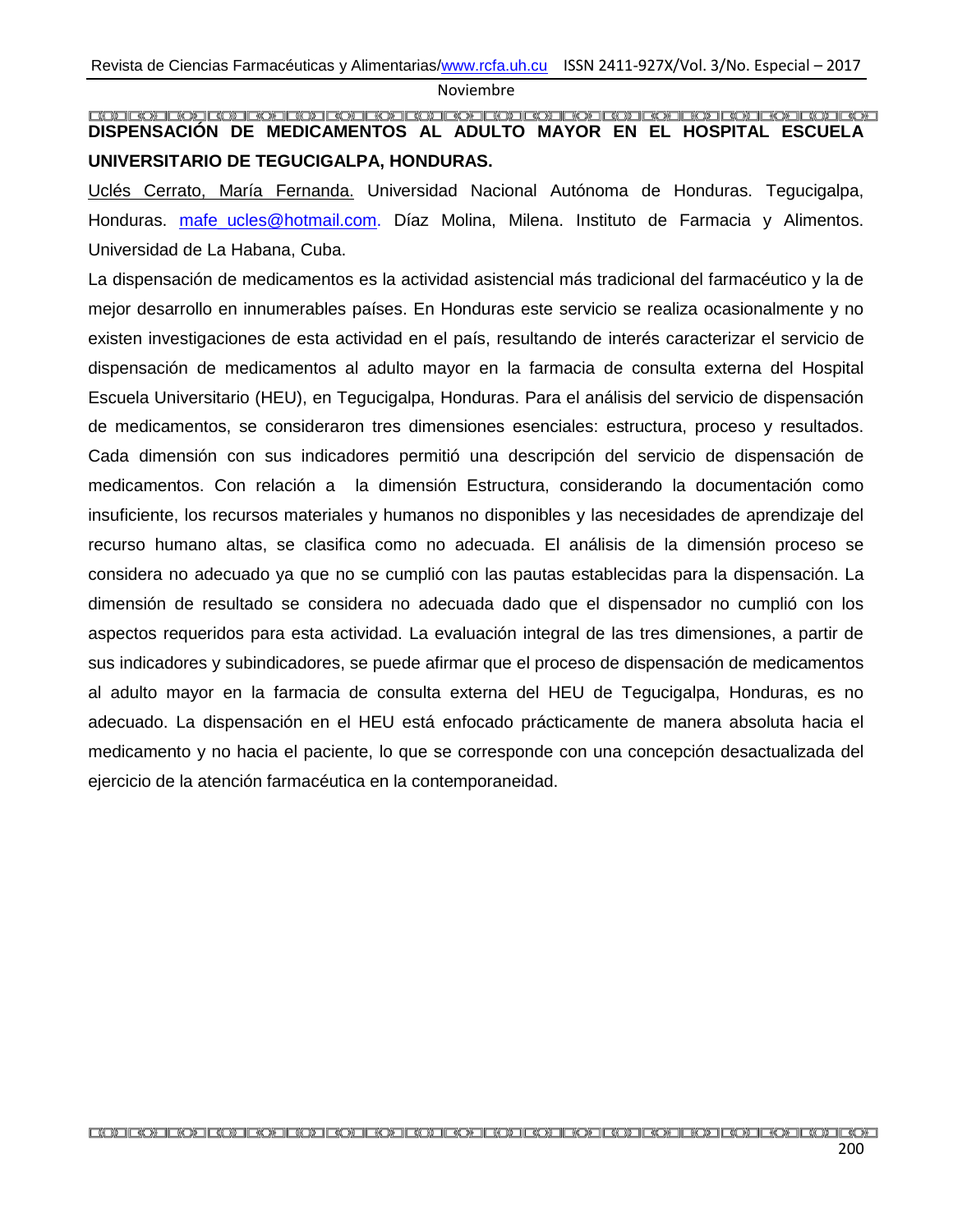#### <span id="page-29-0"></span>**EVALUACIÓN DE CONDICIONES BÁSICAS ESTRUCTURALES EN LAS FARMACIAS COMUNITARIAS PARA LA IMPLEMENTACIÓN DEL SEGUIMIENTO FARMACOTERAPÉUTICO.**

MSc. Ingrid Elías Díaz<sup>1</sup>, Lic. Roxana Rocío Besga Ferrera<sup>2</sup>, DrC. Anai García Fariñas<sup>3</sup>. <sup>1</sup>Instituto de Farmacia y Alimentos. *[ingrid@ifal.uh.cu.](mailto:ingrid@ifal.uh.cu)* <sup>2</sup>Centro de Investigación y Desarrollo de Medicamentos. <sup>3</sup>Escuela Nacional de Salud Pública

El seguimiento farmacoterapéutico (SFT) es una las actividades a desarrollar en la farmacia comunitaria (FC) orientada al paciente, esencial para contribuir a la disminución de la morbimortalidad relacionada con el uso de medicamentos. Su implementación representa una oportunidad de mejora de la calidad de vida de los pacientes que lo reciban. Se evalúan las condiciones de estructura para la implementación del servicio de SFT. Se conforma una guía de evaluación semiestructurada para medir si las FC poseen las condiciones estructurales mínimas previamente identificadas en las 44 FC del municipio 10 de Octubre de La Habana, en un período de 3 meses, en el año 2016. Las condiciones estructurales mínimas que se identifican fueron recursos humanos (disponibilidad de profesionales farmacéuticos, motivación y formación), infraestructura (área para ejercer el servicio de AF y condiciones de dicha área), equipos (computadora), recursos materiales (documentación y actualización) y servicios (teléfono y acceso a Infomed). Ninguna de las FC evaluadas en el municipio presenta una estructura adecuada para la implementación de este servicio. Los servicios farmacéuticos comunitarios en el municipio 10 de Octubre tienen una estructura inadecuada para implementar el servicio de SFT porque no poseen las condiciones estructurales mínimas para dicha implementación. La farmacia comunitaria 710 es la más indicada para la implementación del SFT porque cumple con la mayoría de las dimensiones evaluadas, excepto el acceso a Infomed.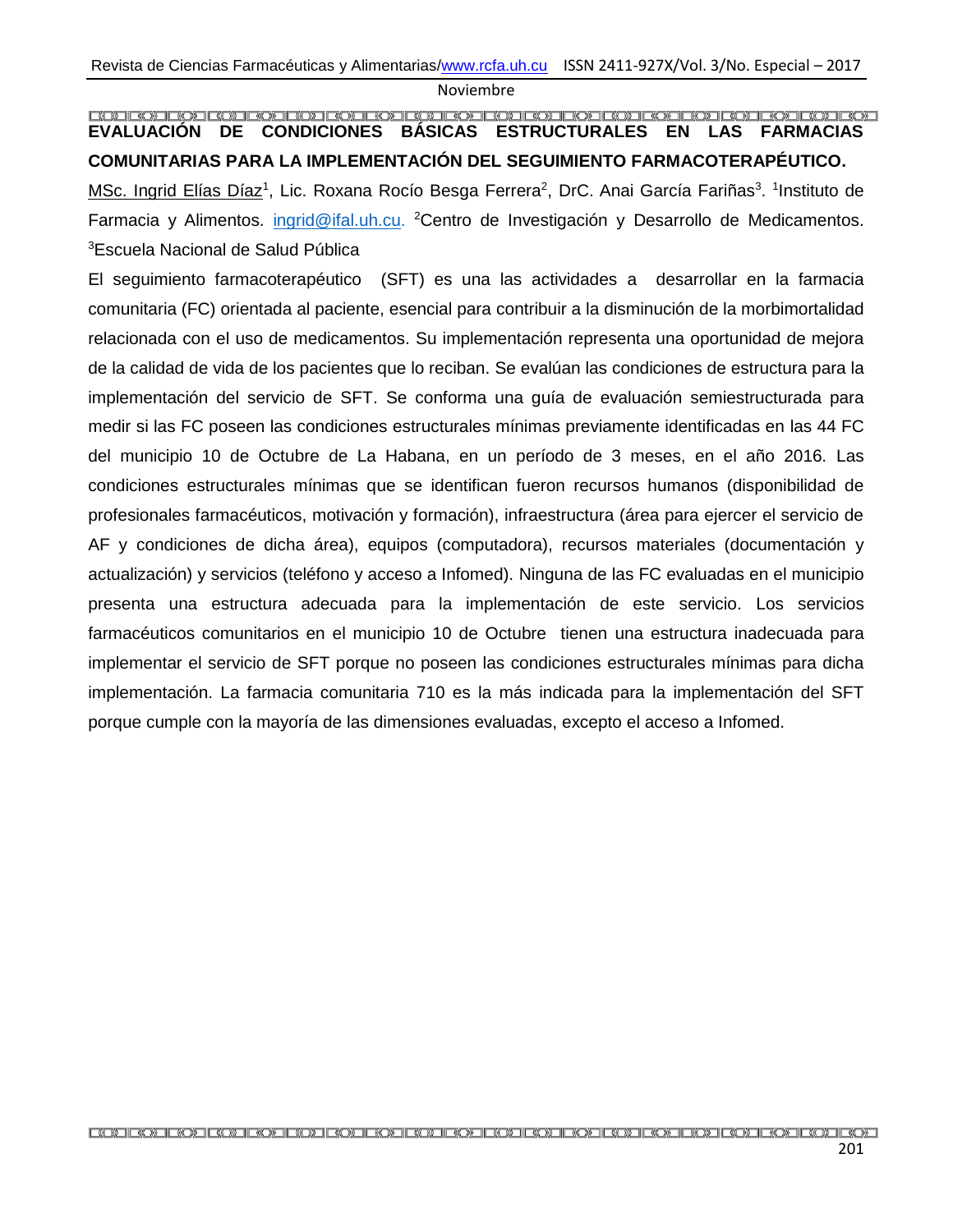#### <span id="page-30-0"></span>**EVALUACIÓN ECONÓMICA DEL TRATAMIENTO CON NIMOTUZUMAB PARA EL CÁNCER DE CABEZA Y CUELLO EN CUBA.**

MSc.Leslie Pérez Ruiz<sup>1</sup>; DrC. Manuel Miguel Collazo Herrera<sup>2</sup>; DrC. Normando Iznaga Escobar<sup>1</sup>; MSc. Carmen Elena Viada González<sup>1</sup>. <sup>1</sup>Centro de Inmunología Molecular (CIM), La Habana, Cuba. 2 Instituto Nacional de Higiene, Epidemiología y Microbiología (INHEM), La Habana, Cuba. [leslie@cim.sld.cu](mailto:leslie@cim.sld.cu)**.**

Los gastos empleados para la compra de fármacos en oncología han subido dramáticamente. Los Sistemas de Salud aplican evaluación de tecnologías sanitarias, para saber qué nuevas drogas financiar con recursos públicos limitados. El objetivo fue evaluar la eficiencia del nimotuzumab en el tratamiento de pacientes diagnosticados con cáncer de cabeza y cuello incluidos en el ensayo clínico (EC). Se analizó retrospectivamente la base de datos de los pacientes incluidos en el EC controlado, aleatorizado y a doble ciegas. Un grupo recibió nimotuzumab-radioterapia (RT) y el grupo control placebo-RT. Se realizó un análisis costo-efectividad medio (ACEM), costo-efectividad incremental (ACEI) y análisis de sensibilidad en ambos grupos. Se tuvieron solamente en cuenta los costos directos asociados al tratamiento. Los años de vidas ganados (AVG)/paciente con el nimotuzumab fueron 1,71 vs 1,44 grupo control. El ACEM en el grupo de estudio fue \$ 2 499.37/AVG/paciente en comparación al placebo (\$1 658.73 AVG). El beneficio extra en salud que se obtiene con la administración del nimotuzumab compensa el alto costo del mismo \$ 5 402,1/AVG/paciente. A pesar de que el tratamiento con el monoclonal en pacientes con cáncer de cabeza y cuello es más costoso, su alta efectividad terapéutica lo hace ser la opción más eficiente en términos incrementales. Se obtiene beneficio adicional en la supervivencia de los pacientes con razonable costo para la economía nacional. Los pacientes mostraron una mejora en la calidad de vida y reducción de los síntomas generales y específicos de la enfermedad.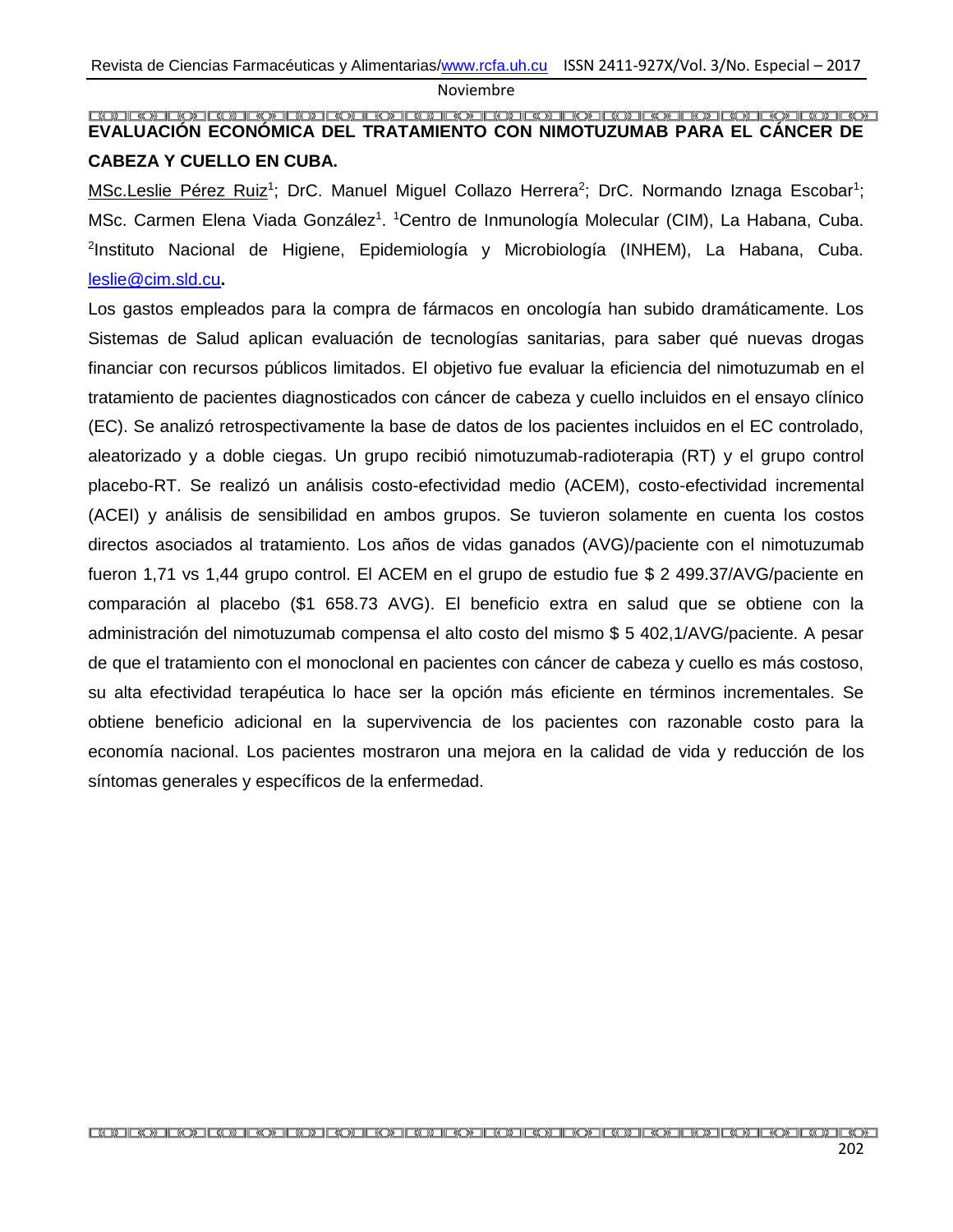## <span id="page-31-0"></span>**SATISFACCIÓN DE LOS PROFESIONALES DE LOS SERVICIOS FARMACÉUTICOS CON LOS TALLERES COMO VÍA PARA LA FORMACIÓN EN EL MARCO DE LA GESTIÓN DEL CONOCIMIENTO.**

Liliana Mateu López, Caridad Sedeño Argilagos. Instituto de Farmacia y Alimentos, Universidad de La Habana. Cuba. [liliana@ifal.uh.cu.](mailto:liliana@ifal.uh.cu)

Partiendo de un diagnóstico previo de las necesidades de aprendizaje de los profesionales de los servicios farmacéuticos comunitarios y hospitalarios de La Habana, se diseñaron y evaluaron un conjunto de talleres como vía para la formación continuada. Los talleres se evaluaron a través de criterios de los usuarios empleando la técnica de Iadov. Para la aplicación de la técnica de Iadov se confeccionó un instrumento de seis preguntas, de las cuáles tres se relacionan a través del cuadro lógico de Iadov y cuya relación es desconocida para los usuarios. Como resultados fundamentales se obtuvo que 20 de los 26 encuestados se sintieron muy satisfechos con los talleres como vía para la formación continuada y como grupo se obtuvo un Índice de Satisfacción Grupal de 0.86. Estos resultados muestran un alto grado de satisfacción y conformidad de los profesionales que participaron en los 4 talleres realizados.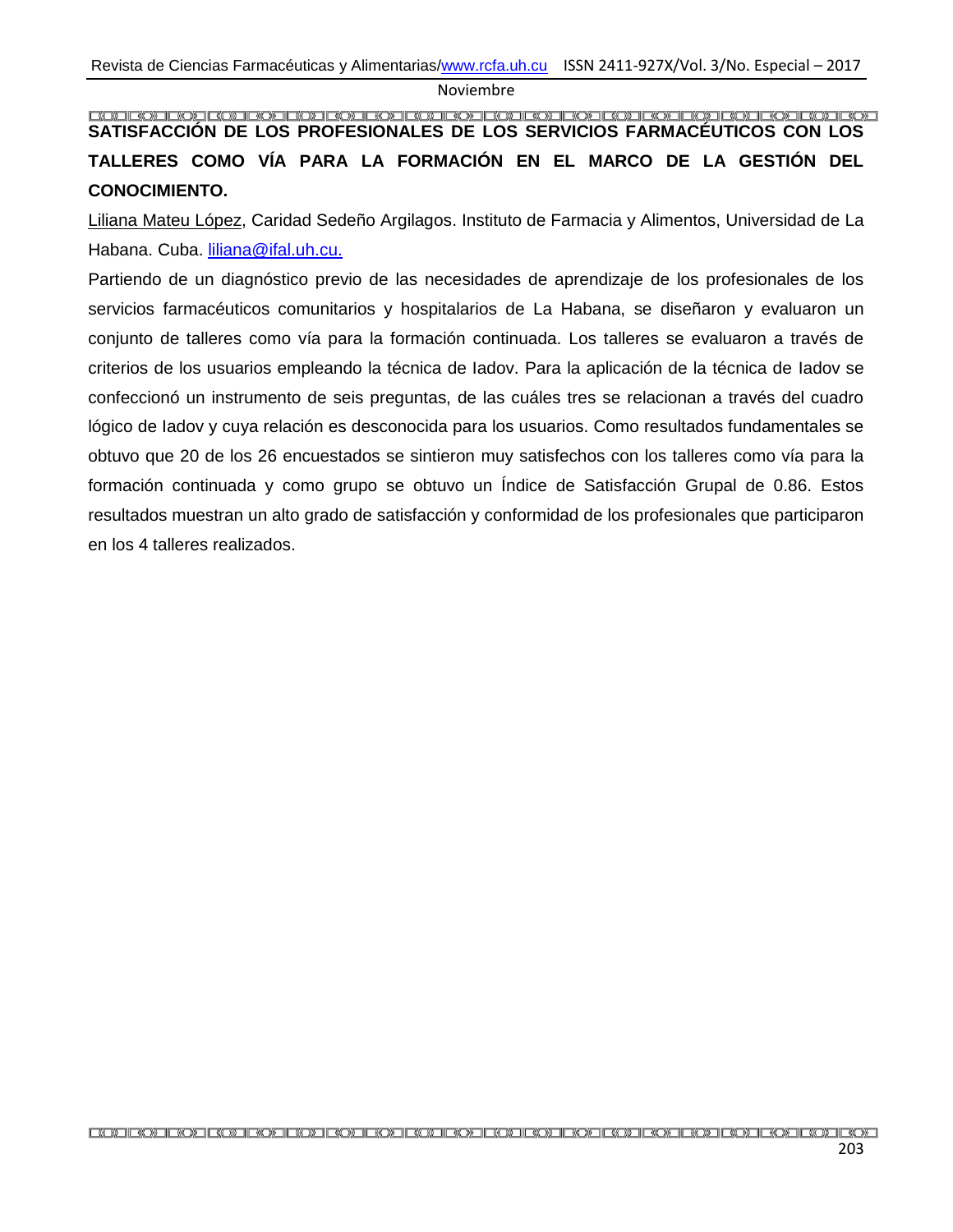#### <span id="page-32-0"></span>**EVALUACIÓN ECONÓMICA DEL TRATAMIENTO AMBULATORIO CON HEBERPROT P PARA LAS ÚLCERAS DEL PIE DIABÉTICO EN CUBA.**

<sup>1</sup>Dr.C. Manuel Collazo Herrera, <sup>2</sup>MSc. Irma Sosa Lorenzo, <sup>3</sup>Lic. Lisbeth Fernández González, <sup>4</sup>MSc. Darién García Díaz, <sup>5</sup>MSc. Beatriz Corona Miranda. <sup>1</sup>Instituto Nacional de Higiene, Epidemiologia y Microbiologia (INHEM), MINSAP, Cuba. <sup>2</sup>Instituto Nacional de Higiene, Epidemiologia y Microbiologia (INHEM), MINSAP, Cuba. <sup>3</sup>Instituto Nacional de Higiene, Epidemiologia y Microbiologia (INHEM), MINSAP, Cuba. <sup>4</sup>Centro de Ingeniería Genética y Biotecnología, BIOCUBAFARMA, Cuba. <sup>5</sup>Instituto Nacional de Higiene, Epidemiologia y Microbiologia (INHEM), Cuba. manuel@inhem.sld.cu [manuelcollazoh@infomed.sld.cu.](mailto:manuelcollazoh@infomed.sld.cu)

Las úlceras del pie diabético en los pacientes constituyen una de las principales causas de morbilidad y discapacidad, con una importante repercusión por la carga económica de la enfermedad y desde el punto de vista social por la disminución de la calidad de vida de los pacientes. El objetivo del presente trabajo es evaluar económicamente el tratamiento con el Heberprot P para la atención al paciente con úlcera del pie diabético en el Centro de Atención al Diabético La Habana en el periodo de los años 2012-2014. Se realizó una evaluación económica parcial de tipo costo-consecuencias para determinar la relación existente entre los costos y los efectos sobre la salud del tratamiento con el Heberprot P para la úlcera del pie diabético en los pacientes en el Centro de Atención al Diabético de La Habana. Se obtiene una efectividad promedio de 73,9 % del total de los casos tratados, con un promedio de 6,2 sesiones de tratamiento por paciente, a un costo promedio de \$ 3 842,8/caso tratado y con una relación costo-consecuencias promedio por paciente de \$ 5 050,5/úlcera cicatrizada como éxito terapéutico en estos tres años del empleo del medicamento en este centro de la atención primaria de salud. Se pudo demostrar que el tratamiento con el Heberprot P es altamente efectivo para la cicatrización de las úlceras del pie diabético, a un menor costo que los tratamientos convencionales existentes en el mundo, aspecto que favorece la relación costo-consecuencias del éxito terapéutico con este medicamento.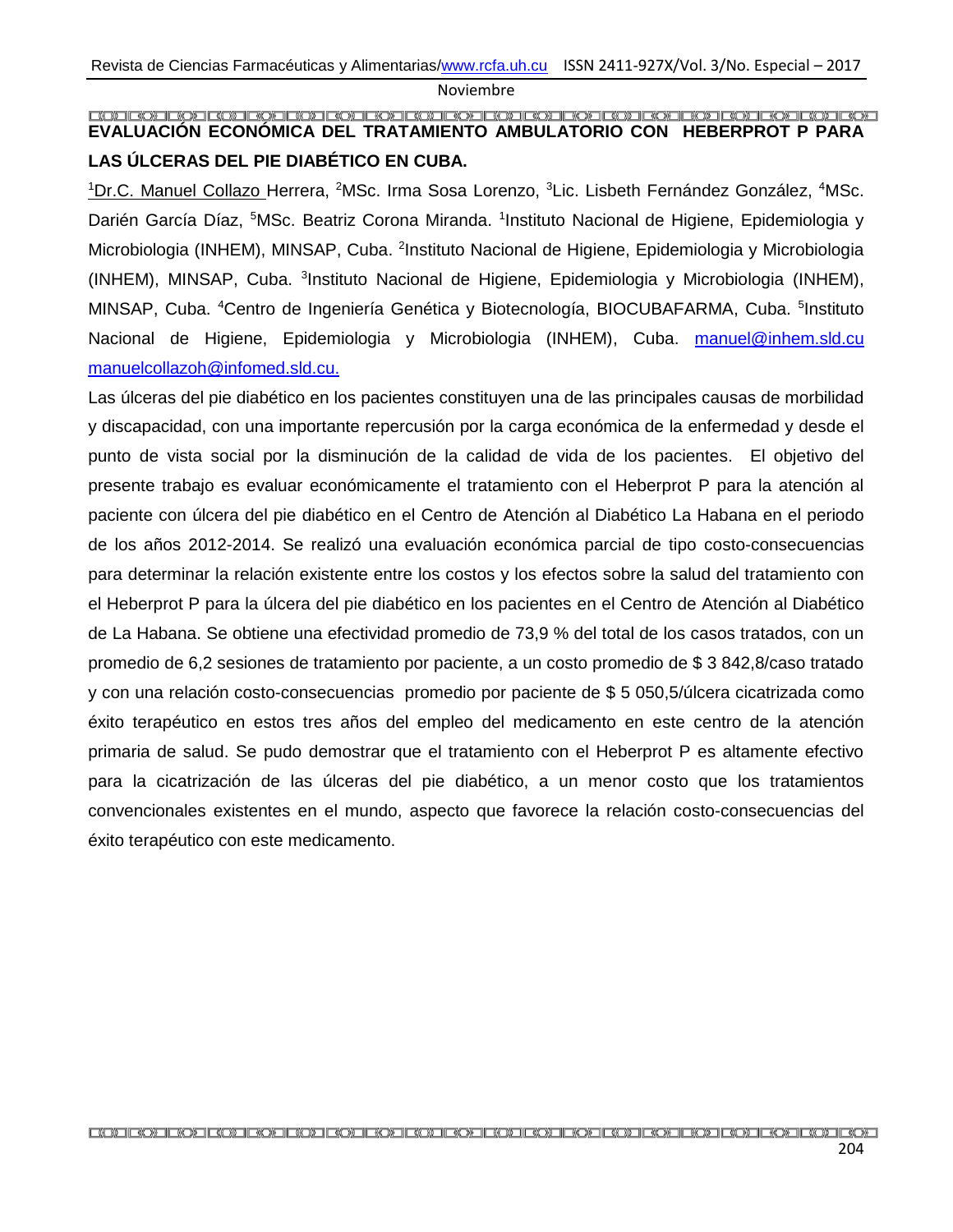#### <span id="page-33-0"></span>**VEINTE AÑOS DEL COMITÉ DE ÉTICA PARA LA INVESTIGACIÓN EN EL INSTITUTO ONCOLOGÍA.**

Maria Antonieta Arbesú Michelena, Rosa María Ortiz Reyes, José Manuel Vázquez González. Instituto de Oncología y Radiobiología. La Habana, Cuba. Email [marbesu@infomed.sld.cu.](mailto:marbesu@infomed.sld.cu)

En el 1995 se crea el Comité de Ética para las investigaciones, en el Oncológico, debido fundamentalmente al desarrollo de la industria biotecnológica, con el objetivo de divulgar el desarrollo de este Comité se realiza este trabajo. Se revisaron los archivos de la Dirección, el Departamento de Ensayos Clínicos y el Comité de Ética de las Investigaciones del INOR, las normas de las Buenas Prácticas Clínicas del país y otros archivos del MINSAP, el CENCEC y el CECMED. Se realizaron nueve restructuraciones, cumpliéndose con lo establecido en las normas de BPC-ICH y del CECMED. Se confeccionó un Manual de Organización y Procedimientos, que ha sufrido cinco modificaciones, como promedio se han evaluado 12 ensayos clínicos por año, han predominado los dictámenes Aprobados y aprobados con modificaciones (90, 7 %), el tiempo promedio para emitir un dictamen es de 36,8 días y se han desarrollado actividades científicas, docentes, auditorias de seguimiento a los ensayos clínicos y la evaluación de otros proyectos de investigación, (toma de muestras y estudios que involucren animales de laboratorio, Tesis y de otras instituciones de salud). En noviembre del año 2016 fue Certificado en BPC. La labor realizada por el CEI en estos veinte años ha sido ardua y reconocida por las autoridades del país.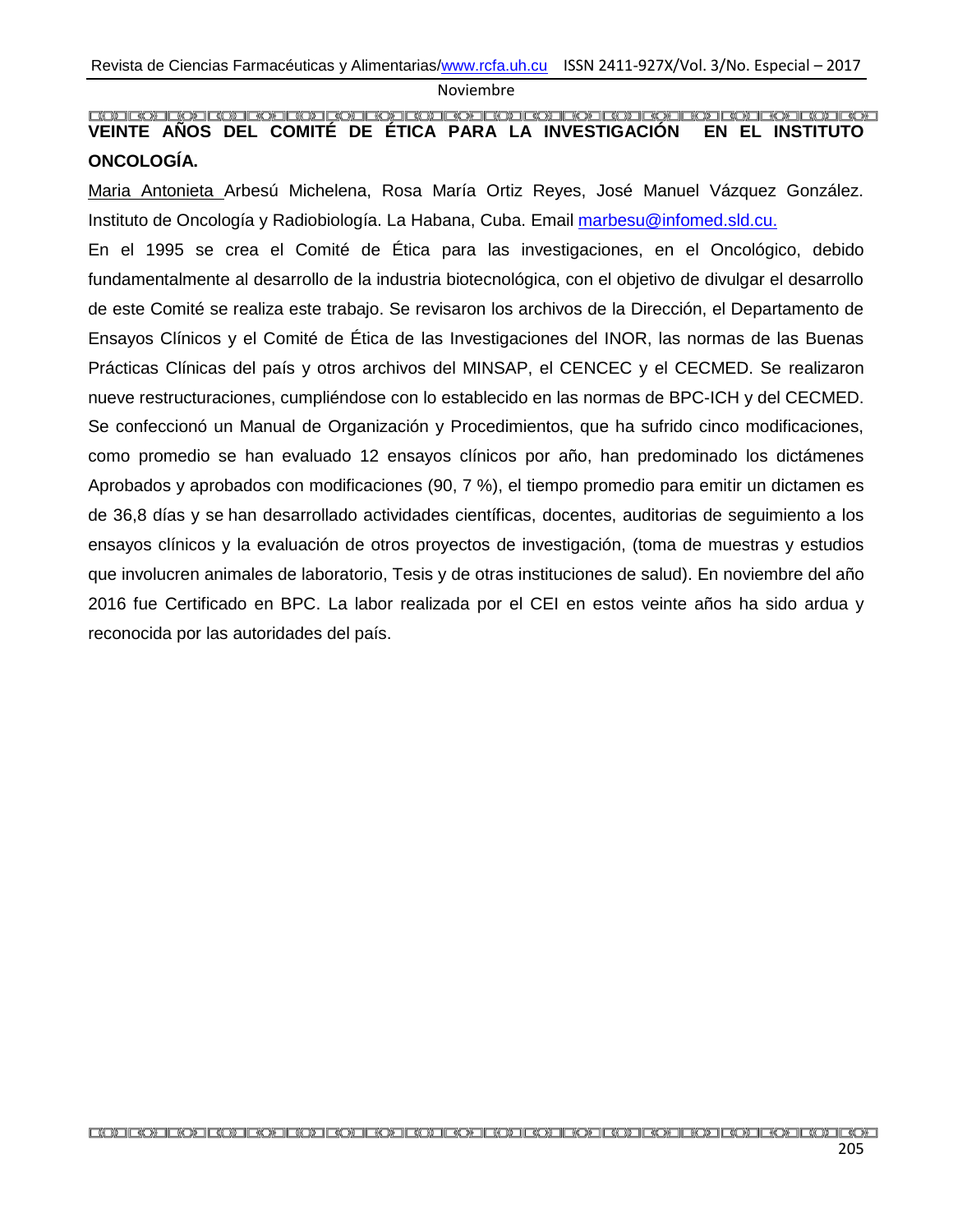#### <span id="page-34-0"></span>**GUÍAS PRÁCTICAS PARA LA DE ELABORACIÓN CENTRALIZADA DE MEZCLAS CITOSTÁTICAS.**

María Antonieta Arbesú Michelena,<sup>1</sup> Mayleen Moya Cabezas,<sup>1</sup> Hilda María Rodríguez Montero,<sup>1</sup> Maritza Ramos Fernández,<sup>2</sup> José Sorí Maroñas<sup>3</sup>. <sup>1</sup>Instituto de Oncología. La Habana, Cuba. <sup>2</sup> Centro Nacional Coordinador de Ensayos Clínicos. La Habana, Cuba.<sup>3</sup> Dirección Provincial de Salud. Mayabeque, Cuba. Email: [marbesu@infomed.sld.cu](mailto:marbesu@infomed.sld.cu)

Las normas de la preparación centralizada de mezclas citostáticas y los estándares de calidad de los servicios farmacéuticos oncológicos, basados en las buenas prácticas de manufactura y de farmacia, constituyen un importante objetivo para la correcta atención al paciente oncológico. El personal encargado de la preparación, manipulación y dispensación debe estar actualizado y entrenado en base a los conocimientos actuales de forma que los trabajadores conozcan el riesgo a que se exponen, y se motiven a minimizarlos con el uso adecuado de las técnicas de trabajo, con el objetivo de normalizar la actividad de elaboración de estas mezclas se redactan las guías nacionales. Se realiza una revisión de la bibliografía a través de las bases de datos Pubmed, Medline, entre otras, así como las normas de las sociedades mundiales como ISOPP, GEDEFO, ESOP, DGOP, SHPA, OSHA, OPS/OMS y otros, además se revisaron los procedimientos de trabajo de la central de mezclas y las guías de tratamiento oncológico. Se confeccionó una guía que cuenta con tres capítulos, uno dedicado a los aspectos generales de estructura, tipos de cabinas y entrenamientos del personal, otro capítulo de las guías generales de trabajo y un tercero que contiene las guías de elaboración de 37 medicamentos, además de seis anexos que describen indicadores, modelos, glosario y otros. La guía constituye una sólida herramienta de trabajo con recomendaciones válidas para las buenas prácticas, en función de una mayor calidad en la atención a los pacientes con cáncer.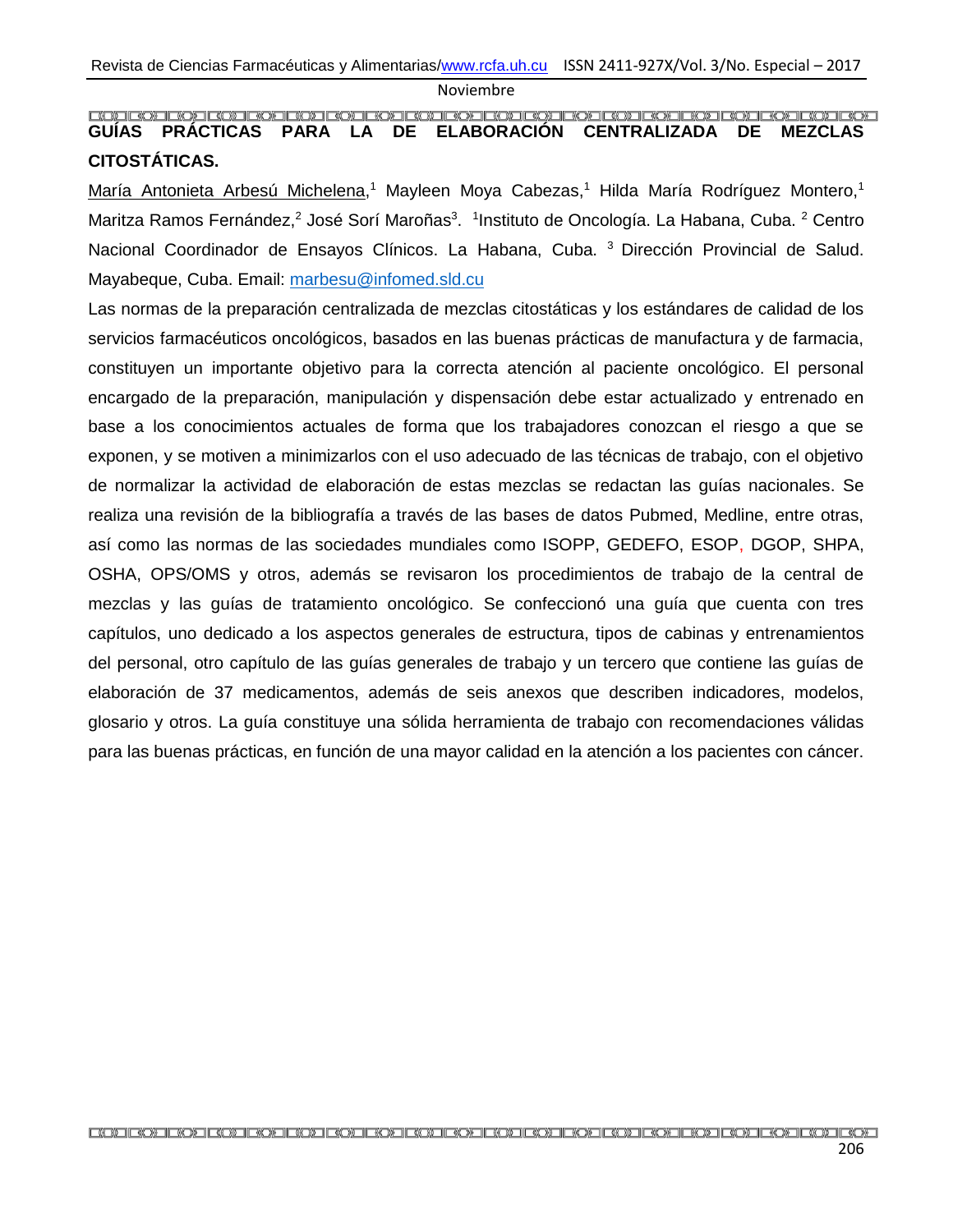#### <span id="page-35-0"></span>**CONSUMO Y COSTO DE ANTIHIPERTENSIVOS EN CUBA EN EL PERÍODO 2003-2013.**

<sup>1</sup>MSc. María Cristina Lara Bastanzuri, <sup>2</sup>Dra. C. Anai García Fariñas, <sup>3</sup>Dra. C. Ana María Gálvez González, <sup>1</sup>MSc. Dulce María Calvo Barbados, <sup>1</sup>MSc. Carmen Portuondo Sánchez. <sup>1</sup>Dirección de Medicamentos y Tecnologías Médicas, Ministerio de Salud Pública. La Habana, Cuba. [cristina.lara@infomed.sld.cu.](mailto:cristina.lara@infomed.sld.cu) <sup>2</sup>Escuela Nacional de Salud Pública (ENSAP). La Habana, Cuba. <sup>3</sup>Centro Estatal para el Control de los Medicamentos, Diagnosticadores y Dispositivos Médicos (CECMED). La Habana, Cuba.

El objetivo del trabajo es describir el patrón de utilización de medicamentos antihipertensivos y su costo entre 2003 y 2013. Se desarrolló un estudio descriptivo longitudinal de alcance nacional. La información sobre el consumo se obtuvo de la base COMEDICS perteneciente a BIOCUBAFARMA, que contiene las especialidades farmacéuticas facturadas al Sistema Nacional de Salud. El consumo se expresó en dosis diarias definidas (DDD) por 1 000 habitantes y día (DHD). Para el cálculo del costo se utilizó el precio de venta a la población en CUP, vigente en las farmacias comunitarias del país. El consumo de antihipertensivos en Cuba muestra un marcado incremento en los últimos 10 años, pasó de 100,2 a 268,0 DHD (167,5 %). Para el conjunto de los antihipertensivos, los costos pasaron de 42,9 a 136,3 millones de CUP, para un incremento de 93 millones (217 %). Para el 2013 los IECA representaron el 53 % del consumo total y el 71 % de los costos. Los diuréticos fue el grupo que mostró una mejor relación entre el consumo y los costos; con 28 % del consumo representaron sólo el 9 % de los costos. La introducción del amlodipino, contrario a lo esperado, no generó una disminución del consumo de la nifedipina. Se produjo en el periodo un cambio del patrón de consumo, que se desplazó hacia medicamentos más costosos como el enalapril, el captopril y el amlodipino, con un aumento del costo del tratamiento de la hipertensión.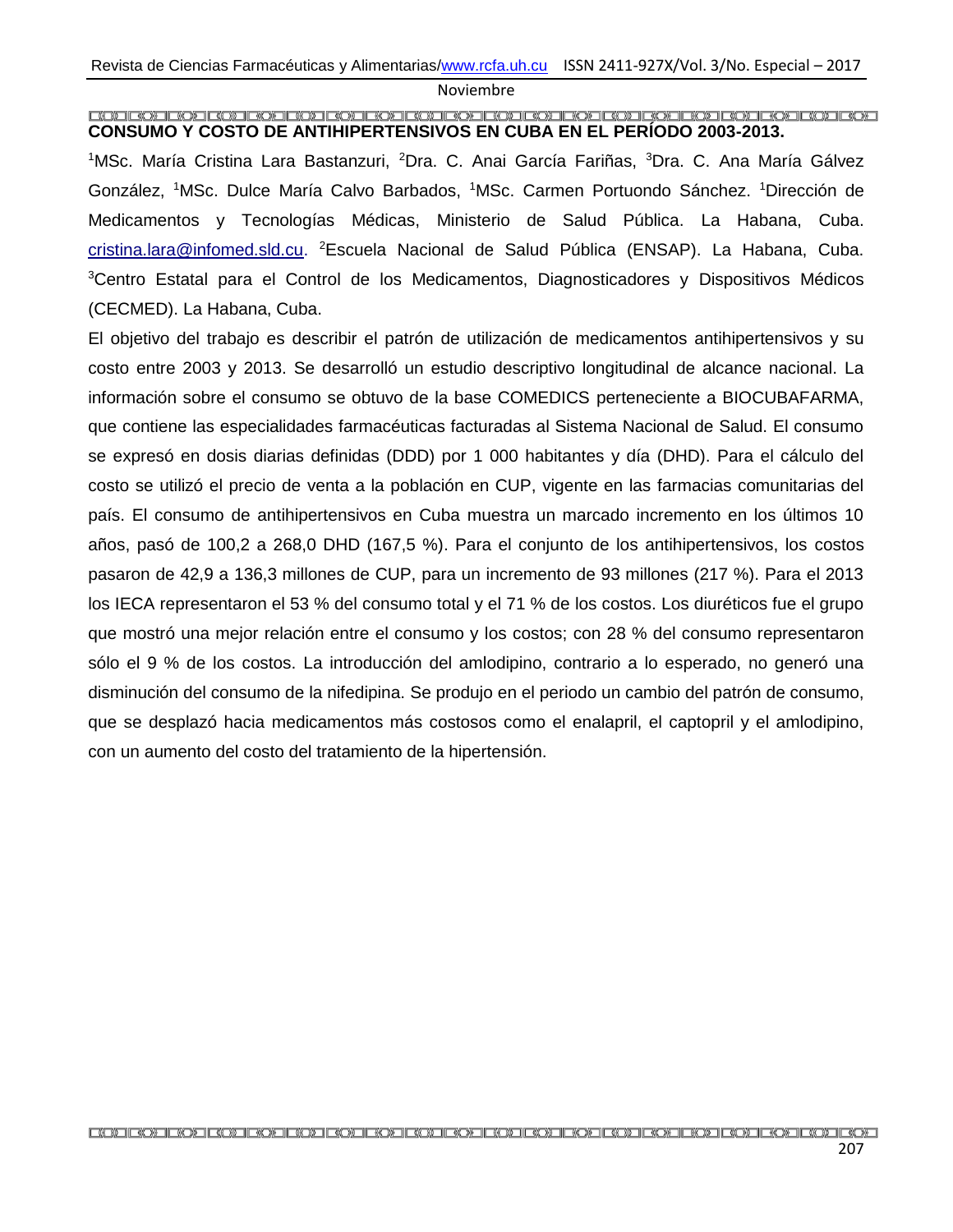#### <span id="page-36-0"></span>**PRESCRIPCIÓN DE CARBAMAZEPINA EN LA FARMACIA PRINCIPAL MUNICIPAL DE SAN MIGUEL DEL PADRÓN.**

<sup>1</sup>María de la Caridad Ayala Viamontes, <sup>2</sup>Yisell García Velazco,<sup>3</sup>Yadira Aguado Uribe. <sup>1</sup> Dirección de Salud Municipio San Miguel del Padrón. La Habana, Cuba. <sup>2</sup> Dirección de Salud Municipio Habana del Este. La Habana, Cuba. <sup>3</sup> Empresa Farmacéutica Labiofam. La Habana, Cuba. [jamrtin@farmacuba.cu.](mailto:jamrtin@farmacuba.cu)

La carbamazepina es un fármaco muy utilizado en la práctica médica habitual, como antiepiléptico y analgésico, sin embargo, se corre el riego de ser utilizado en condiciones no controladas y en consecuencia de manera incorrecta. Su prescripción es a través de certificados médicos y analizar las indicaciones a los pacientes inscritos en la Farmacia Principal Municipal (FPM) de San Miguel del Padrón, durante el semestre de julio a diciembre 2016 es el objetivo de este trabajo Se diseña un estudio retrospectivo de utilización de medicamentos sobre los hábitos de la prescripción de carbamazepina. Las variables estudiadas son edad, diagnóstico, dosis y duración del tratamiento y se determina la relación directa o inversa, entre la dosis con los grupos de edades y con la duración del tratamiento Se monitorearon 63 pacientes inscriptos por carbamazepina con un predominio de los menores de 59 años y la epilepsia resultó el diagnóstico que más aparecen, se determinó que existen problemas con las dosis indicada y no existe correlación entre dosis y tiempo de tratamiento, ni diferencia significativa entre la dosis y los grupos de edades. Existen algunas dificultades en la prescripción de carbamazepina, corregibles con medidas educativas.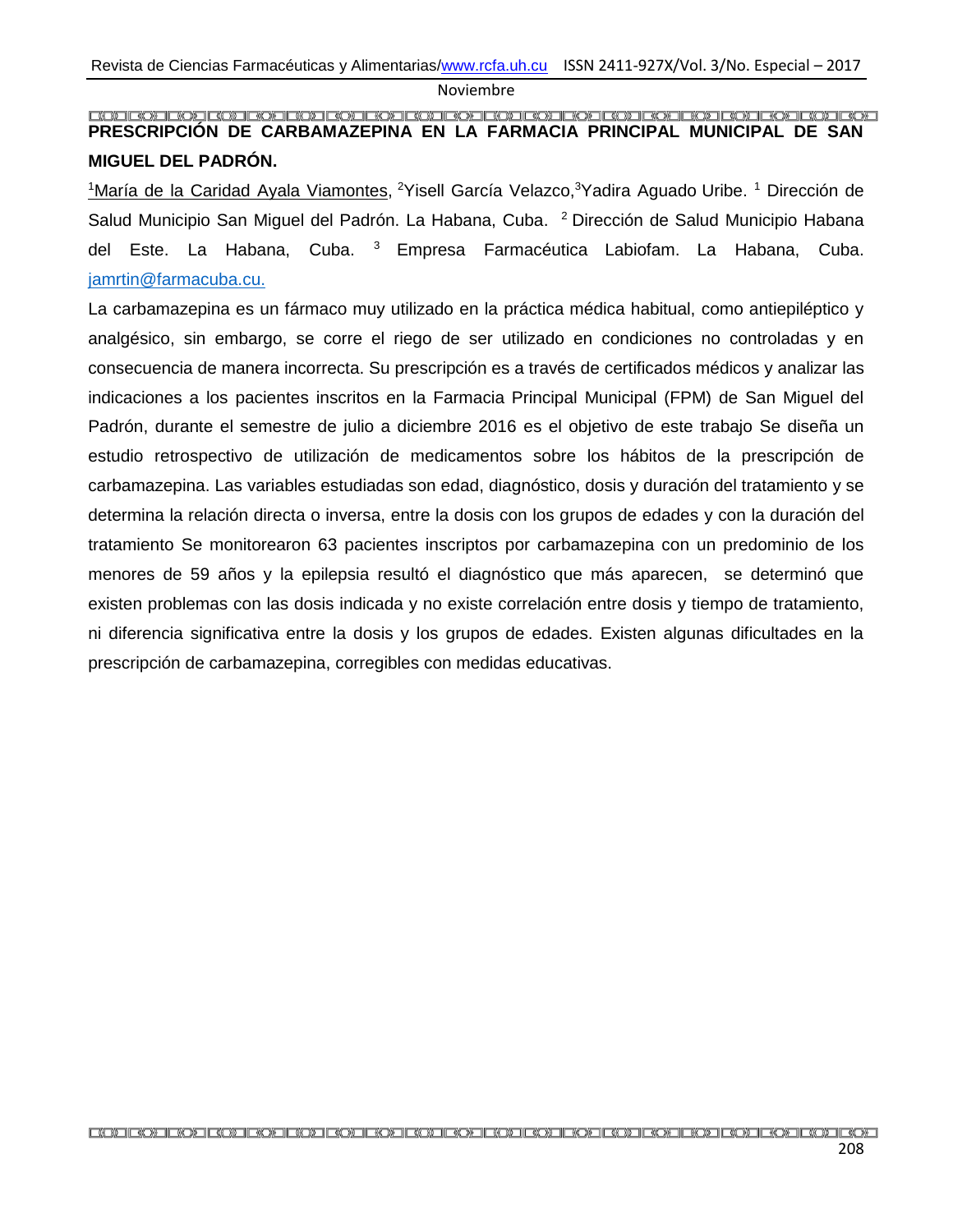# <span id="page-37-0"></span>**FORMACIÓN PROFESIONAL DE LOS COMITÉ DE ÉTICA DE LA INVESTIGACIÓN DE LA UNIVERSIDAD MÉDICA DE VILLA CLARA.**

María del Rosario León Beovides <sup>1</sup>, Migdalia Rodríguez Rivas <sup>2</sup>, Rayza Méndez Triana <sup>3</sup>, Alain León Medina<sup>4</sup>. <sup>1</sup>Universidad de Ciencias Médicas "Serafín Ruiz de Zarate Ruiz" de Villa Clara. Santa Clara, Villa Clara. Cuba. *mdelrosario@infomed.sld.cu.* <sup>2</sup>Universidad de Ciencias Médicas "Serafín Ruiz de Zarate Ruiz" de Villa Clara. Santa Clara, Villa Clara. Cuba. <sup>3</sup>Universidad de Ciencias Médicas "Serafín Ruiz de Zarate Ruiz" de Villa Clara. Santa Clara, Villa Clara. Cuba. <sup>4</sup>Hospital Docente Clínico Quirúrgico "Arnaldo Milian Castro" de Villa Clara". Santa Clara, Villa Clara. Cuba.

El Comité de Ética de Investigación Científica tiene el propósito de salvaguardar la dignidad, derechos, seguridad y bienestar de todos los participantes actuales y potenciales de la investigación. El presente trabajo se realizó con el objetivo de asesorar los Comité de Ética de la Investigación en la Universidad Médica de Villa Clara. Se realizaron dos procesos de asesoría y se utilizó la Resolución VADI vigente en Cuba. Se emplearon las técnicas de, entrevista, observación participante, y revisión documental, para la obtención de datos sujetos a registro y procesados utilizando el programa Microsoft Excel 2010. En el primer proceso se encontraron deficiencias, sin embargo en el segundo, se cumplieron los principios éticos elementales en, Constitución, Evaluación, Dictamen, y Seguimiento de las investigaciones, no siendo así en el indicador Documentación. Después de la asesoría la Facultad de Estomatología, resultó ser la mejor evaluada con 5 puntos y el resto de las facultades obtuvieron una calificación de 4,5 puntos. Las facultades cuentan con un Comité de Ética formado profesionalmente, lo que indica un buen referente para la obtención de buenos resultados en su funcionamiento.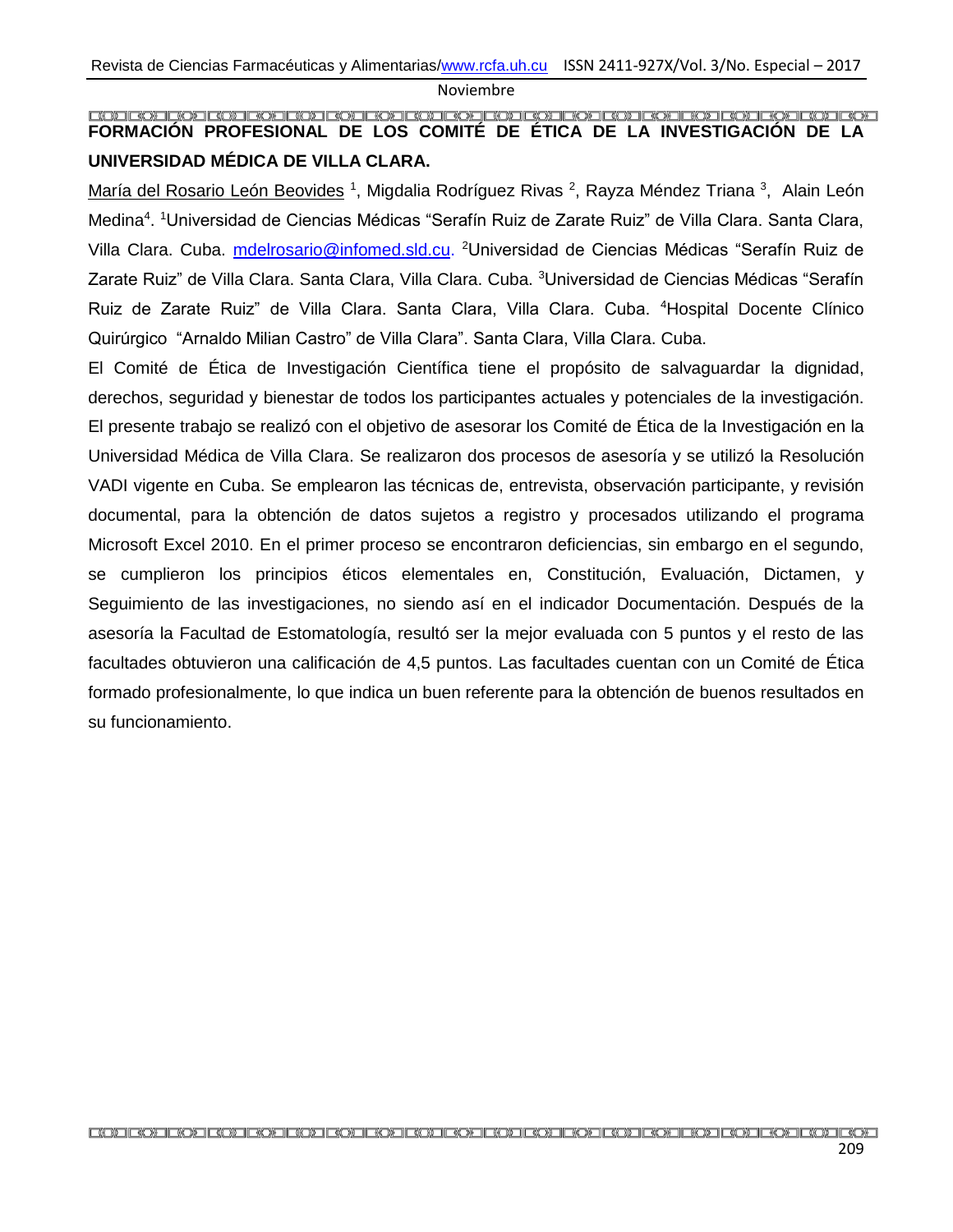#### <span id="page-38-0"></span>**INFLUENCIA DEL CONSUMO DE FÁRMACOS Y LOS ESTILOS DE VIDA EN LA CALIDAD DE VIDA DEL ADULTO MAYOR.**

María Elena Licea Suarez, María Teresa Díaz Soto, Aychel Medina Carbonell. Loira Fdez. Instituto de Farmacia y Alimentos, Universidad de la Habana, Cuba.

Se realiza un estudio descriptivo transversal para profundizar en el conocimiento de la influencia del consumo de fármacos y estilos de vida en el paciente geriátrico, para lo cual fueron estudiados 67 casos de un consultorio del municipio de Arroyo Naranjo escogidos al azar. Se revisaron las historias clínicas de los participantes y se les aplicó una entrevista siempre poniendo en práctica las consideraciones éticas. Se analizó la prevalencia de enfermedades, el consumo de fármacos y los estilos de vida detectados en la muestra; en base al género (femenino, masculino) y al grupo etario (60-71, 72-82, 83-94). La presencia de HTA, DM, Artrosis y CI fue superior con respecto a la aparición de otras patologías. El consumo de antihipertensivos, hipoglucemiantes, analgésicos y vitaminas fue elevado. Los riesgos mayores detectados fueron: el consumo de bebidas alcohólicas, café y cigarro. Se concluye que existió correspondencia entre los tratamientos y las patologías a excepción de algunos pacientes diabéticos, que la relación beneficio-riesgo del tratamiento no se cumplió totalmente por la aparición de interacciones y que existió relación entre los estilos de vida y la calidad de vida de los pacientes.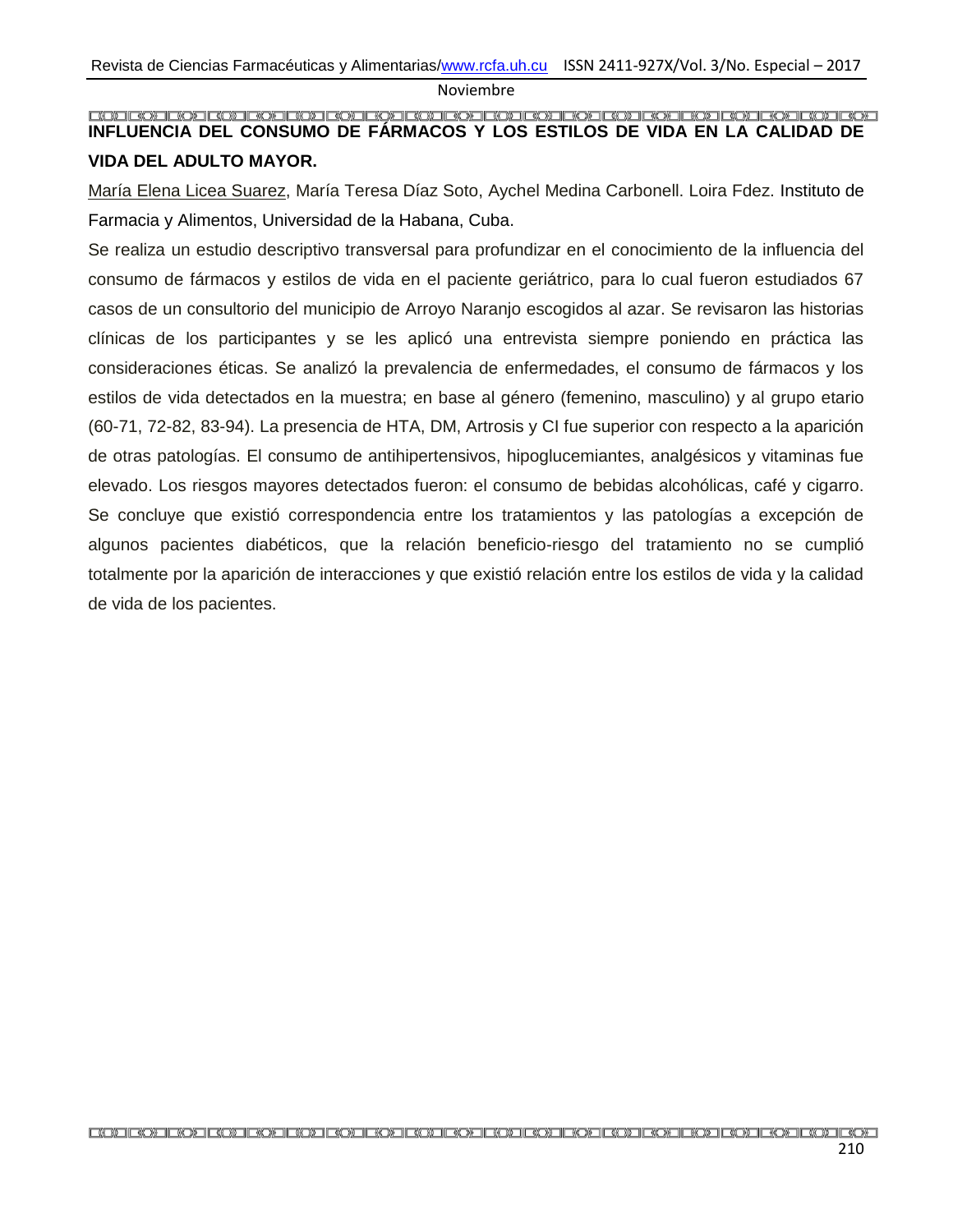#### <span id="page-39-0"></span>**USO DE ANTIMICROBIANOS PARA EL TRATAMIENTO DE LA INFECCIÓN DEL TRACTO URINARIO.**

MSc. Marlén Díaz González<sup>1</sup>, MSc. Alina Tabio Valdés<sup>2</sup>. <sup>1</sup> Empresa Provincial de Medicamentos del Este de La Habana, Cuba. <sup>2</sup> Hospital Pediátrico Docente San Miguel del Padrón, Habana, Cuba. [pedido668@infomed.sld.cu.](mailto:pedido668@infomed.sld.cu)

En los últimos años, a nivel mundial se ha producido un incremento en el número de medicamentos disponibles. Sin embargo, este aumento no ha tenido el impacto beneficioso esperado en los indicadores de salud. El uso inapropiado de los medicamentos es uno de los factores que favorece esta realidad. El objetivo del trabajo es evaluar el comportamiento de la terapia antimicrobiana en la infección del tracto urinario (ITU), en el Hospital Pediátrico Docente San Miguel del Padrón, Julio 2012- Junio 2013. Se realizó un estudio de utilización de medicamentos del tipo indicación – prescripción, retrospectivo y descriptivo. Se realizó una revisión de las historias clínicas donde se analizaron las variables demográficas, clínicas y microbiológicas. Prevaleció el grupo menor de un año (56,61%), con predominio del género femenino (77,94%), con mayor representación de los pacientes normopesos (58,82). El urocultivo fue el examen microbiológico más indicado (58,90%), con una positividad de un 41,10%, encontrándose correspondencia entre el germen aislado y el tratamiento administrado en 27 casos (19,85%). El microorganismo predominante en el estudio fue *Escherichia. Coli*. Predominó el diagnóstico clínico con mayor representación de la ITU y ITU alta 34,6% cada una, prevaleciendo la prescripción adecuada (71,3 %), encontrándose fracaso terapéutico en 8 pacientes (5,8%). Todos los casos fueron tratados en monoterapia, el fármaco más utilizado fue la ceftriaxona. La relación beneficio-riesgo no se cumple en todos los pacientes. No se constató un uso racional de los fármacos. Se proponen medidas que permitirán la solución de los problemas detectados.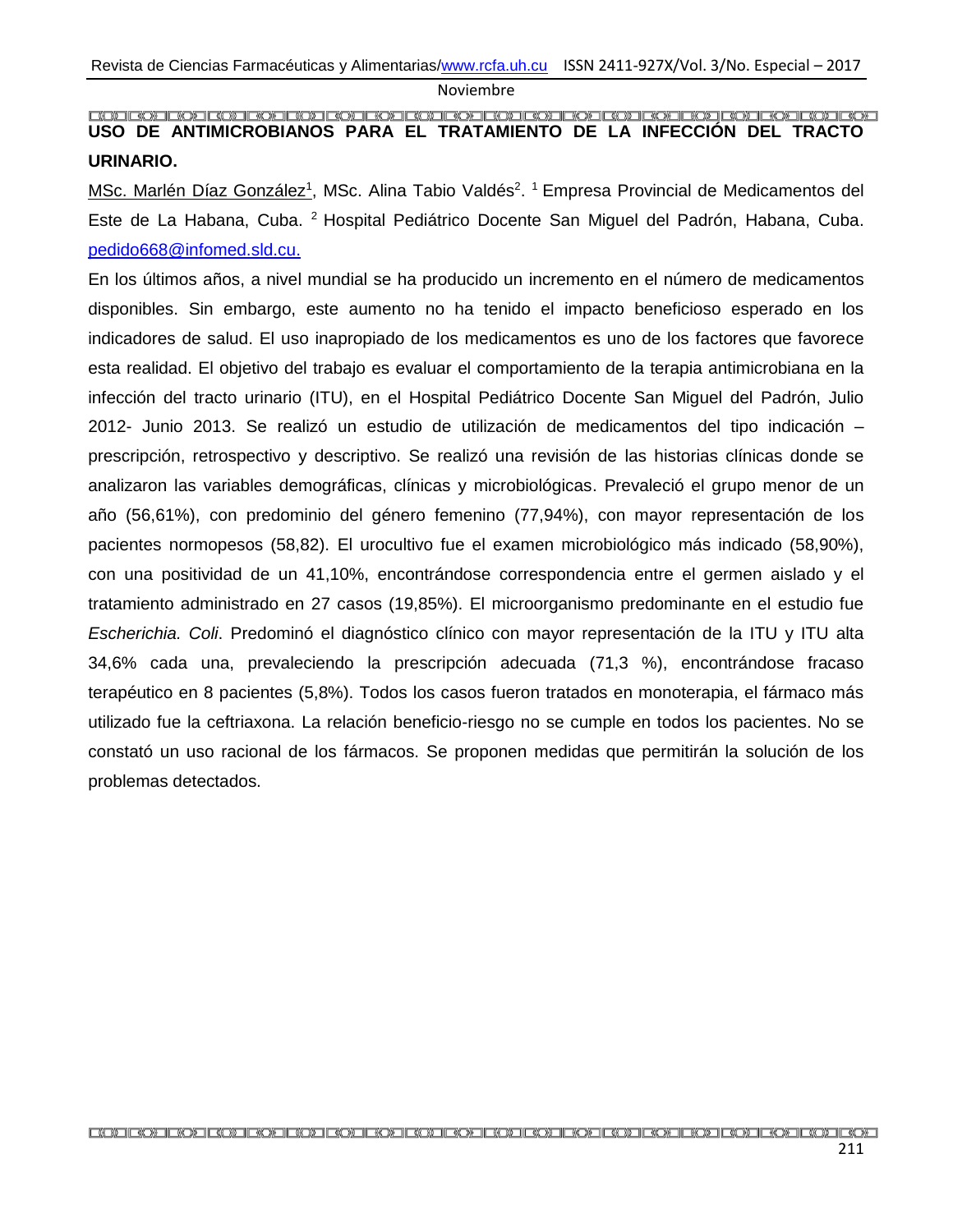#### <span id="page-40-0"></span>**ESTABILIDAD DE LOS MEDICAMENTOS CITOSTÁTICOS.**

Lic. Laritza Planche Aguilar, MSc. Mayleen Moya Alvarez, MSc Maria Antonieta Arbesú Michelena. Instituto Nacional de Oncología y Radiobiología (INOR), Cuba. [laritza1480@inor.sld.cu.](mailto:laritza1480@inor.sld.cu)

Los fármacos antineoplásicos requieren en su mayoría de ser reconstituidos y diluidos antes de ser administrados (CFLV). Los Citostáticos son de naturaleza muy variada por lo que el margen de estabilidad y seguridad es estrecho. Así mismo son muchos los factores externos que afectan a la estabilidad de los Citostáticos, como el tipo de diluyente empleado, las condiciones de luz y temperatura, etc. Es fundamental conocer la estabilidad de cada medicamento, en las diferentes condiciones, con el fin de elaborar protocolos debidamente documentados, que nos permita: Optimizar el uso de diluyentes en los preparados, permitan aprovechar las mezclas que no han sido administradas y devueltas al servicio y optimizar el tiempo de las actividades destinadas a la preparación.Mezcla Intravenosa **(**MIV): Es toda preparación extemporánea, obtenida a partir de la incorporación de disoluciones de medicamentos IV (aditivos) a envases que contienen disoluciones para fluidoterapia IV (vehículos), bajo condiciones ambientales idóneas. Comentar sobre la estabilidad de los medicamentos Citostáticos dependiendo del vehículo de dilución, envase y condiciones de almacenamiento. Las condiciones del envasado son estructuras macromoleculares, de naturaleza orgánica: Polietileno, polipropileno, cloruro de polivilino, etilenviniloacetato. No son inertes, pueden producirse procesos relacionados con la Permeabilidad, sorción y reacciones químicas La elaboración de una guía resumen de estabilidades de las mezclas citostáticas contribuye a optimizar el uso del medicamento en una mezcla intravenosa. Permite la actualización y capacitación del personal del profesional farmacéutico referente a los factores que modifican la estabilidad de los medicamentos ya que es un soporte para la correcta preparación.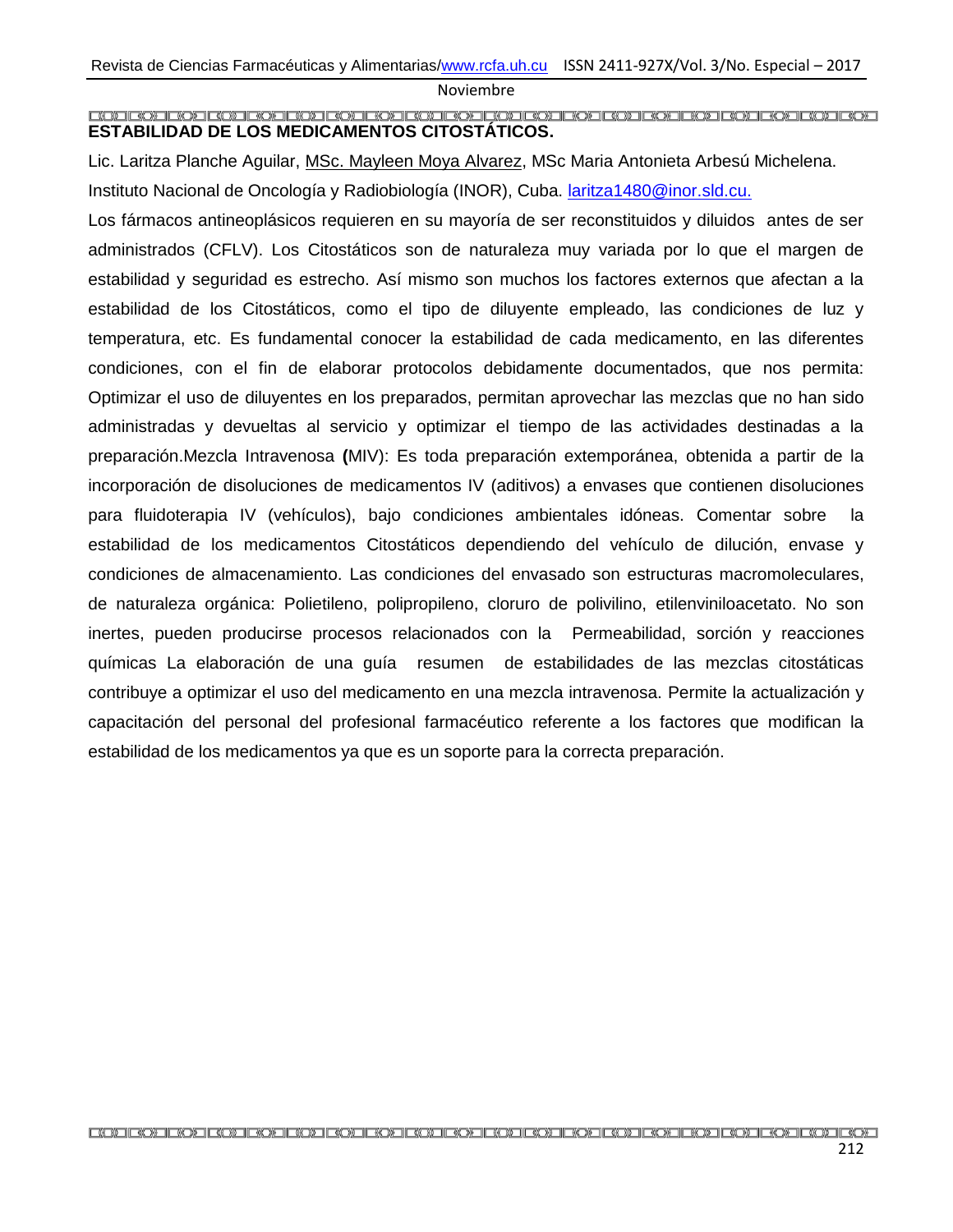#### <span id="page-41-0"></span>**CARACTERIZACIÓN DE REACCIONES ADVERSAS A MEDICAMENTOS REPORTADAS POR ANCIANOS Y EMBARAZADAS. PLAYA. PRIMER SEMESTRE 2016.**

MSc. Roseli Robaina González, DrC. Giset Jiménez López, DrC Ismary Alfonso Orta. Centro para el Control Estatal de Medicamentos, Equipos y Dispositivos Médicos (CECMED). La Habana, Cuba. [roseli@cecmed.cu](mailto:roseli@cecmed.cu)

En la actualidad las reacciones adversas a medicamentos (RAM) son un problema importante de salud de atención por autoridades sanitarias, fundamentalmente en poblaciones especiales, que son las más propensas a presentarlas. Los pacientes ganan protagonismo en la curación de sus enfermedades, por lo que se consideran una fuente de notificación de RAM. En Cuba la literatura sobre reporte directo de RAM por pacientes es escasa. El objetivo fue describir los ancianos y embarazadas de la casa de abuelos "Jorge Ruiz Ramirez" y del hogar materno "La Esperanza del Mundo"; municipio Playa, durante el primer semestre de 2016 y caracterizar las RAM reportadas. Describir su percepción del riesgo en el uso de medicamentos. Se realizó un estudio en dos etapas. La primera fue una investigación cuantitativa, descriptiva y transversal de farmacovigilancia activa basada en la notificación directa de RAM por pacientes. La segunda fue un estudio cualitativo con la aplicación de la técnica de grupo focal. El reporte predominó en embarazadas adolecentes, sin APP y polifarmacia y en los ancianos entre 65-76 años, femeninas, con APP y consumen más de dos medicamentos. La RAM más notificada fue constipacion por Prenatal. En las embarazadas predominaron RAM leves (70%) y en los ancianos las moderas (70%). En los dos grupos prevalecieron las reacciones de baja frecuencia de aparición (65 %) y se determinó que tienen percepción del riesgo en el uso de medicamentos. El reporte de RAM directo por pacientes genera información de interés al Sistema Cubano de Farmacovigilancia.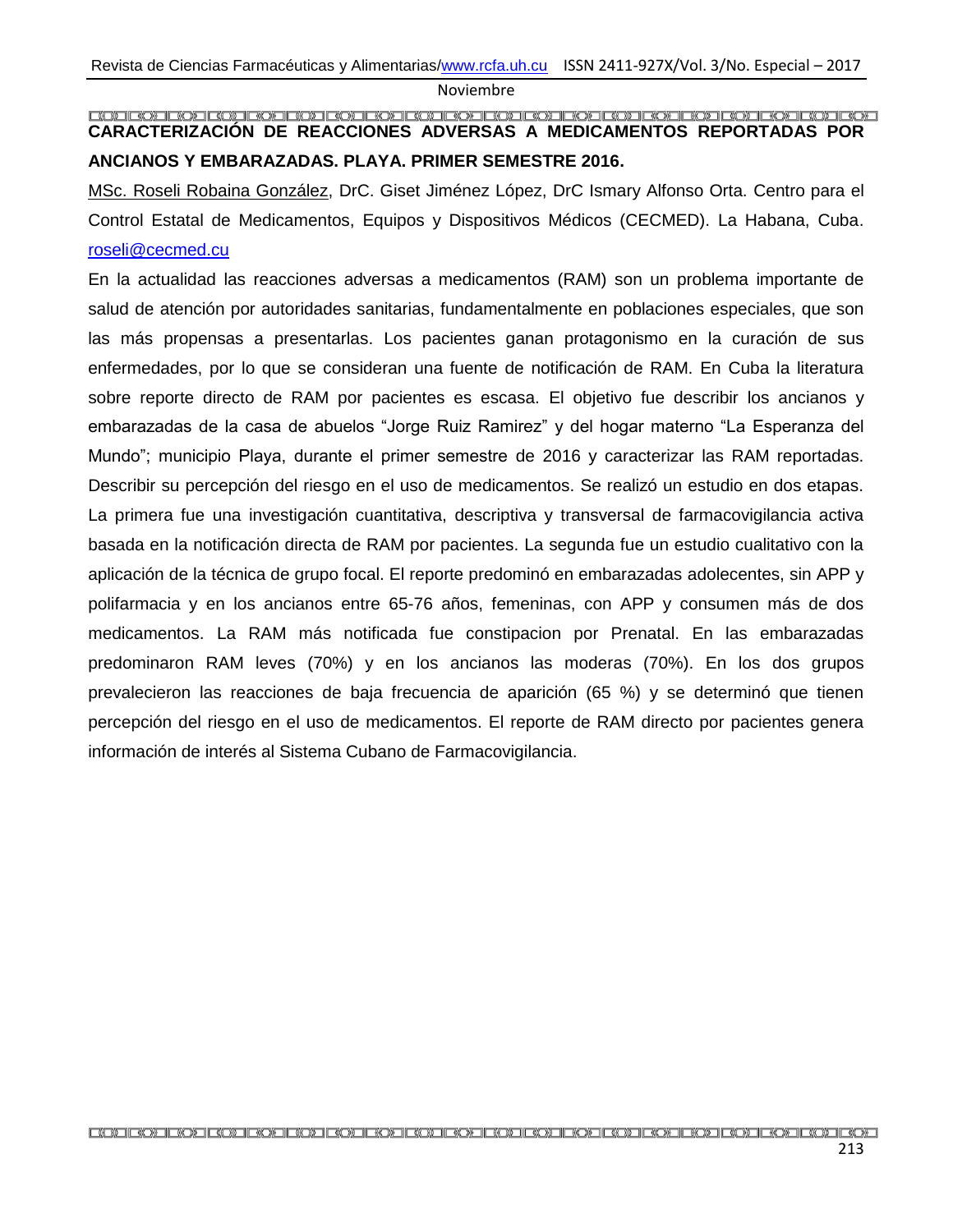#### <span id="page-42-0"></span>**LA FARMACOTERAPIA CON CARBAMAZEPINA EN PACIENTES EPILÉPTICOS EN LA ATENCIÓN PRIMARIA DEL MUNICIPIO CAMAJUANÍ.**

Xiomara Cadenas Pérez<sup>1</sup>; Urbano Monteagudo Romero<sup>2</sup>; Aymet Morrell Triana<sup>3</sup> Dra Marisela Lima Rodriguez<sup>4</sup>. <sup>1</sup>Facultad de Química y Farmacia, Universidad Central de Las Villas, Cuba. <sup>2</sup>Sectorial de Salud Municipal de Camajuaní. <sup>3</sup>Farmacia Comunitaria 634. <sup>4</sup>Especialista en Medicina General Integral, Asistente. Policlínico Manuel Piti Fajardo de Vueltas.

La epilepsia es una enfermedad crónica del sistema nervioso que se produce por la descarga eléctrica anormal de células de una zona del cerebro o de toda la corteza cerebral. Existe gran variedad de crisis epilépticas y los tres principales incluyen parcial (focal), generalizada e indeterminadas (o no clasificada). Evaluar la farmacoterapia de los pacientes epilépticos que asisten a la Red de Farmacias del área de salud de Camajuaní, de Villa Clara. Se realizó un estudio descriptivo ambispectivo donde se tomaron para conformar la muestra de estudio 237 pacientes epilépticos que asisten a la atención primaria de salud (APS), cuyas historias clínicas se encuentran contenidas en una base de datos que abarca el periodo comprendido desde enero hasta diciembre del 2016 en la Red de Farmacias del área de salud de Camajuaní, Villa Clara. Se detectaron interacciones medicamentosas entre algunos antiepilépticos utilizados en la politerapia. Los resultados negativos asociados a la medicación detectados fueron clasificados como Inefectividad Cuantitativa, Inseguridad cuantitativa e Inseguridad no Cuantitativa. Las dosis de todos los antiepilépticos se encontraron dentro del rango terapéutico. La farmacoterapia fue adecuada a pesar de que en algunos casos se detectaron resultados negativos relacionados con la medicación.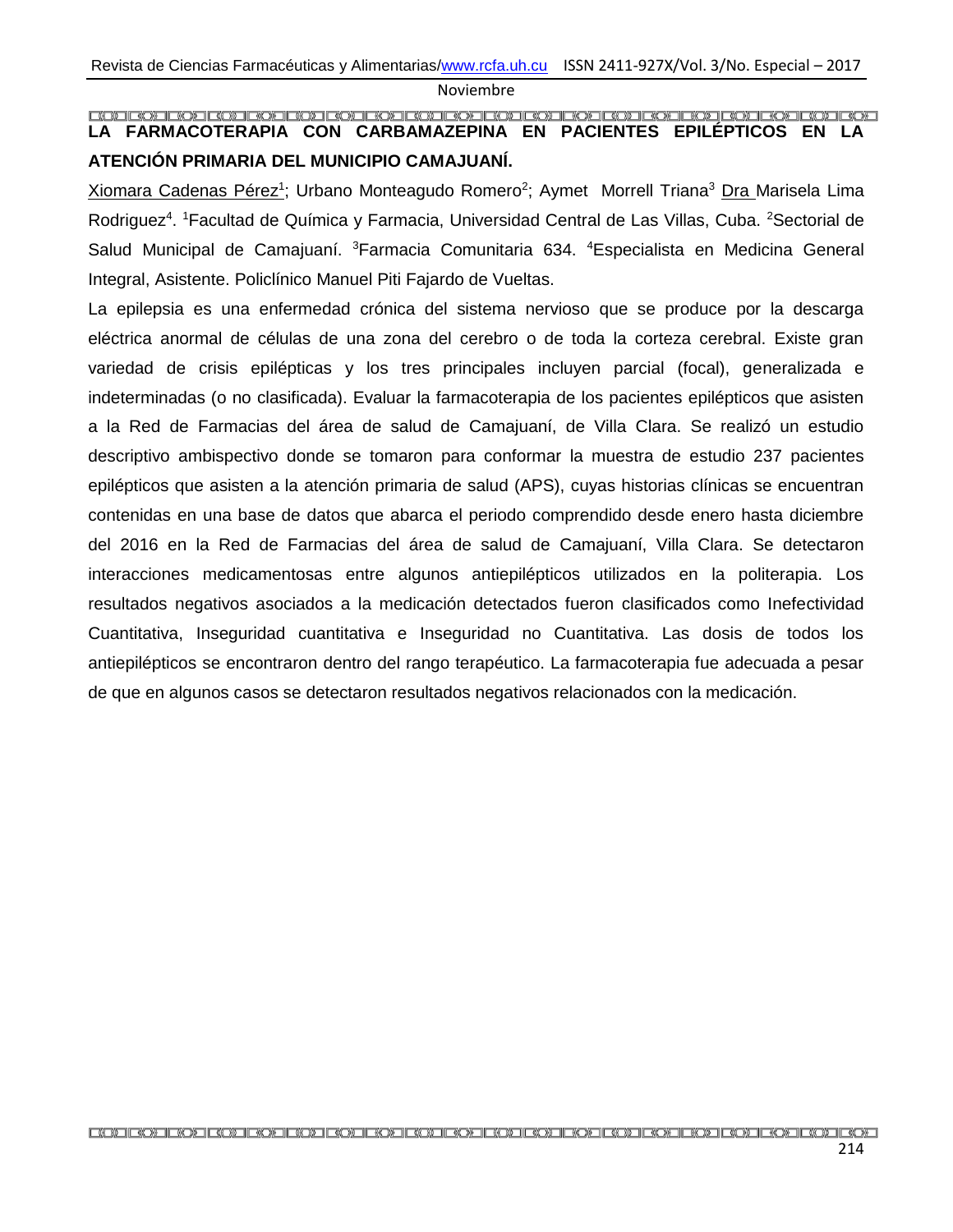# <span id="page-43-0"></span>**LA ENFERMERÍA EN LA FARMACOVIGILANCIA DEL CUIDADOR DEL PACIENTE CON ENFERMEDAD DE ALZHEIMER.**

<sup>1</sup>MSc. Yadira Pascual Cuesta, <sup>2</sup>MSc. Mabel Garzón Patterson. <sup>1</sup> Facultad de Enfermería Lidia Doce. La Habana, Cuba. *ypascual@infomed.sld.cu*. <sup>2</sup>Policlínico Julio A. Mella. La Habana, Cuba.

Los cuidadores principales de pacientes con Alzheimer presentan sobrecarga, ansiedad y depresión producto del cuidado a su familiar. Generalmente presentan varias enfermedades por lo que en muchas ocasiones se automedican y son tratados con varios medicamentos. El objetivo fue valorar la actuación de enfermería en la farmacovigilancia del cuidador del paciente con enfermedad de Alzheimer. Se realizó una revisión bibliográfica entre 2010 y 2017, de artículos publicados en revistas científicas, tesis y libros relacionados con el uso de medicamentos en adultos mayores y en cuidadores de pacientes con demencias. Fueron consultadas las bases de datos Scielo, Pubmed, Wilay, Springer y Elsevier. Se utilizaron métodos del nivel teórico como la sistematización, y el análisis documental como método del nivel empírico. Se elaboró una base de datos con EndNote 13.0. Los medicamentos que consumen los cuidadores principales de pacientes con Alzheimer reaccionan con otros fármacos y con productos de herbolarios. El profesional de enfermería tiene un papel fundamental en la farmacovigilancia mediante intervenciones y acciones de enfermería que permitan orientar y educar al cuidador principal. Se hace necesario incluir acciones de farmacovigilancia en las intervenciones con cuidadores de pacientes con Alzheimer para garantizar una mejor calidad de vida en el cuidador principal.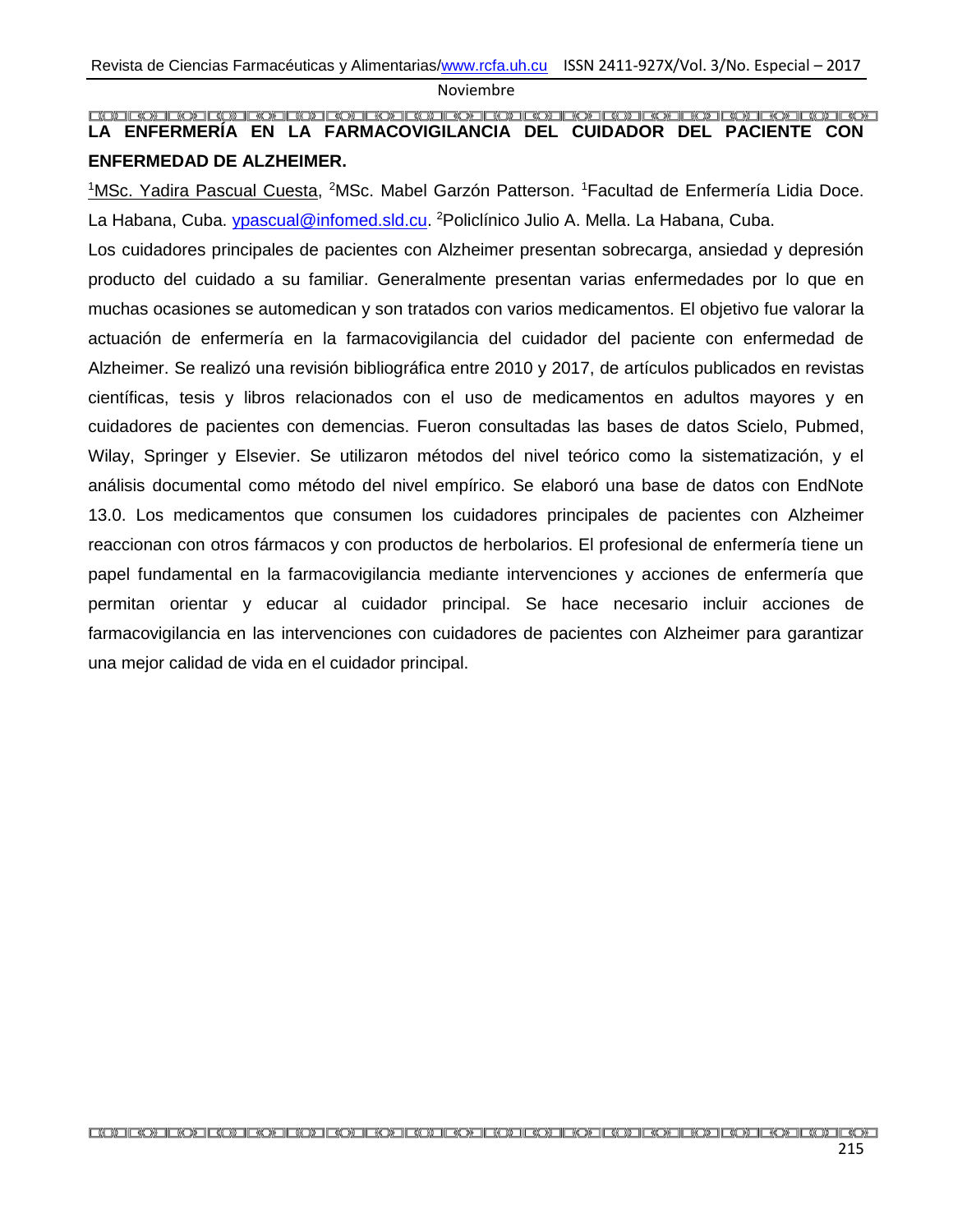### <span id="page-44-0"></span>**RESULTADOS EL TRATAMIENTO CON HEBERPROT-P® EN PACIENTES CON ÚLCERA DEL PIE DIABÉTICO. HOLGUÍN. AÑO 2016.**

Yanara García Martínez<sup>1</sup>, Julio César Yanes Naranjo<sup>1</sup>, Mariano González Larramendi<sup>1</sup>, Karelia Macías Cosme<sup>1</sup>, Elda Rosa García Cuenca<sup>2</sup>. <sup>1</sup>Centro de Ingeniería Genética y Biotecnología, La Habana, Cuba. ²Policlinico Alcides Pino, Holguín, Cuba. [yanara.garcía@cigb.edu.cu.](mailto:yanara.garcía@cigb.edu.cu)

La úlcera de pie diabético constituye un problema de salud en la población diabética del mundo y nuestro país y la provincia Holguín no está exenta de esta realidad. Se diseñó una investigación de tipo observacional, descriptivo, retrospectivo de corte transversal, con el objetivo de determinar los resultados del tratamiento con Heberprot-P en pacientes con Úlcera del Pie Diabético en la provincia de enero 2016 a diciembre 2016. La muestra estuvo integrada por los 1025 pacientes (Universo 37889), con úlceras de pie diabético que se les aplicó el tratamiento con Heberprot-P, previo consentimiento informado. Agrupados según la patogenia y profundidad de la lesión. Los resultados obtenidos en nuestra provincia, en pacientes con úlcera del pie diabético tratados con Heberprot-P P son satisfactorios, debido a la buena respuesta al tratamiento aplicado con disminución de amputaciones mayores y la mejoría de la calidad de vida. El 98% de los casos evolucionaron de manera positiva, siendo reincorporados a su vida diaria con mejor calidad de vida. Una vez más queda demostrada la efectividad del medicamento Heberprot-P ® así como la intervención oportuna del equipo multidisciplinario de salud que evalúa, atiende y da seguimiento de forma integral a los pacientes.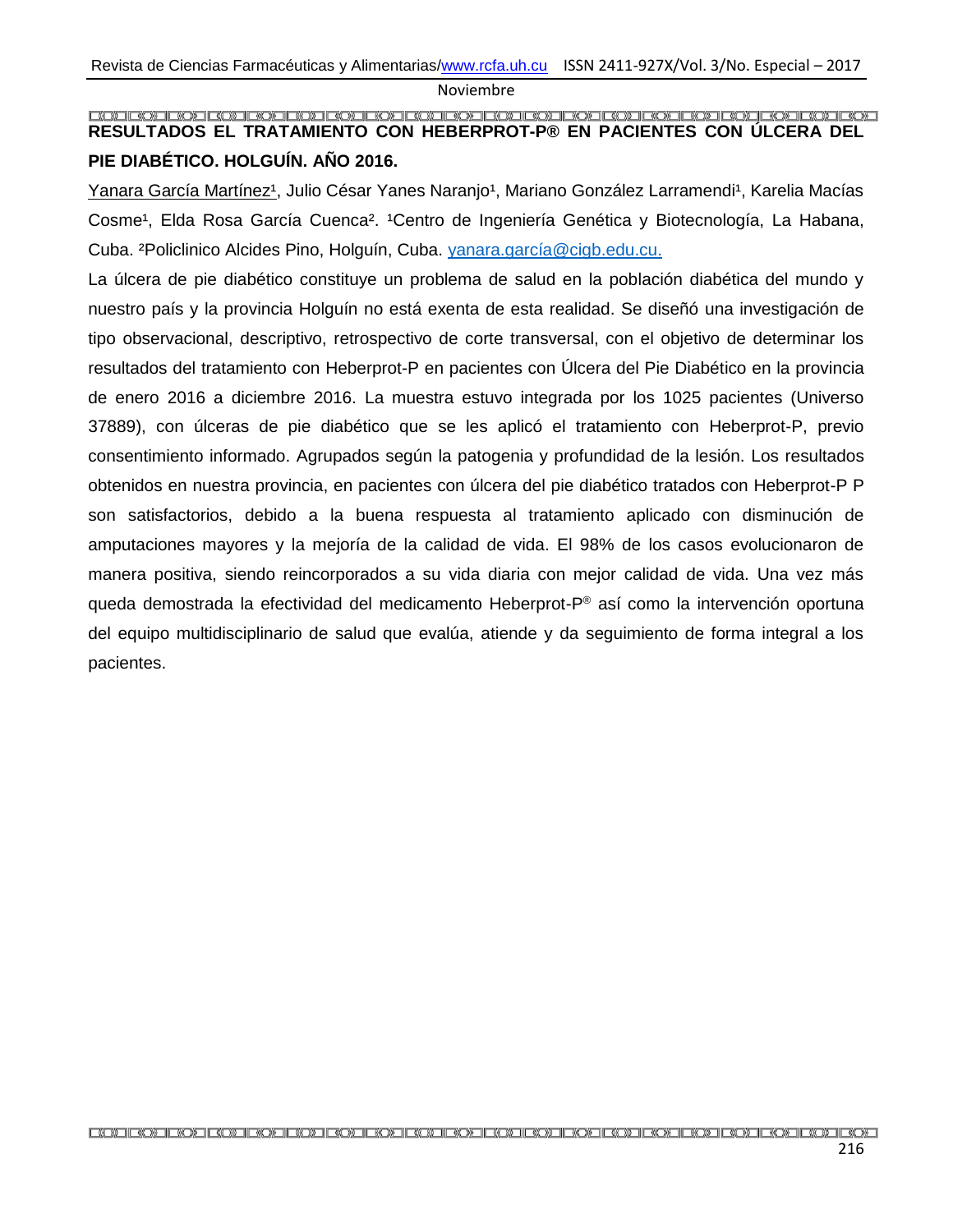## <span id="page-45-0"></span>**USO TRADICIONAL DE PLANTAS MEDICINALES COMO ANTIASMÁTICAS Y ANTICATARRALES EN EL MUNICIPIO CAIBARIÉN.**

Yordán Casanova García<sup>1</sup>; Urbano Monteagudo Romero<sup>2</sup>; Nancy de las Mercedes Bernal<sup>3</sup>. <sup>1</sup>Sectorial de Salud Municipal de Caibarién. <sup>2</sup>Sectorial de Salud Municipal de Camajuaní. <sup>3</sup>Departamento de Medicamentos y Tecnologías Medicas Provincial Villa Clara.

Los estudios etnobotánicos constituyen la base para el desarrollo de programas encaminados a obtener el máximo conocimiento sobre el uso de la medicina tradicional, de las plantas medicinales. Evaluar el estado actual del conocimiento tradicional sobre el empleo de plantas medicinales como antiasmáticas y/o anticatarrales por la población del municipio de Caibarién. Se realizó un estudio etnobotánico mediante diseño observacional descriptivo, corte transversal, en la etapa comprendida entre diciembre 2015 y mayo 2016. Se utilizó el método de la encuesta, se elaboró y validó un cuestionario que incluyó los elementos clásicos y necesarios para este tipo de estudio. Se aplicaron 97 encuestas a pobladores del área de salud perteneciente al Policlínico II "Pablo Agüero Guedes" a través de un muestreo al azar que incluyó a personas de uno y otro sexo de diferentes edades, obteniendo como resultado la identificación de 24 familias y 31 especies de plantas conocidas como antiasmáticas y/o anticatarrales, las familias más representadas fueron *Rutáceas* (4), *Labiadas* (3), *Liliácea*, *Anonáceas* y *Malváceas* (2), Las formas de preparación más usuales incluyen infusión, decocción y la planta cruda. La especie de mayor índice de valor de uso (IVU) es el *Aloe barbadensis Mill* (Sábila) y las de mayor nivel de uso significativo (UST) el *Aloe barbadensis Mill* (Sábila), *Origanum vulgare L.* (Orégano francés), *Eucaliptus maculata Hook* (Eucalipto) y *Citrus aurantium L.* (Naranja agria), revelando que el conocimiento tradicional permanece en la población del Área de salud del municipio Caibarién.